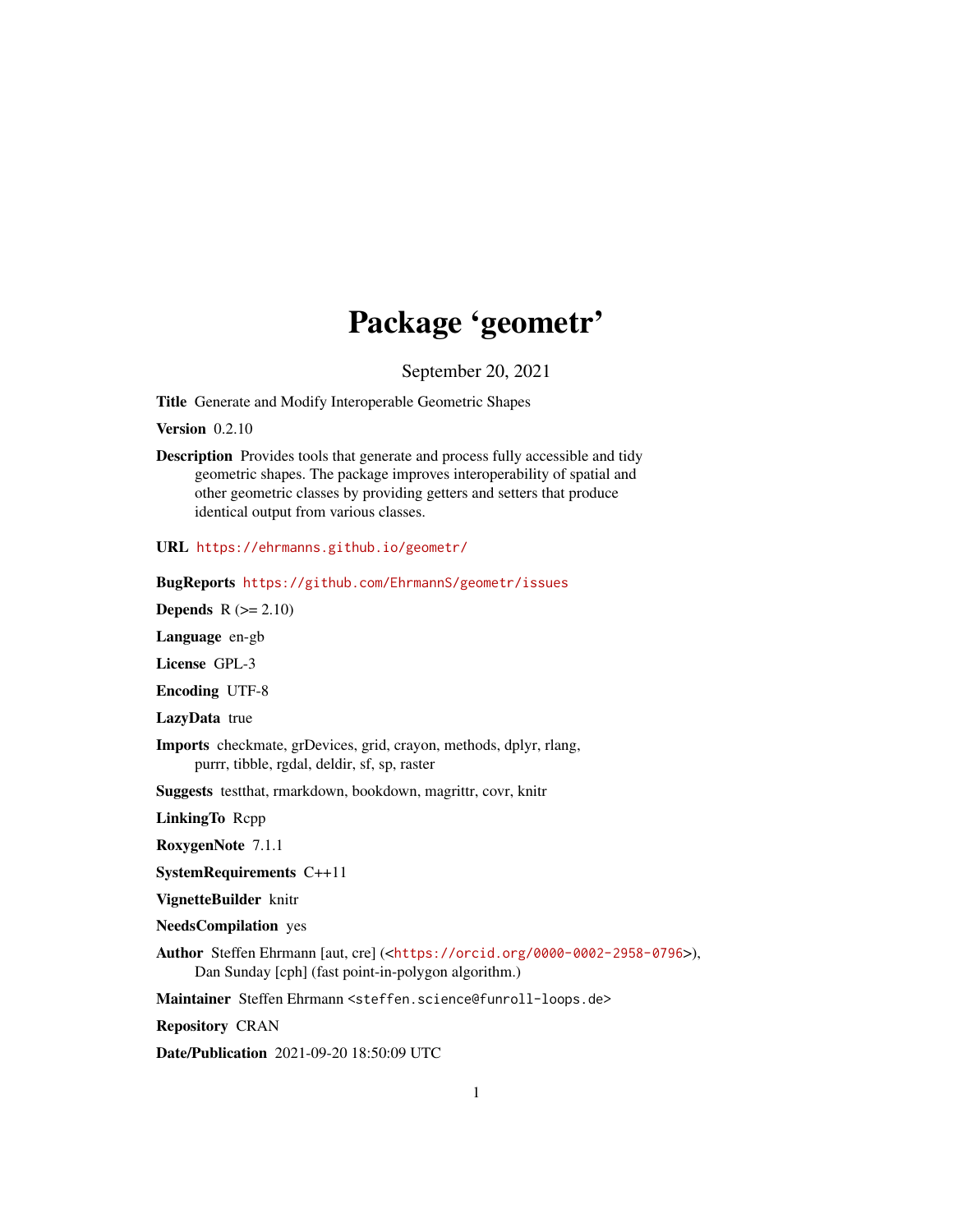# R topics documented:

|            | 3              |
|------------|----------------|
|            | $\overline{4}$ |
|            | 5              |
|            | 5              |
|            | 6              |
|            | 6              |
| .rad       | 7              |
|            | $\overline{7}$ |
|            | 8              |
|            | 8              |
|            | 9              |
|            | 9              |
|            | 10             |
|            | 10             |
|            | 11             |
|            | 11             |
|            | -13            |
|            | -13            |
|            | 14             |
|            | 15             |
|            | 16             |
|            | 17             |
|            | 18             |
|            | 19             |
|            | 20             |
|            | 21             |
|            | 22             |
|            | 23             |
|            | 24             |
|            | 25             |
|            | 26             |
|            | 27             |
|            | 28             |
|            | 29             |
|            | 30             |
|            | 32             |
|            | 33             |
|            | 35             |
| gs tiles   | 36             |
| gs voronoi | 37             |
|            | 38             |
| gtRasters  | 39             |
| gtSF       | 39             |
| gtSP       | 40             |
|            | 40             |
|            | 41             |
|            |                |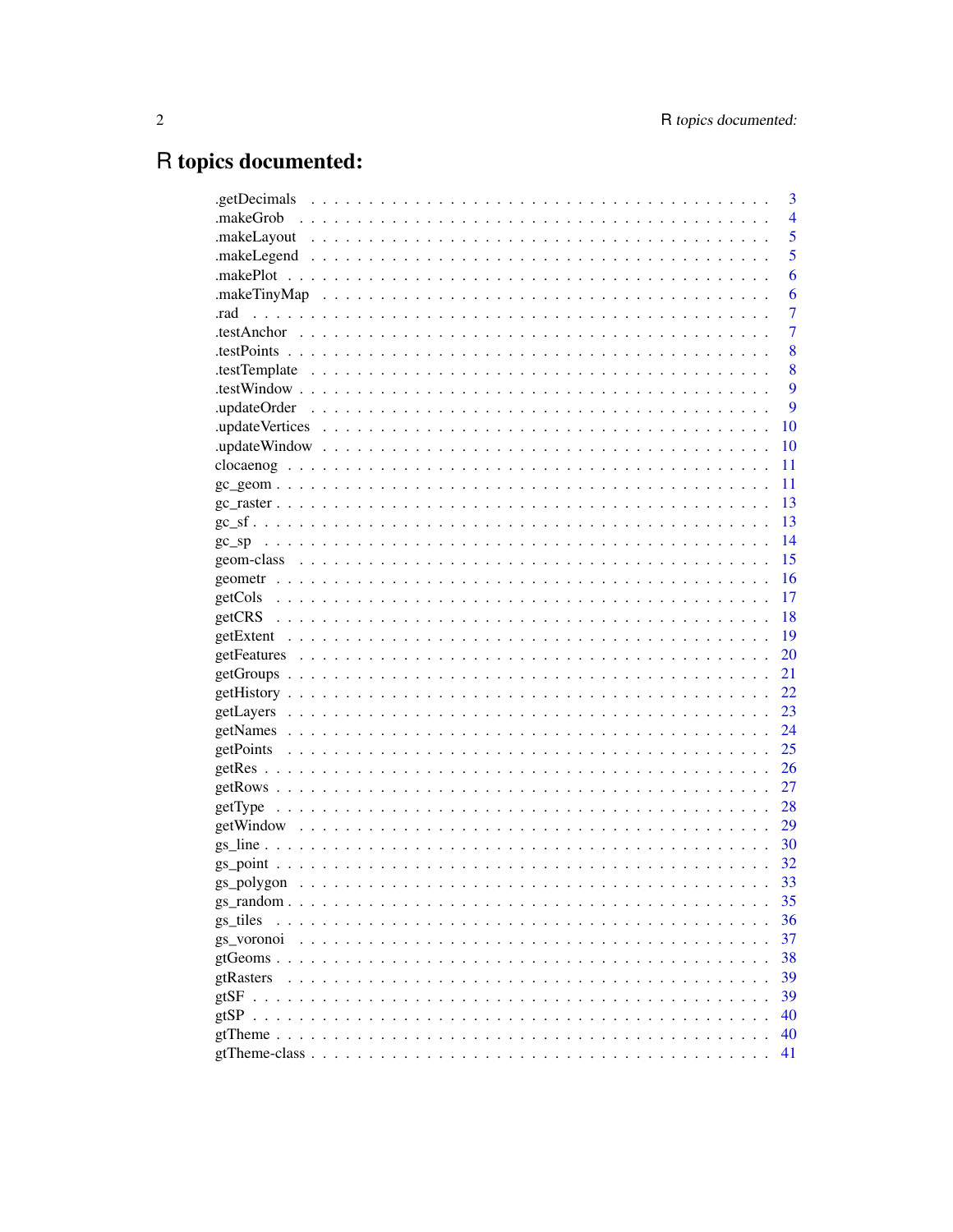## <span id="page-2-0"></span>.getDecimals 3

| -46 |
|-----|
|     |
|     |
|     |
|     |
|     |
|     |
|     |
|     |
|     |
|     |
|     |
|     |
|     |
|     |

### $\blacksquare$  Index  $\blacksquare$

.getDecimals *Get the number of decimal places*

## Description

Get the number of decimal places

## Usage

```
.getDecimals(x)
```
## Arguments

x [numeric(1)] the number for which to derive decimal places.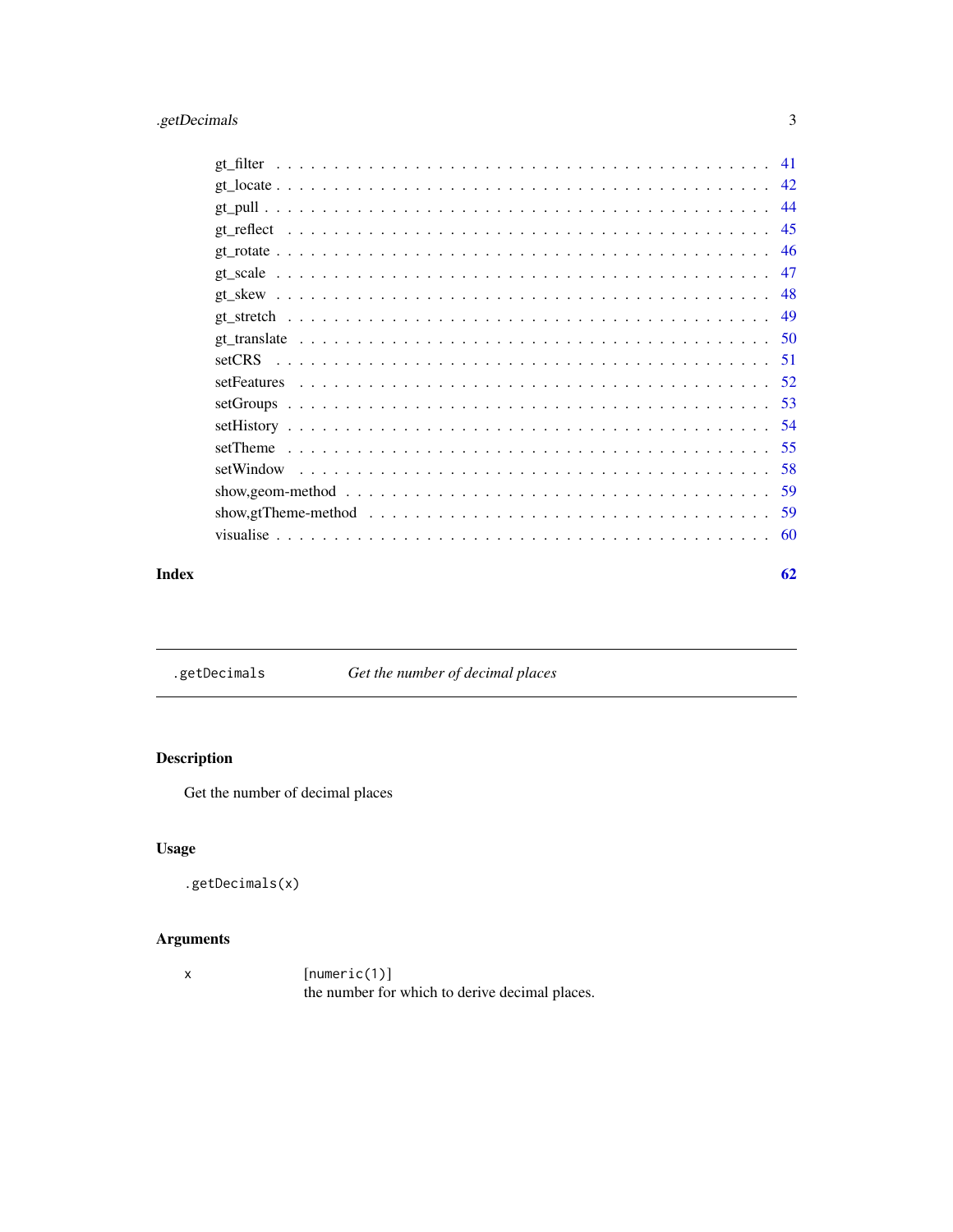<span id="page-3-0"></span>

Make the grob of a plot

### Usage

```
.makeGrob(
 x,
  featureType,
 plotValues,
 scaleValues,
 plotParams,
 rows = rows,
 cols = cols,
 theme = gtTheme
)
```
## Arguments

| X           | the object to transform to class grob.                                |
|-------------|-----------------------------------------------------------------------|
| featureType | the type of feature to make a grob from.                              |
| plotValues  | the plot values.                                                      |
| scaleValues | the scale values.                                                     |
| plotParams  | new plotting parameters specified via the quick options in visualise. |
| rows        | in case it's a grid, the number of rows.                              |
| cols        | in case it's a grid, the number of cols.                              |
| theme       | the theme from which to take parameters.                              |

### Value

Depending on the provided geometry either a [pointsGrob](#page-0-0), a [polylineGrob](#page-0-0), a [pathGrob](#page-0-0) or a [rasterGrob](#page-0-0).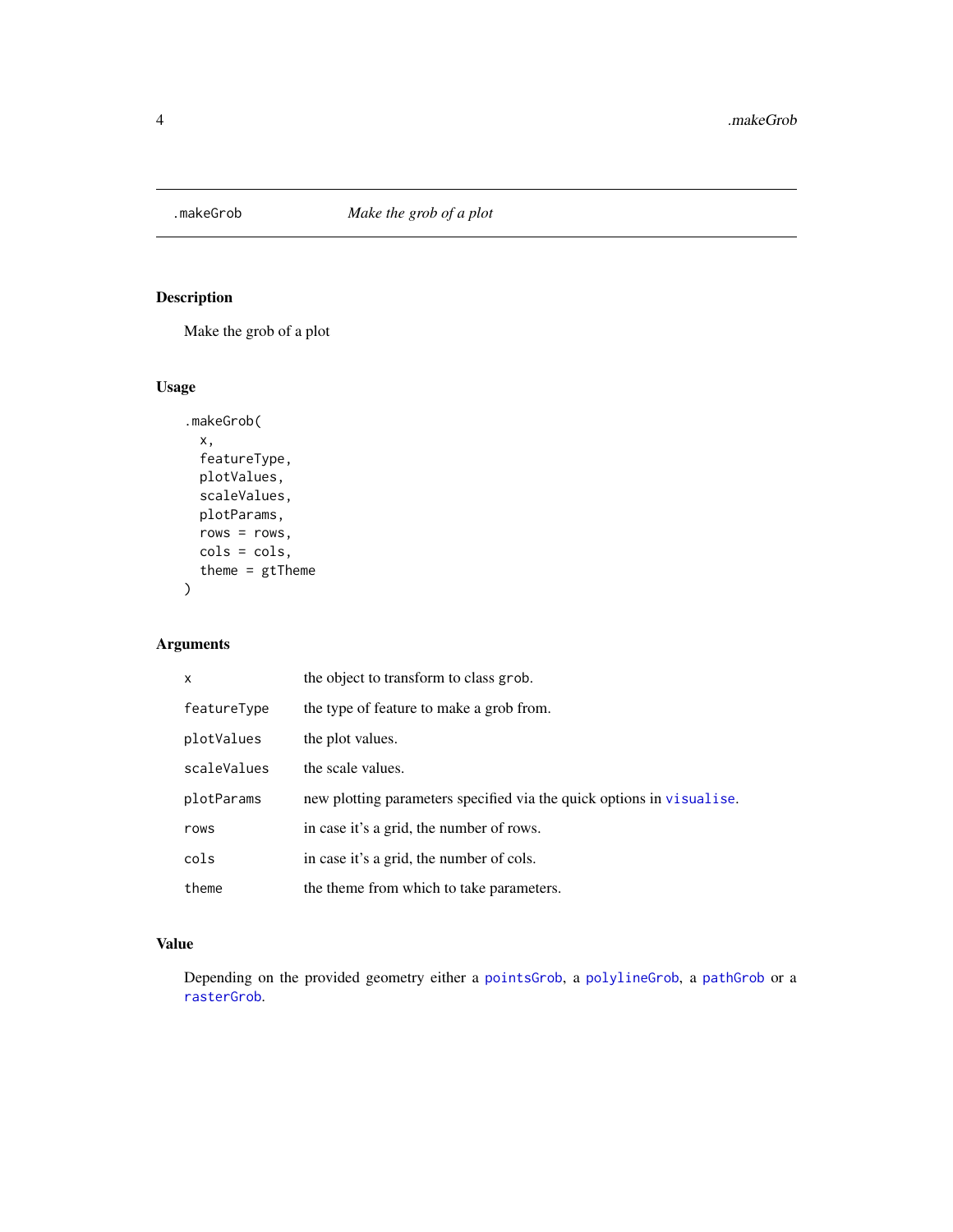<span id="page-4-0"></span>

Make the layout of a plot

## Usage

.makeLayout(legend, window, theme = gtTheme)

## Arguments

| legend | [list(.)]<br>the legend object built with make Legend.                                       |
|--------|----------------------------------------------------------------------------------------------|
| window | $[data.f$ rame $(1)]$ two opposing corners of a rectangle to which the plot is lim-<br>ited. |
| theme  | $[$ gtTheme $(1)$ ]<br>the theme from which to take graphical parameters.                    |

<span id="page-4-1"></span>

| Make the legend of a plot<br>.makeLegend |
|------------------------------------------|
|------------------------------------------|

## Description

Make the legend of a plot

## Usage

```
.makeLegend(x, scaleValues, plotParams, theme)
```
## Arguments

| X           | any spatial object to plot.                                           |
|-------------|-----------------------------------------------------------------------|
| scaleValues | the scale values.                                                     |
| plotParams  | new plotting parameters specified via the quick options in visualise. |
| theme       | the theme from which to take graphical parameters.                    |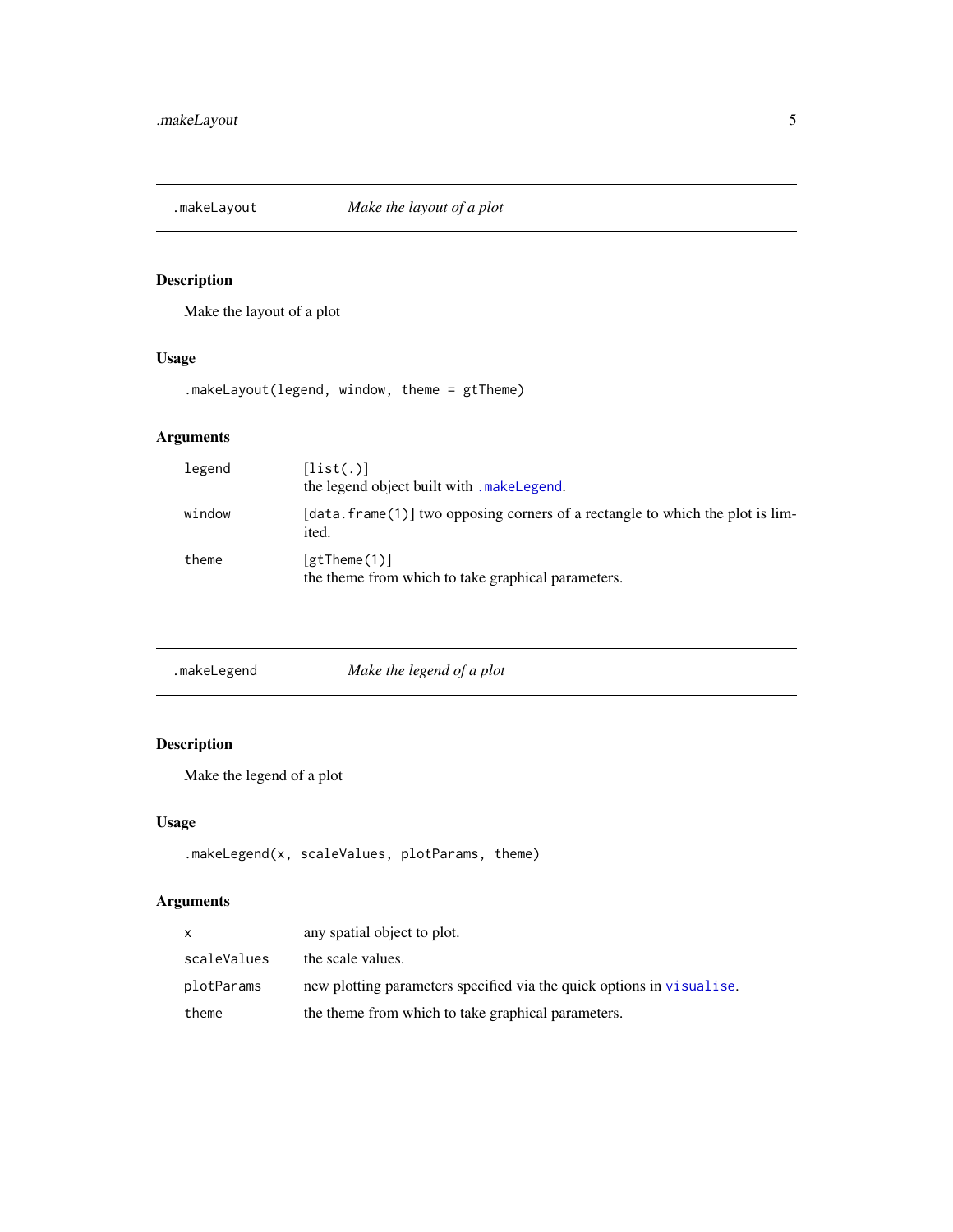<span id="page-5-0"></span>

Make the object to a plot

### Usage

.makePlot(x, window, theme =  $gt$ Theme, ...)

## Arguments

| $\boldsymbol{\mathsf{x}}$ | [list(1)]<br>named list of the object from which to make the plot.                                                                       |
|---------------------------|------------------------------------------------------------------------------------------------------------------------------------------|
| window                    | [data. frame(1)] two opposing corners of a rectangle to which the plot is lim-<br>ited.                                                  |
| theme                     | $[$ gtTheme $(1)$ ]<br>the theme from which to take graphical parameters.                                                                |
| $\cdot$ $\cdot$ $\cdot$   | instead of providing a gtTheme, you can also determine specific graphic param-<br>eters (see gpar) separately; see setTheme for details. |

```
.makeTinyMap Make a tiny map
```
### Description

A tiny map is used via the show method of a geom.

### Usage

```
.makeTinyMap(geom = NULL)
```
### Arguments

geom [geom] the geom from which to create a tiny map.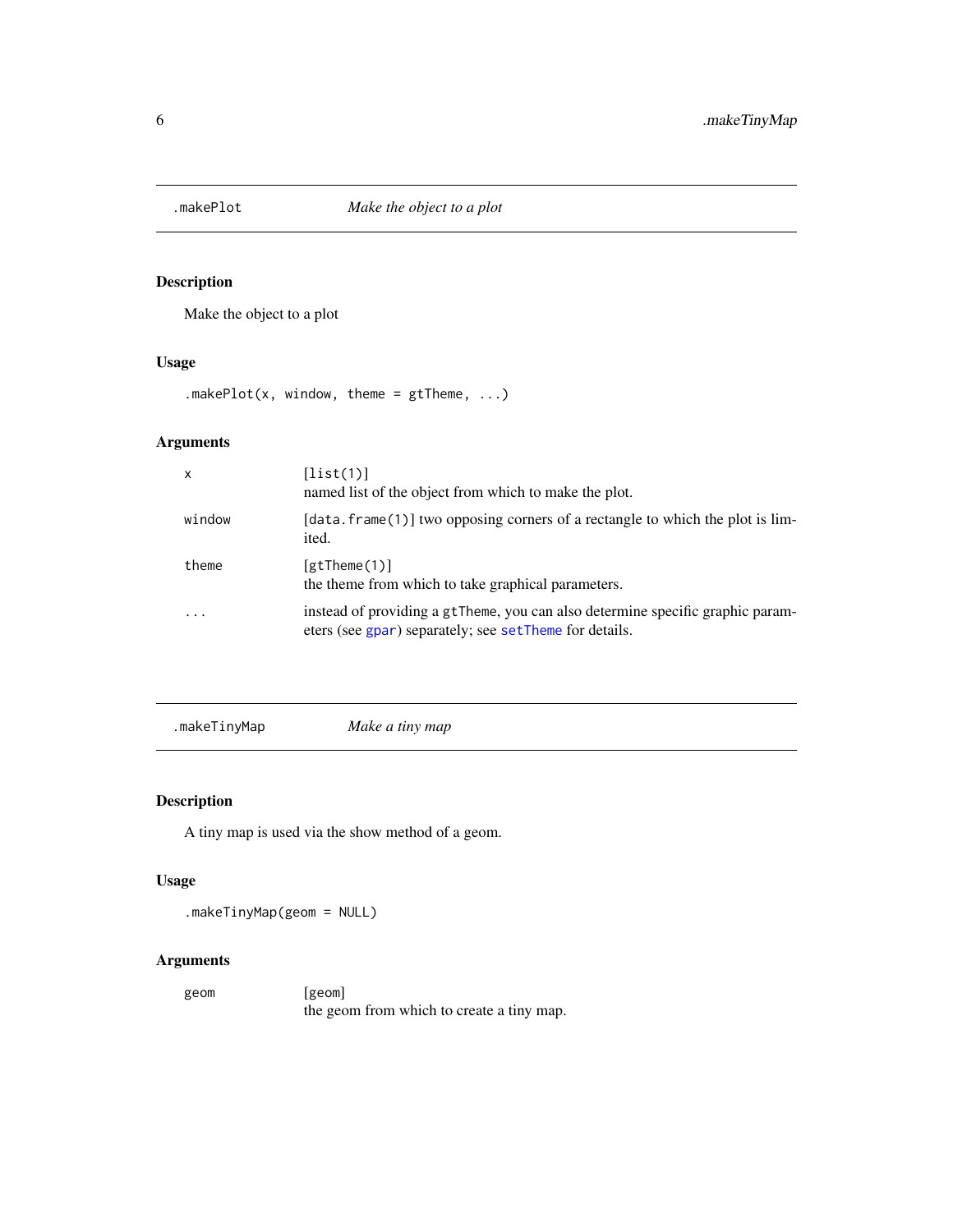<span id="page-6-0"></span>

Convert degree to radians

## Usage

.rad(degree)

### Arguments

| degree | [numeric(1)]                          |
|--------|---------------------------------------|
|        | a degree value to convert to radians. |

| .testAnchor | Test anchor for consistency |
|-------------|-----------------------------|
|             |                             |

## Description

Test anchor for consistency

## Usage

```
.testAnchor(x, ...)
```
## Arguments

| X | [data.frame   geom]<br>the object to be tested for consistency. |
|---|-----------------------------------------------------------------|
| . | $\mathbf{L}$<br>additional arguments.                           |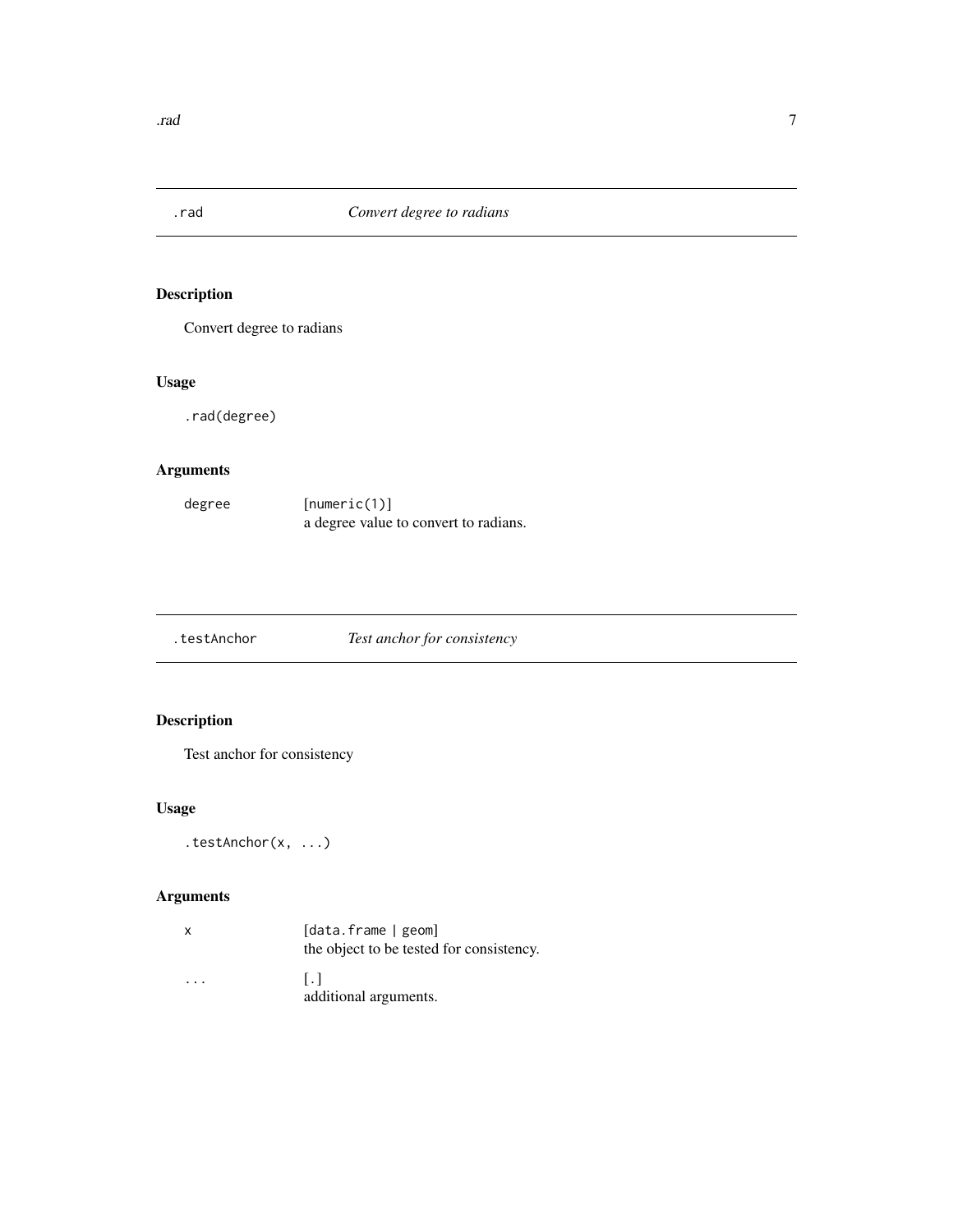<span id="page-7-0"></span>

Test points to not contain NA

## Usage

```
.testPoints(x, ...)
```
## Arguments

| x | [data.frame]<br>the points to be tested. |
|---|------------------------------------------|
| . | $\mathsf{L}$<br>additional arguments.    |

.testTemplate *Test template for consistency*

## Description

Test template for consistency

## Usage

```
.testTemplate(x, ...)
```
## Arguments

| x | [RasterLayer   matrix]<br>the object to be tested for consistency. |
|---|--------------------------------------------------------------------|
| . | $\perp$ .<br>additional arguments.                                 |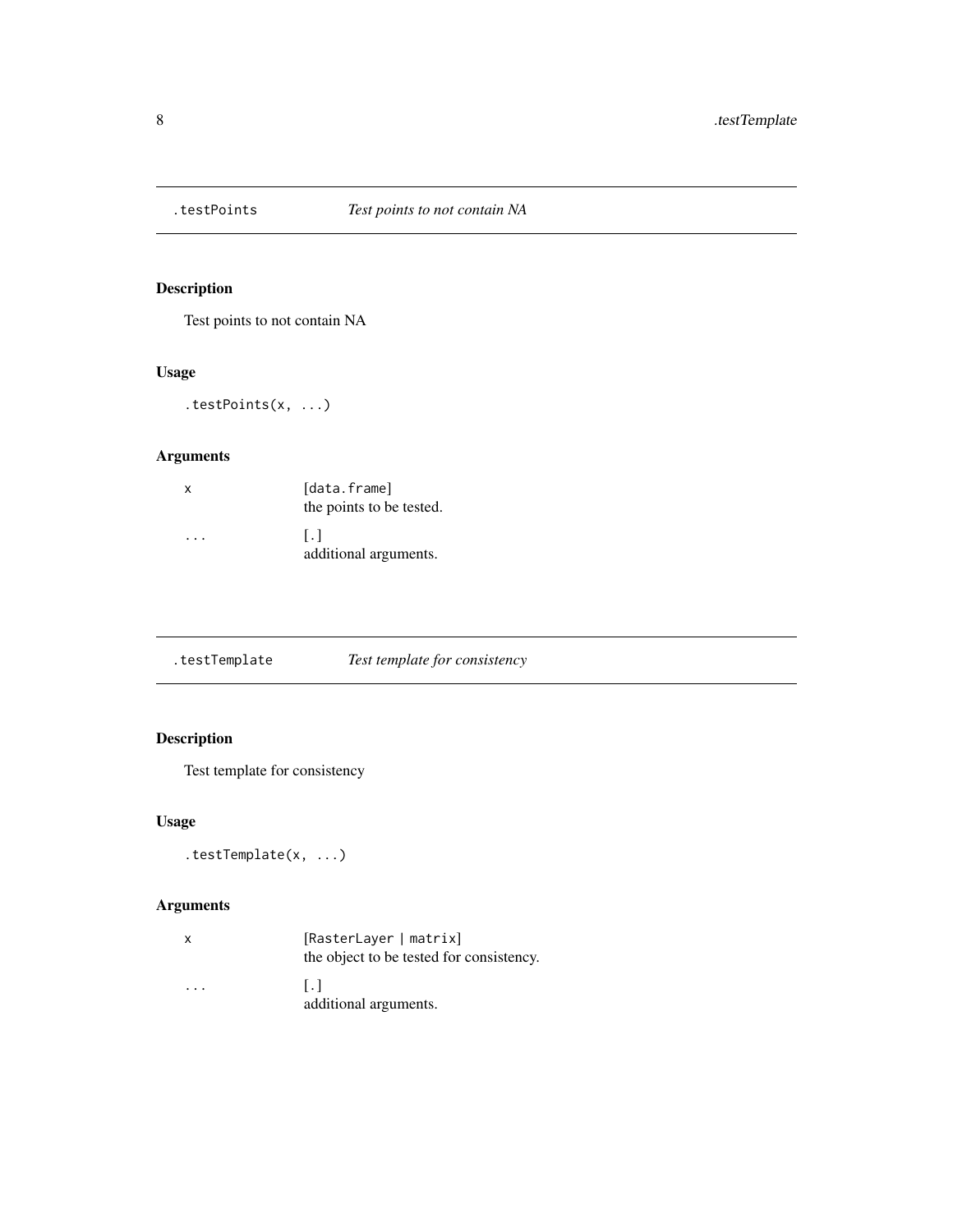<span id="page-8-0"></span>

Test window for consistency

#### Usage

.testWindow(x, ...)

## Arguments

| x                       | [data.frame]<br>the object to be tested for consistency. |
|-------------------------|----------------------------------------------------------|
| $\cdot$ $\cdot$ $\cdot$ | $\overline{1.1}$<br>additional arguments.                |

|--|

## Description

Set the order of the table columns to  $c("fid", "gid", rest)$ 

## Usage

```
.updateOrder(input = NULL)
```
### Arguments

input [data.frame(1)] a table that contains at least the columns fid and gid.

## Value

A new table where the columns have the correct order.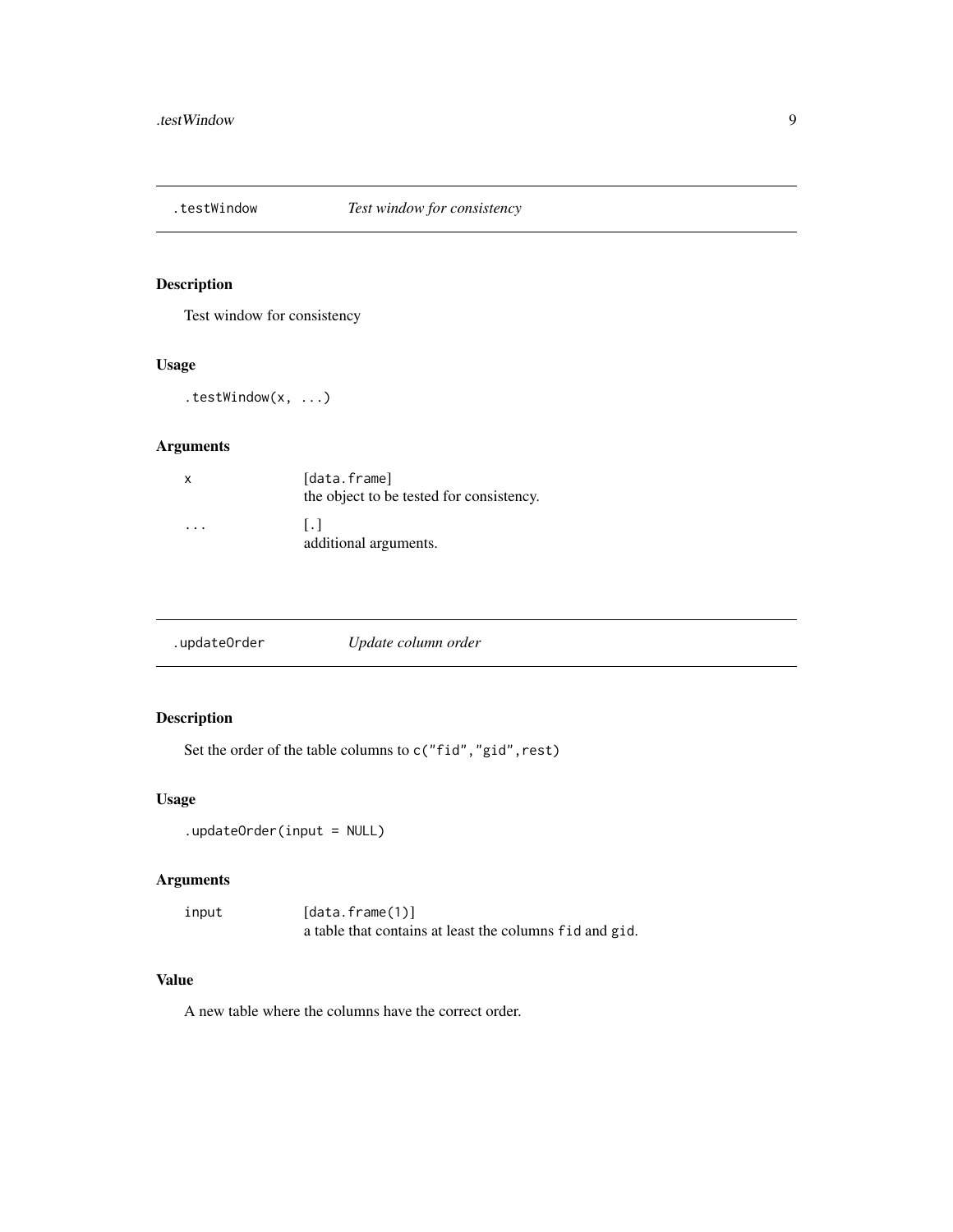<span id="page-9-0"></span>.updateVertices *Update the vertices*

### Description

Set the vertices in a table so that they are valid for a geom.

#### Usage

```
.updateVertices(input = NULL)
```
## Arguments

input [data.frame(1)] a table of vertices which should be brought into the correct form.

.updateWindow *Update the window*

### Description

Set a window to the minimum/maximum values of input vertices.

### Usage

 $u$ updateWindow(input = NULL, window = NULL)

### Arguments

| input  | [data.frame(1)]<br>a table of vertices for which a new window should be derived. |
|--------|----------------------------------------------------------------------------------|
| window | [data.frame(1)]<br>the old window.                                               |

### Value

A new window that has the extent of input.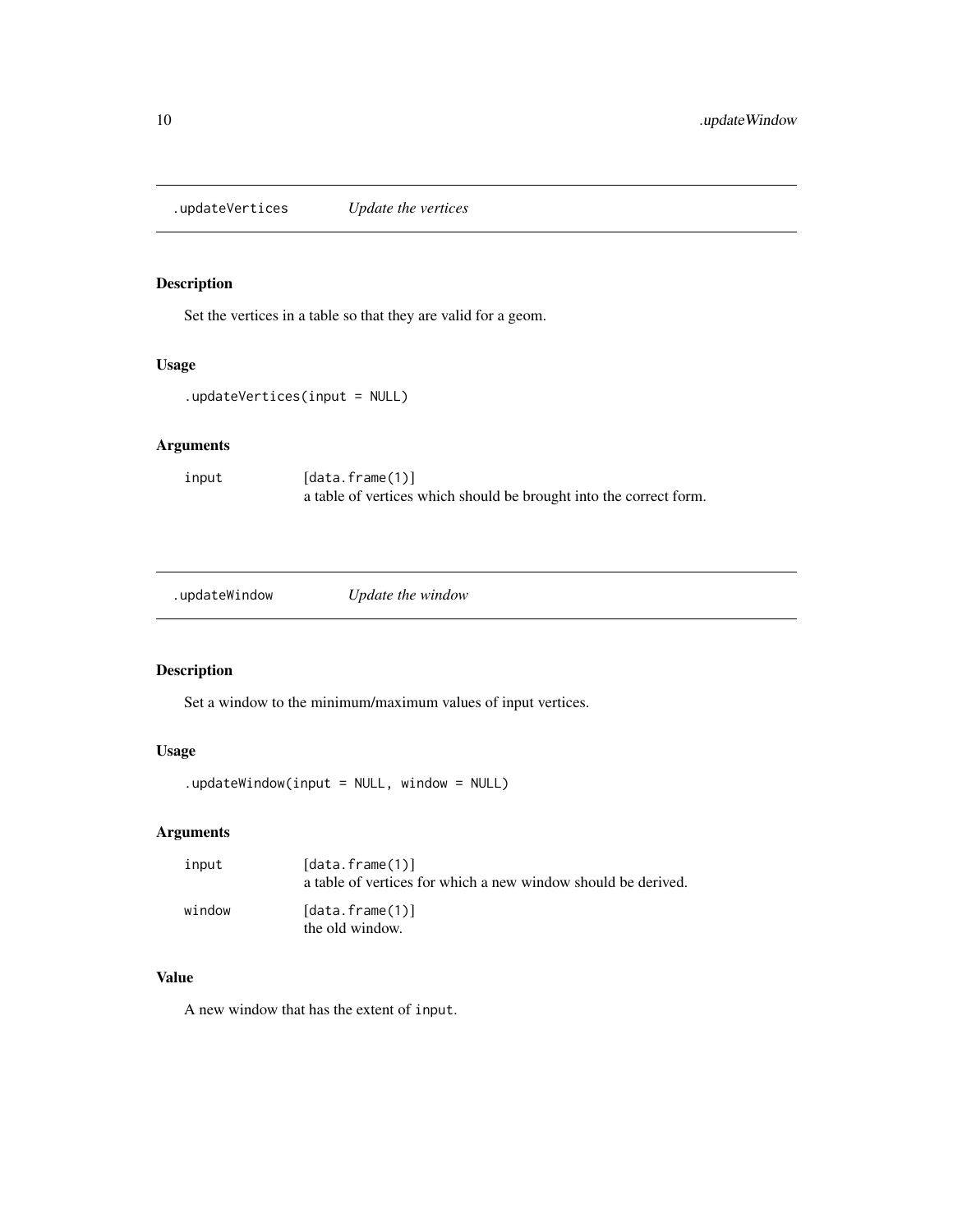<span id="page-10-0"></span>

Sample data of tree species and their position that have been sampled by Arne Pommerening, 2012 (https://www.pommerening.org).

#### Usage

clocaenog

### Format

An object of class list of length 2.

### Details

The list contains two items, first the tree specific data, seconda look-up table of the species names.

<span id="page-10-1"></span>gc\_geom *Transform a spatial object to class* geom

### Description

Transform a spatial object to class geom

#### Usage

```
gc_geom(input, ...)
## S4 method for signature 'Spatial'
gc\_geom(input = NULL, ...)## S4 method for signature 'sf'
gc\_geom(input = NULL, group = FALSE, ...)## S4 method for signature 'Raster'
gc_geom(input = NULL, stack = FALSE, group = FALSE, as_hex = FALSE, ...)
```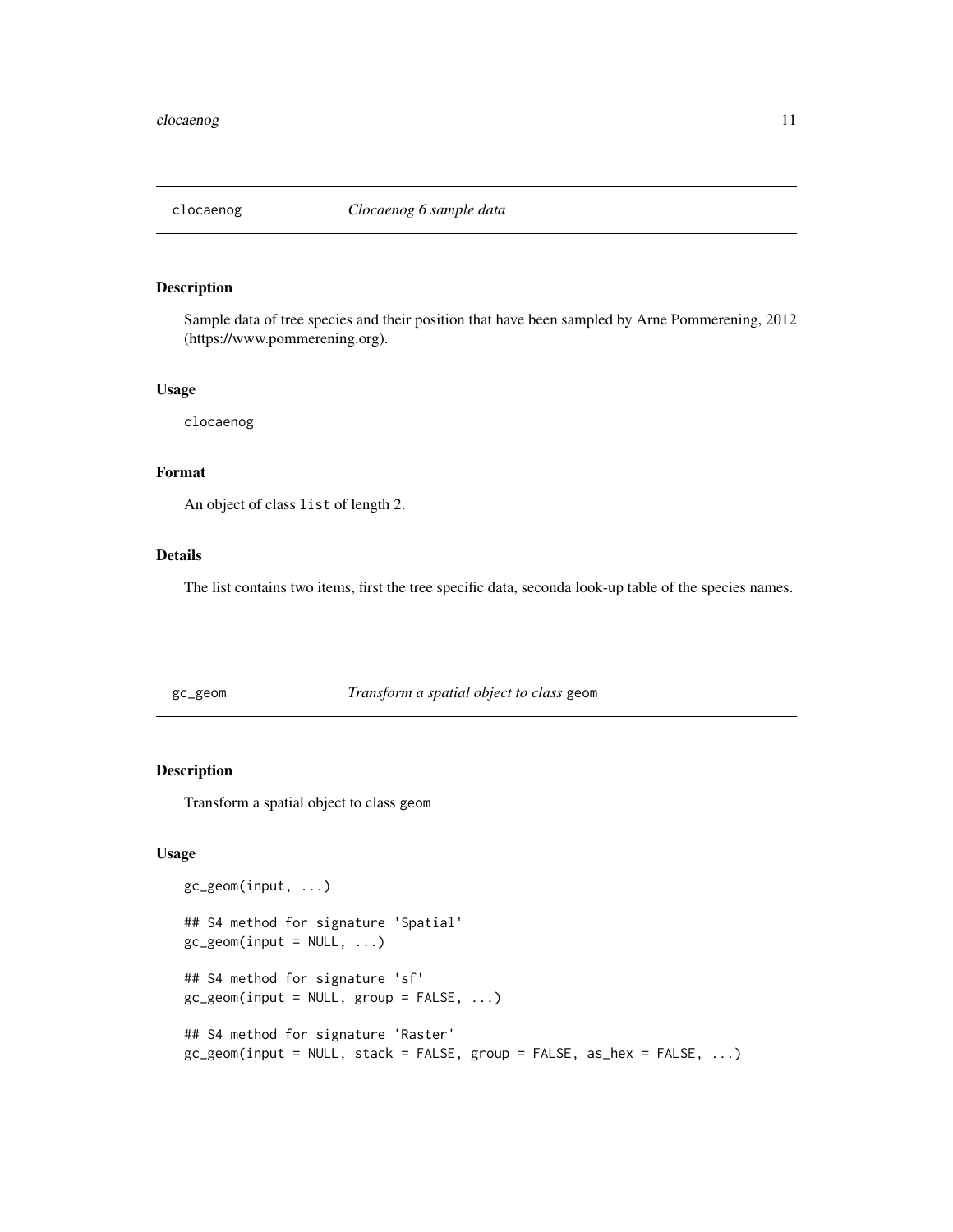#### <span id="page-11-0"></span>Arguments

| input     | the object to transform to class geom.                                                                                                                                                                                                                                                                                                                                                                                |
|-----------|-----------------------------------------------------------------------------------------------------------------------------------------------------------------------------------------------------------------------------------------------------------------------------------------------------------------------------------------------------------------------------------------------------------------------|
| $\ddotsc$ | additional arguments.                                                                                                                                                                                                                                                                                                                                                                                                 |
| group     | [logical(1)]<br>should the values of a Raster* or the attributes of MULTI* features be grouped,<br>i.e., should the unique values be assigned into the groups table (TRUE)? The<br>default behaviour for Raster* would be not to assign values into the group at-<br>tribute table if no RAT is available and for MULTI* features it would be to keep<br>the attributes as duplicated per-feature attributes (FALSE)? |
| stack     | [logical(1)]<br>should the layers of gridded objects be stacked, i.e., should several layers be<br>stored as columns in the attribute table of features of one geom (TRUE, default),<br>or should they be stored in (a list of) several geoms separately (FALSE)?                                                                                                                                                     |
| as_hex    | [logical(1)]<br>should the bands 'red', 'green' and 'blue' of a gridded object be transformed to<br>hexadecimal values (TRUE), or should they be retained as columns in a stacked<br>grid geom (FALSE, default)?.                                                                                                                                                                                                     |

### Details

When transforming a simple feature to a geom, all MULTI\* features are organised on a per feature basis, where the attribute table of features in the geom contains those variables that are valid for each feature, while the attribute table of groups contains those variables, that are unique only at the level of groups of features (i.e., at the level of MULTI\* simple features). Those variables that are valid at the level of groups would be duplicated in the attribute table of features. When a MULTI\* feature is transformed to a geom, the default behaviour is to copy the simple feature as closely as possible. However, to reduce the object size (and improve its' organisation), it is possible to assign the attributes of groups into the attribute table of groups of the geom by setting group = TRUE.

When transforming a Raster\* (or possibly other gridded classes) with several layers to a geom, the layers are by default organised into a list with a layer per list item. However, when several layers contain fundamentally the same data (i.e., values that are associated to the same groups), layers could be stacked stack = TRUE, because they share the same group attribute table.

### Value

an object of class geom

### See Also

Other spatial classes: [gc\\_raster\(](#page-12-1)), [gc\\_sf\(](#page-12-2)), [gc\\_sp\(](#page-13-1))

#### Examples

gc\_geom(input = gtSF\$polygon)

gc\_geom(input = gtRasters\$categorical)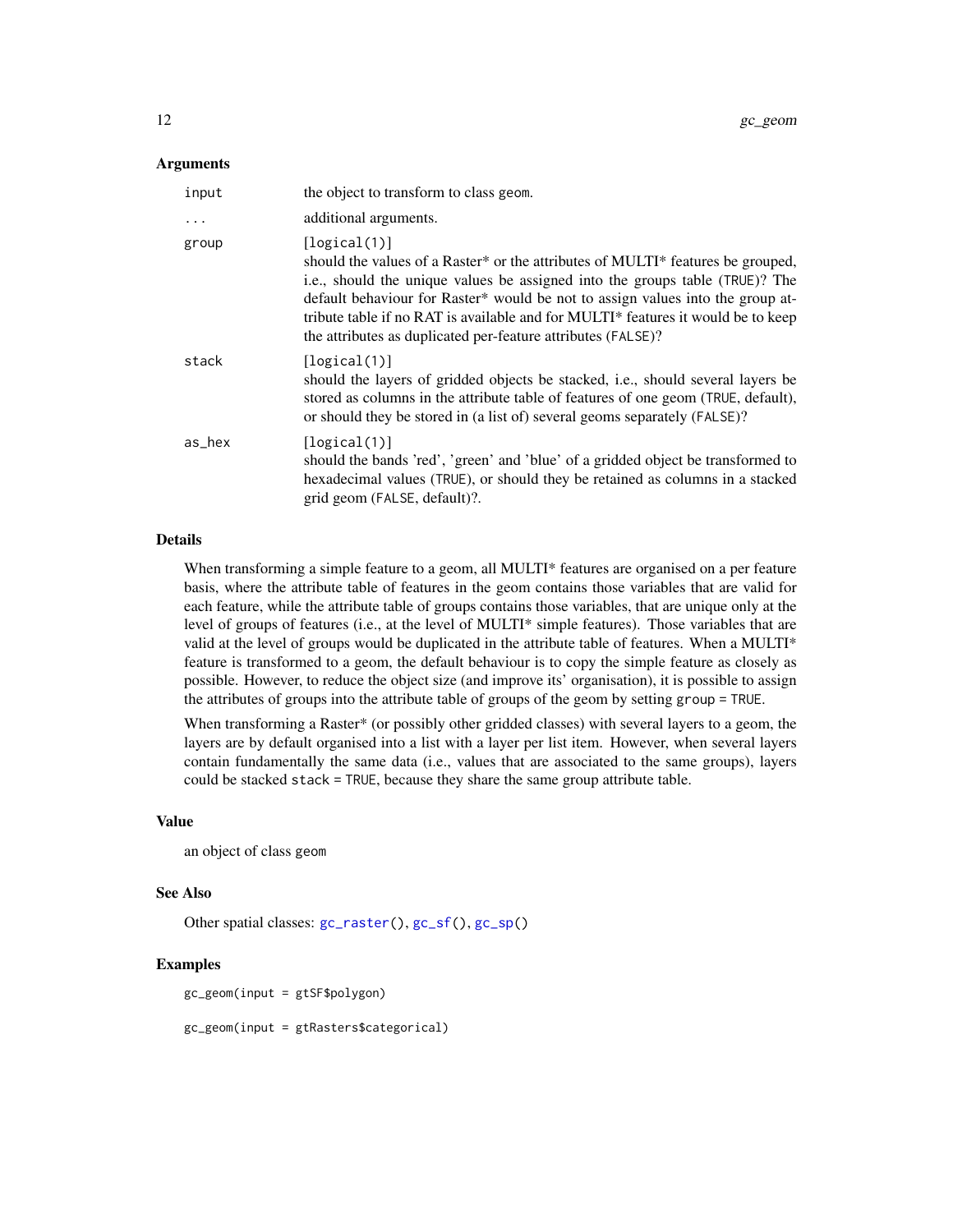<span id="page-12-1"></span><span id="page-12-0"></span>

Transform a spatial object to class Raster\*

### Usage

```
gc_raster(input)
```
## S4 method for signature 'geom' gc\_raster(input = NULL)

### Arguments

input the object to transform to class Raster\*.

### Value

an object of class Raster\*

### See Also

Other spatial classes: [gc\\_geom\(](#page-10-1)), [gc\\_sf\(](#page-12-2)), [gc\\_sp\(](#page-13-1))

### Examples

gc\_raster(input = gtGeoms\$grid\$categorical)

<span id="page-12-2"></span>gc\_sf *Transform a spatial object to class* sf

### Description

Transform a spatial object to class sf

## Usage

gc\_sf(input, ...) ## S4 method for signature 'geom'  $gc_sf(input = NULL)$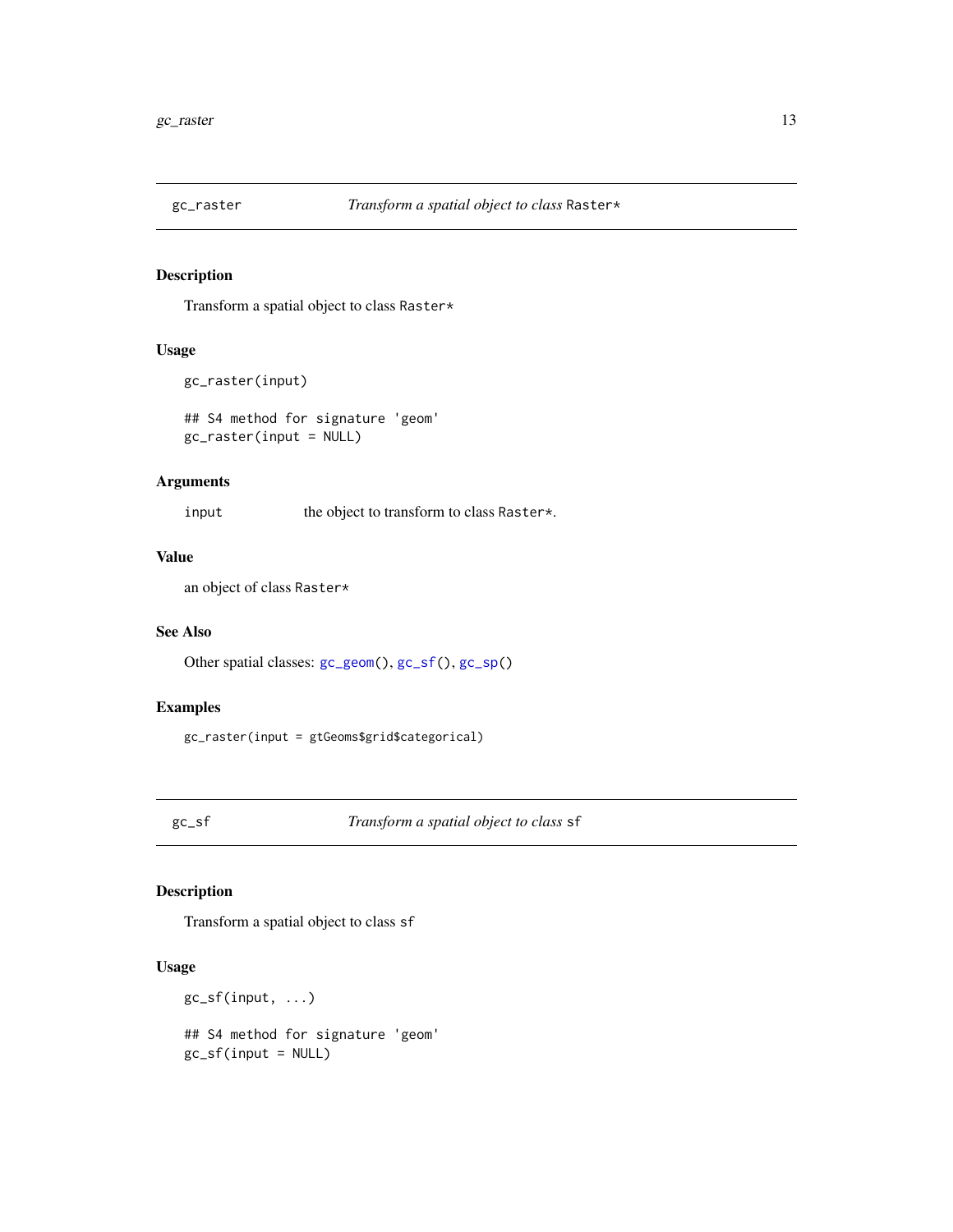#### <span id="page-13-0"></span>Arguments

| input    | the object to transform to class sf. |
|----------|--------------------------------------|
| $\cdots$ | other arguments.                     |

### Value

If input is a geom and has attributes other than fid and gid, a "Simple feature collection", otherwise a "Geometry set". Several features of the geom are returned as MULTI\* feature, when they have gid and optionally other attributes in common, otherwise they are returned as a single simple feature.

#### See Also

Other spatial classes: [gc\\_geom\(](#page-10-1)), [gc\\_raster\(](#page-12-1)), [gc\\_sp\(](#page-13-1))

### Examples

gc\_sf(input = gtGeoms\$point) gc\_sf(input = gtGeoms\$line) gc\_sf(input = gtGeoms\$polygon)

<span id="page-13-1"></span>gc\_sp *Transform a spatial object to class* Spatial

#### Description

Transform a spatial object to class Spatial

#### Usage

 $gc_sp(input, \ldots)$ 

## S4 method for signature 'geom' gc\_sp(input = NULL)

## Arguments

| input    | the object to transform to class Spatial. |
|----------|-------------------------------------------|
| $\cdots$ | other arguments.                          |

## Value

an object of class Spatial

### See Also

Other spatial classes: [gc\\_geom\(](#page-10-1)), [gc\\_raster\(](#page-12-1)), [gc\\_sf\(](#page-12-2))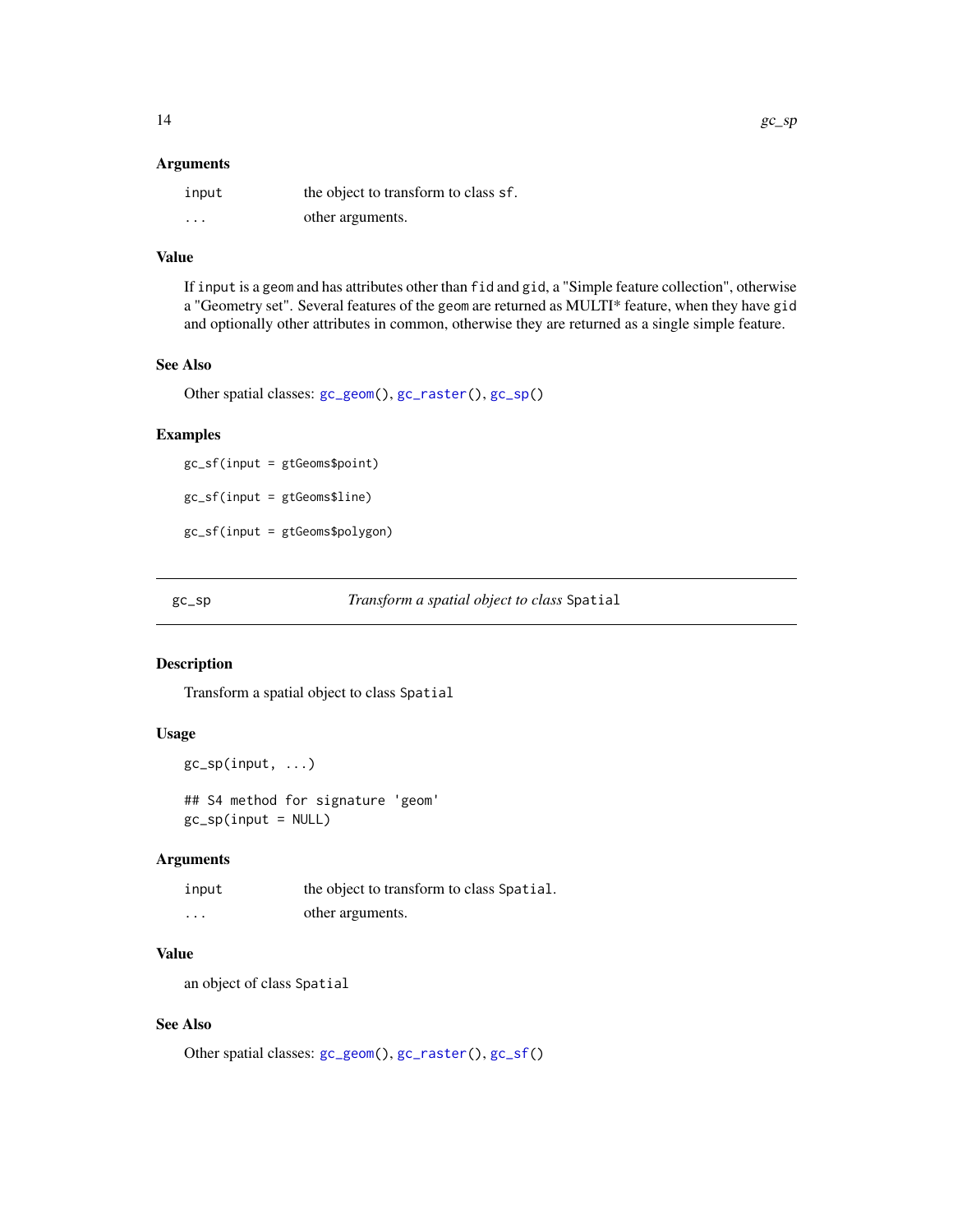<span id="page-14-0"></span>geom-class 15

#### Examples

gc\_sp(input = gtGeoms\$point)

gc\_sp(input = gtGeoms\$line)

gc\_sp(input = gtGeoms\$polygon)

### geom-class *Geometry class (S4) and methods*

#### <span id="page-14-1"></span>**Description**

A geom stores a table of points, a table of feature to which the points are associated and a table of groups, to which features are associated. A geom can be spatial (if it has a coordinate reference system assigned to it), but is not by default.

### Details

A geom has one of three geometry types:

- "point", when none of the points are connected to other points,
- "line", where points with the same fid are connected following the sequence of their order, without the line closing in itself and
- "polygon", where points with the same fid are connected following the sequence of their order and the line closes in on itself due to first and last point being the same. Moreover, polygon objects can contain holes.

The data model for storing points follows the spaghetti model. Points are stored as a sequence of x and y values, associated to a feature ID. The feature ID relates coordinates to features and thus common attributes. Points and Lines are implemented straightforward in this model, but polygons, which may contain holes, are a bit trickier. In geometr they are implemented as follows:

- 1. All points with the same fid make up one polygon, irrespective of it containing holes or not.
- 2. The outer path/ring of a polygon is composed of all points until a duplicated of its first point occurs. This signals that all following points are part of another path/ring, which must be inside the outer path and which consists of all points until a duplicate of it's first point occurs.
- 3. This repeats until all points of the feature are processed.

Moreover, a geom has a *reference window*, which is sort of a second extent that may be bigger (or smaller) than the extent and which determines the relative position of the points when plotting.

### **Slots**

```
type [character(1)]
     the type of feature, either "point", "line", "polygon" or "grid".
point [data.frame(1)]
     the fid (feature ID), x and y coordinates per point and optional arbitrary point attributes.
```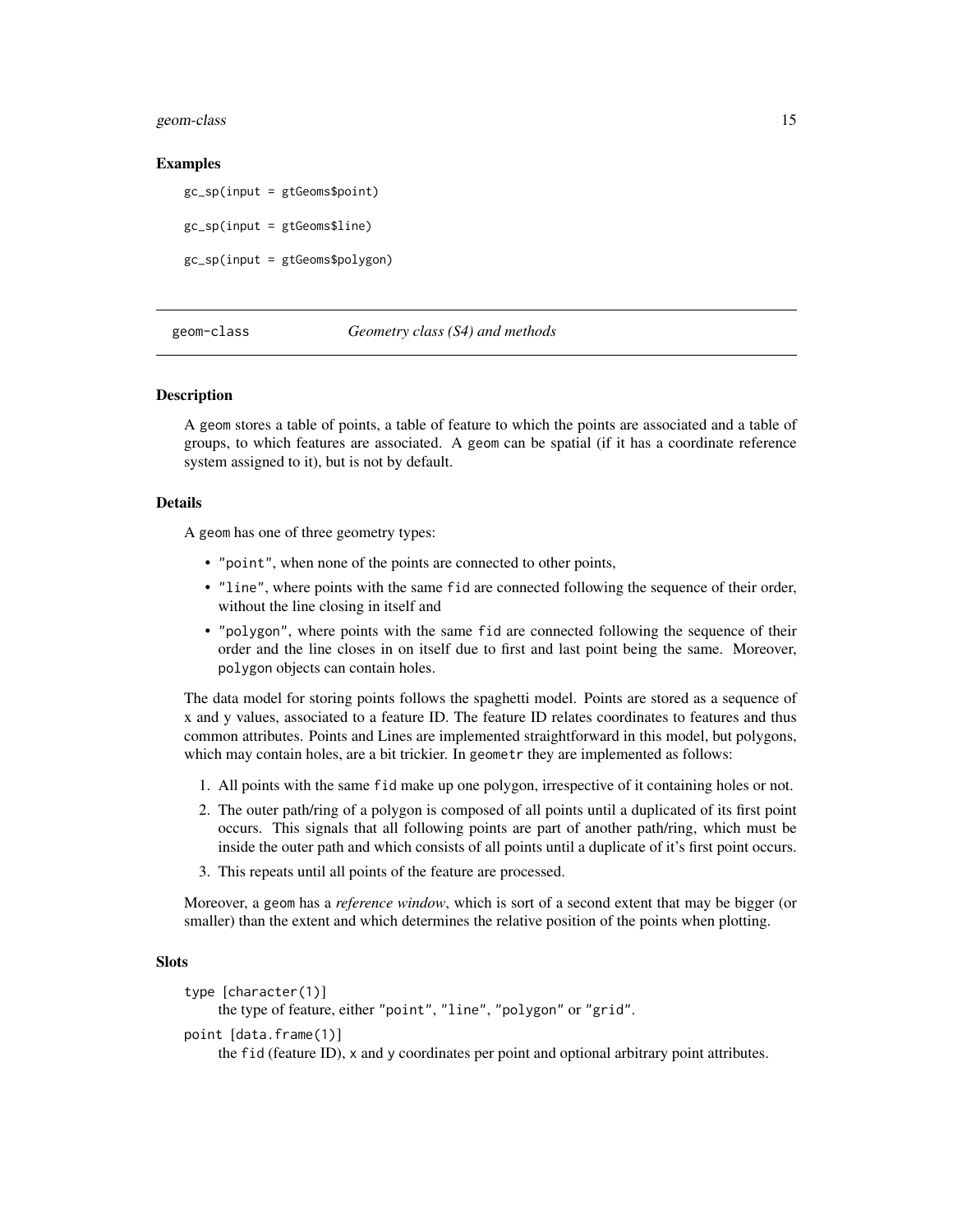| feature $[data-frame(1)]$<br>fid (feature ID), gid (group ID) and optional arbitrary feature attributes.                                |
|-----------------------------------------------------------------------------------------------------------------------------------------|
| group [data.frame(1)]<br>gid (group ID) and optional arbitrary group attributes.                                                        |
| window $[data.f$ rame $(1)]$<br>the minimum and maximum value in x and y dimension of the reference window in which the<br>geom dwells. |
| scale $[character(1)]$<br>whether the point coordinates are stored as "absolute" values, or "relative" to window.                       |
| $crs$ [character(1)]<br>the coordinate reference system in proj4 notation.                                                              |
| history $[list(.)]$<br>a list of steps taken to derive the geomein focus.                                                               |

geometr *geometr: Generate and Modify Interoperable Geometric Shapes*

#### Description

The geometr package provides tools that generate and process easily accessible and tidy geometric shapes (of class geom). Moreover, it aims to improve interoperability of spatial and other geometric classes. Spatial classes are typically a collection of geometric shapes (or their vertices) that are accompanied by various metadata (such as attributes and a coordinate reference system). Most spatial classes are thus conceptually quite similar, yet a common standard lacks for accessing features, vertices or the metadata. Geometr fills this gap by providing tools

- that produce an identical output for the same metadata of different classes (via so-called getters) and
- that use an identical input to write to various classes that originally require different input (via so-called setters).

### Author(s)

Maintainer, Author: Steffen Ehrmann <steffen.ehrmann@idiv.de> Copyright holder Dan Sunday [fast point-in-polygon algorithm](http://www.geomalgorithms.com/algorithms.html)

### See Also

- Github project: <https://github.com/EhrmannS/geometr>
- Report bugs: <https://github.com/EhrmannS/geometr/issues>

<span id="page-15-0"></span>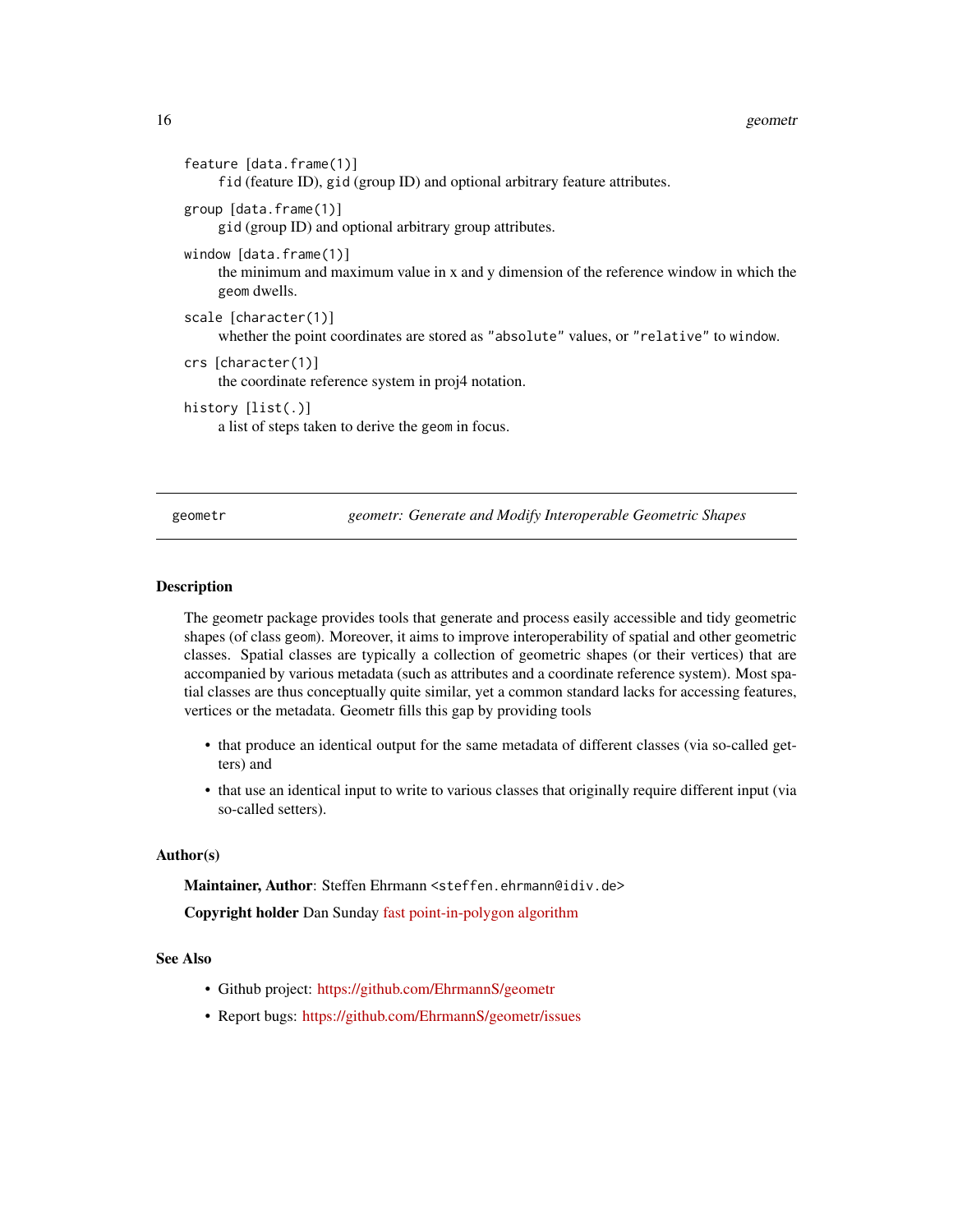<span id="page-16-1"></span><span id="page-16-0"></span>

Get the number of columns of a spatial object.

### Usage

```
getCols(x, ...)
## S4 method for signature 'ANY'
getCols(x)
## S4 method for signature 'geom'
getCols(x)
## S4 method for signature 'Raster'
getCols(x)
## S4 method for signature 'matrix'
getCols(x)
```
### Arguments

|         | the object from which to get the number of columns. |
|---------|-----------------------------------------------------|
| $\cdot$ | other arguments.                                    |

### Value

An integer of the number of columns.

### See Also

```
Other getters: getCRS(), getExtent(), getFeatures(), getGroups(), getHistory(), getLayers(),
getNames(), getPoints(), getRes(), getRows(), getType(), getWindow()
```
### Examples

getCols(x = gtGeoms\$grid\$continuous)

getCols(x = gtRasters\$categorical)

 $getCols(x = matrix(0, 3, 5))$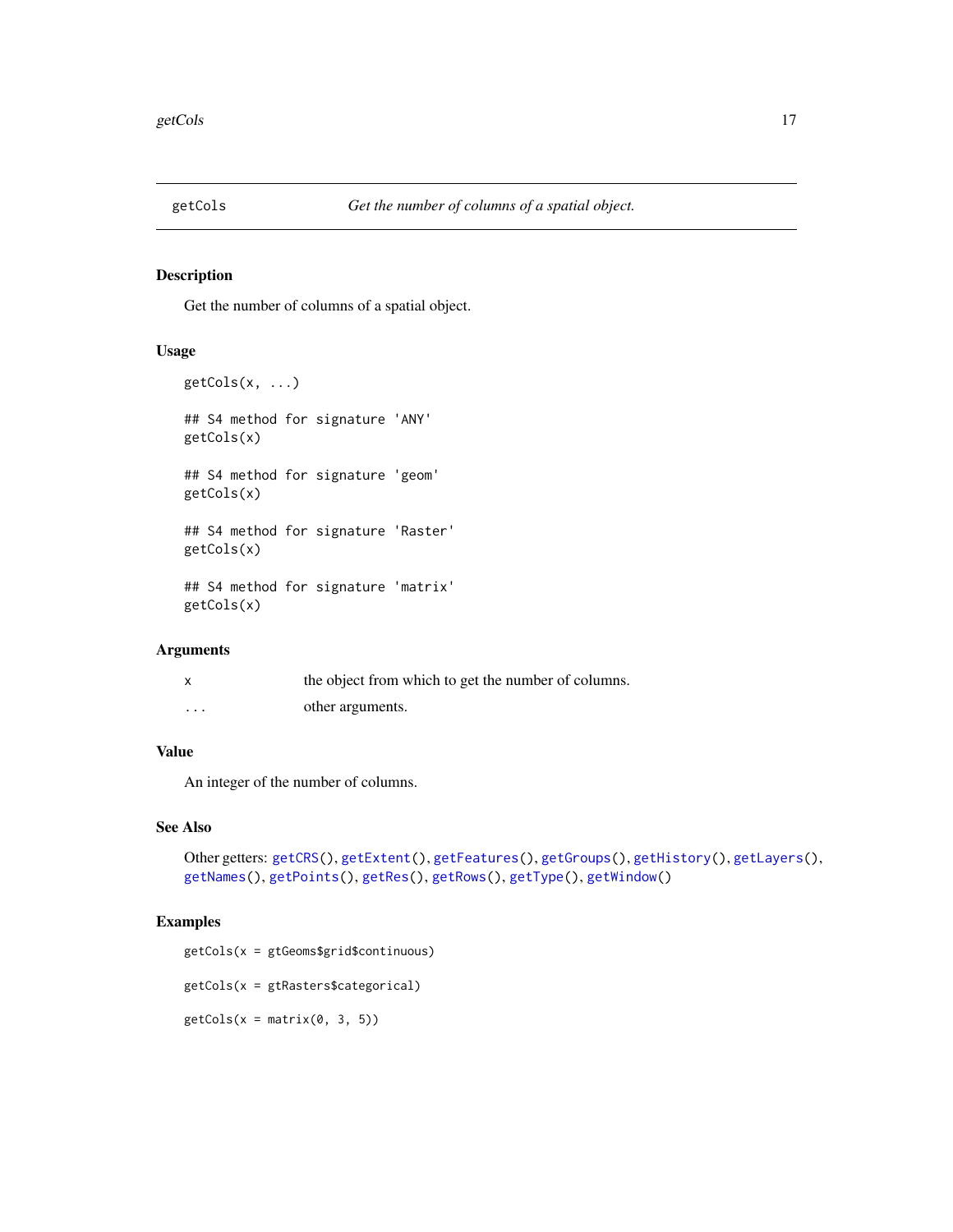<span id="page-17-1"></span><span id="page-17-0"></span>

Get the coordinate reference system of a spatial object.

## Usage

```
getCRS(x, \ldots)## S4 method for signature 'ANY'
getCRS(x)
## S4 method for signature 'geom'
getCRS(x)
## S4 method for signature 'Spatial'
getCRS(x)
## S4 method for signature 'sf'
getCRS(x)
## S4 method for signature 'Raster'
getCRS(x)
```
### Arguments

|          | the object from which to extract the coordinate reference system. |
|----------|-------------------------------------------------------------------|
| $\cdots$ | other arguments.                                                  |

## Value

The coordinate reference system of x given as proj4string.

## See Also

```
Other getters: getCols(), getExtent(), getFeatures(), getGroups(), getHistory(), getLayers(),
getNames(), getPoints(), getRes(), getRows(), getType(), getWindow()
```
### Examples

getCRS(x = gtGeoms\$grid\$continuous)

```
library(sf)
nc_sf <- st_read(system.file("shape/nc.shp", package="sf"), quiet = TRUE)
getCRS(nc_sf)
```

```
getCRS(x = gtRasters$categorical)
```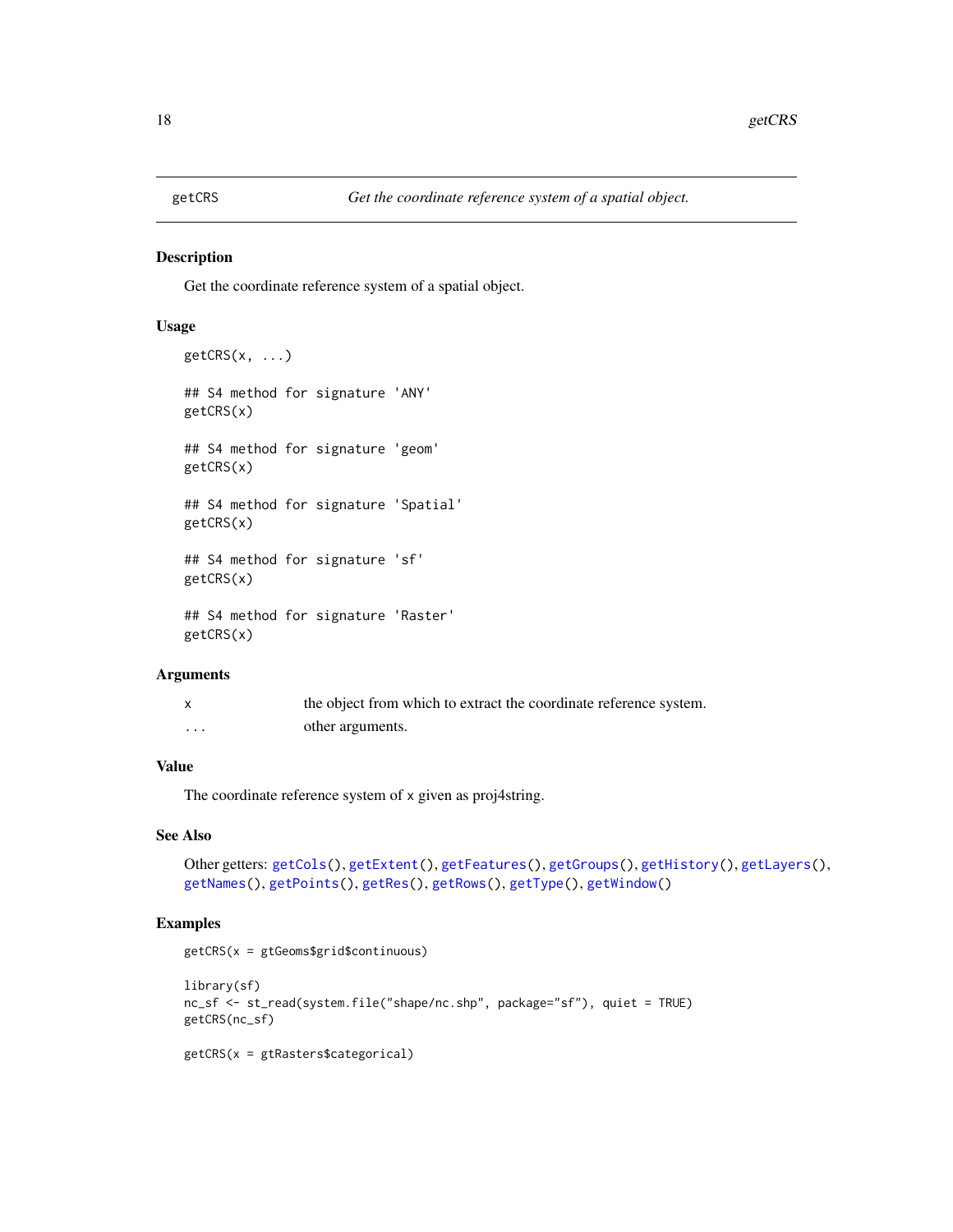<span id="page-18-1"></span><span id="page-18-0"></span>

Get the extent (bounding box) of a spatial object.

### Usage

```
getExtent(x, ...)
## S4 method for signature 'ANY'
getExtent(x)
## S4 method for signature 'geom'
getExtent(x)
## S4 method for signature 'Spatial'
getExtent(x)
## S4 method for signature 'sf'
getExtent(x)
## S4 method for signature 'Raster'
getExtent(x)
## S4 method for signature 'matrix'
getExtent(x)
```
### Arguments

| x        | the object from which to derive the extent. |
|----------|---------------------------------------------|
| $\cdots$ | other arguments.                            |

### Value

A tibble of the lower left and upper right corner coordinates of the extent of x. This table two columns (x and y) and two rows (minimum and maximum).

### See Also

```
Other getters: getCRS(), getCols(), getFeatures(), getGroups(), getHistory(), getLayers(),
getNames(), getPoints(), getRes(), getRows(), getType(), getWindow()
```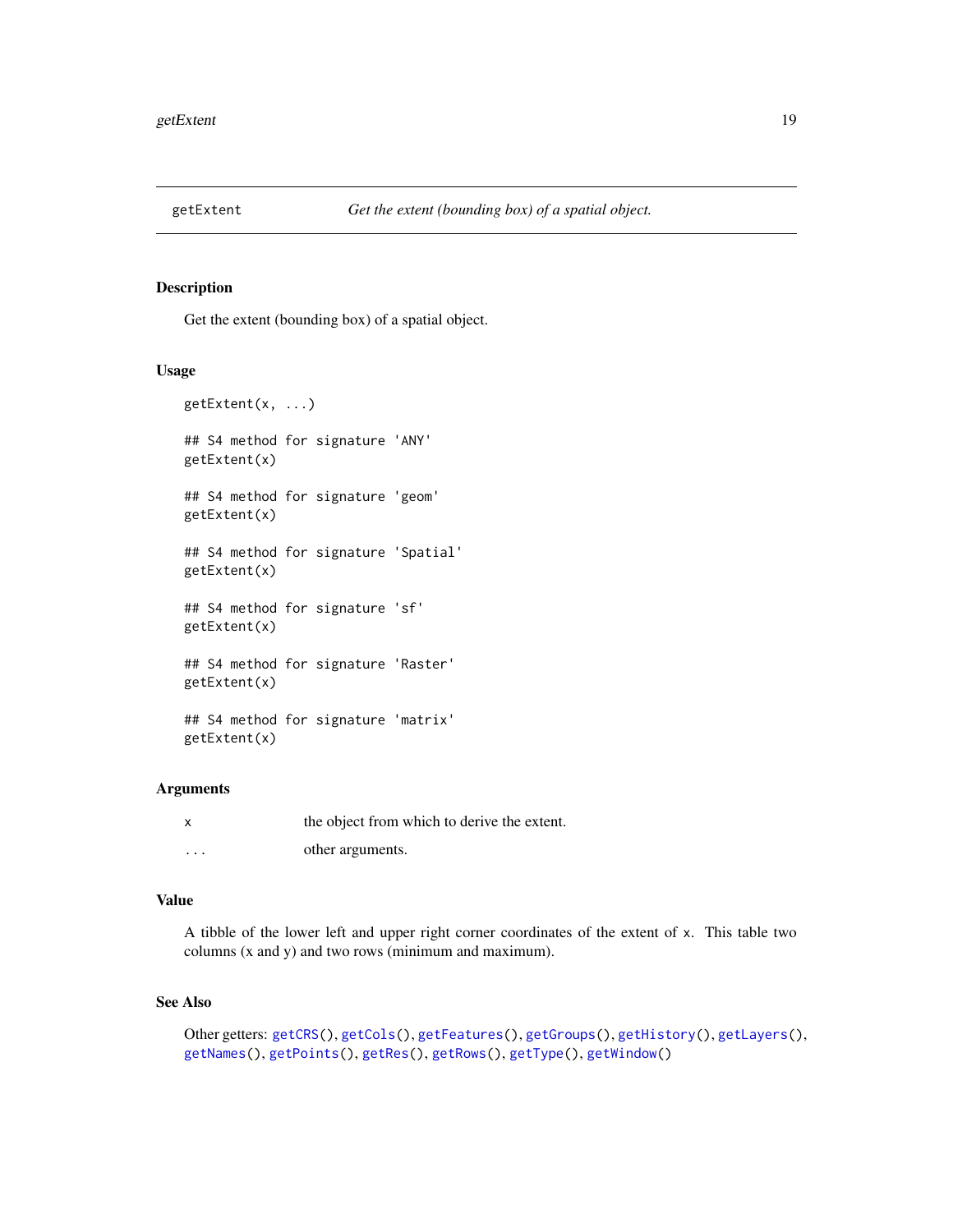#### Examples

```
getExtent(gtGeoms$polygon)
getExtent(x = gtSP$SpatialPolygons)
getExtend(x = gtsF$multilinestring)getExtent(x = gtRasters$categorical)
getExtend(x = matrix(0, 3, 5))
```
<span id="page-19-1"></span>getFeatures *Get the table of feature attributes*

### Description

Get tabular information of the attributes of features.

### Usage

```
getFeatures(x)
## S4 method for signature 'ANY'
getFeatures(x)
## S4 method for signature 'geom'
getFeatures(x)
## S4 method for signature 'Spatial'
getFeatures(x)
## S4 method for signature 'sf'
getFeatures(x)
## S4 method for signature 'Raster'
getFeatures(x)
## S4 method for signature 'matrix'
getFeatures(x)
```
#### Arguments

x the object from which to derive the attribute table.

#### Details

This table contains at least the column 'fid'. In case x has any typ other than 'grid', it contains also the column 'gid' and in case it has type 'grid', it also contains the column 'values'.

<span id="page-19-0"></span>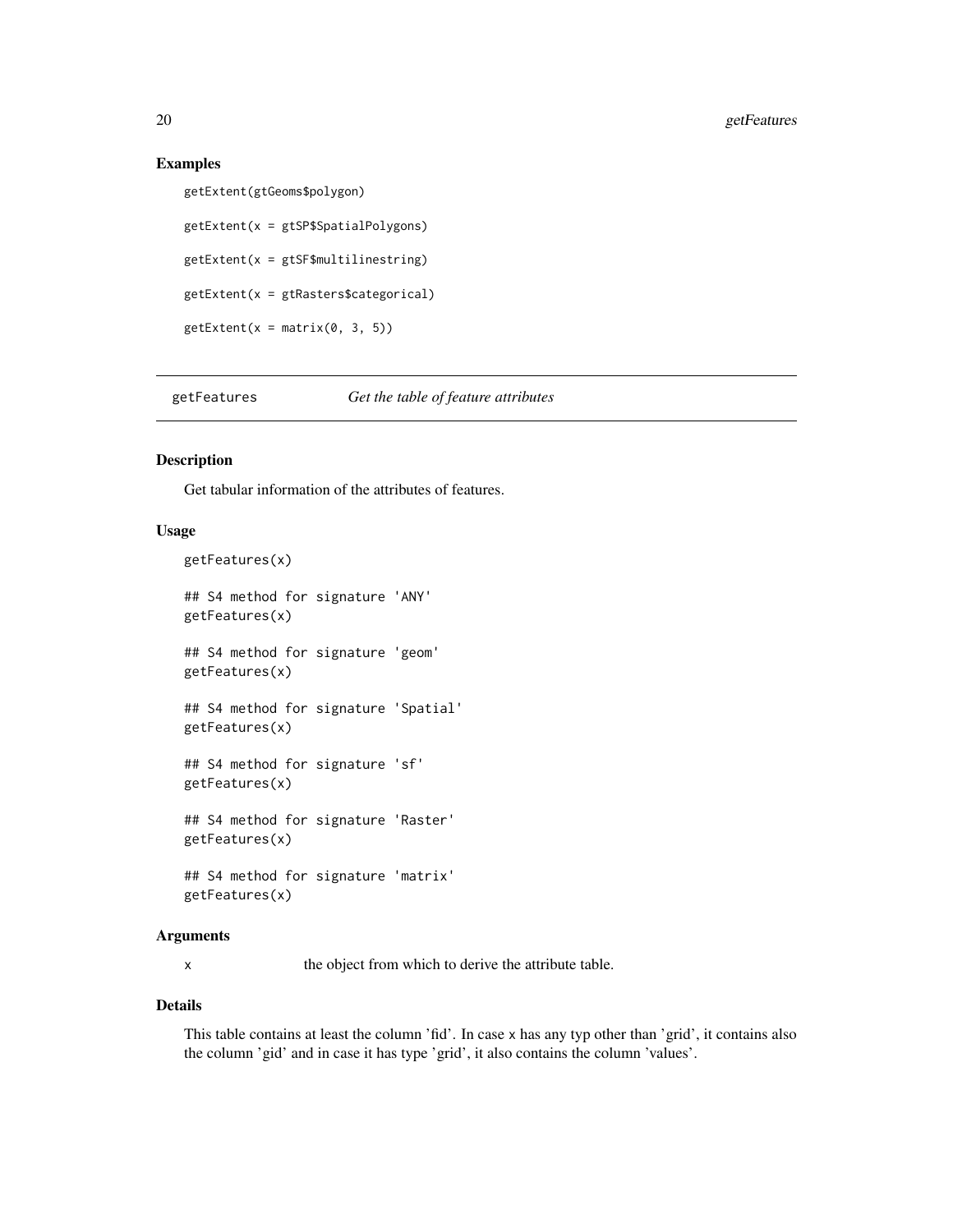### <span id="page-20-0"></span>getGroups 21

### Value

A tibble (or a list of tibbles per layer) of the feature attributes of x.

#### See Also

```
Other getters: getCRS(), getCols(), getExtent(), getGroups(), getHistory(), getLayers(),
getNames(), getPoints(), getRes(), getRows(), getType(), getWindow()
```
#### Examples

```
getFeatures(x = gtGeoms$polygon)
```
getFeatures(x = gtRasters)

### <span id="page-20-1"></span>getGroups *Get the table of group attributes*

#### Description

Get the table of group attributes

#### Usage

```
getGroups(x)
## S4 method for signature 'ANY'
getGroups(x)
## S4 method for signature 'geom'
getGroups(x)
## S4 method for signature 'Raster'
```
#### Arguments

getGroups(x)

x the object from which to derive the attribute table.

#### Details

This table contains at least the column 'gid'.

When this function is called on "ANY" object, it is first tested whether that object has features ([getFeatures](#page-19-1)), from which the groups can be reconstructed. If this is not the case, NULL is returned.

### Value

A tibble (or a list of tibbles per layer) of the group attributes of x.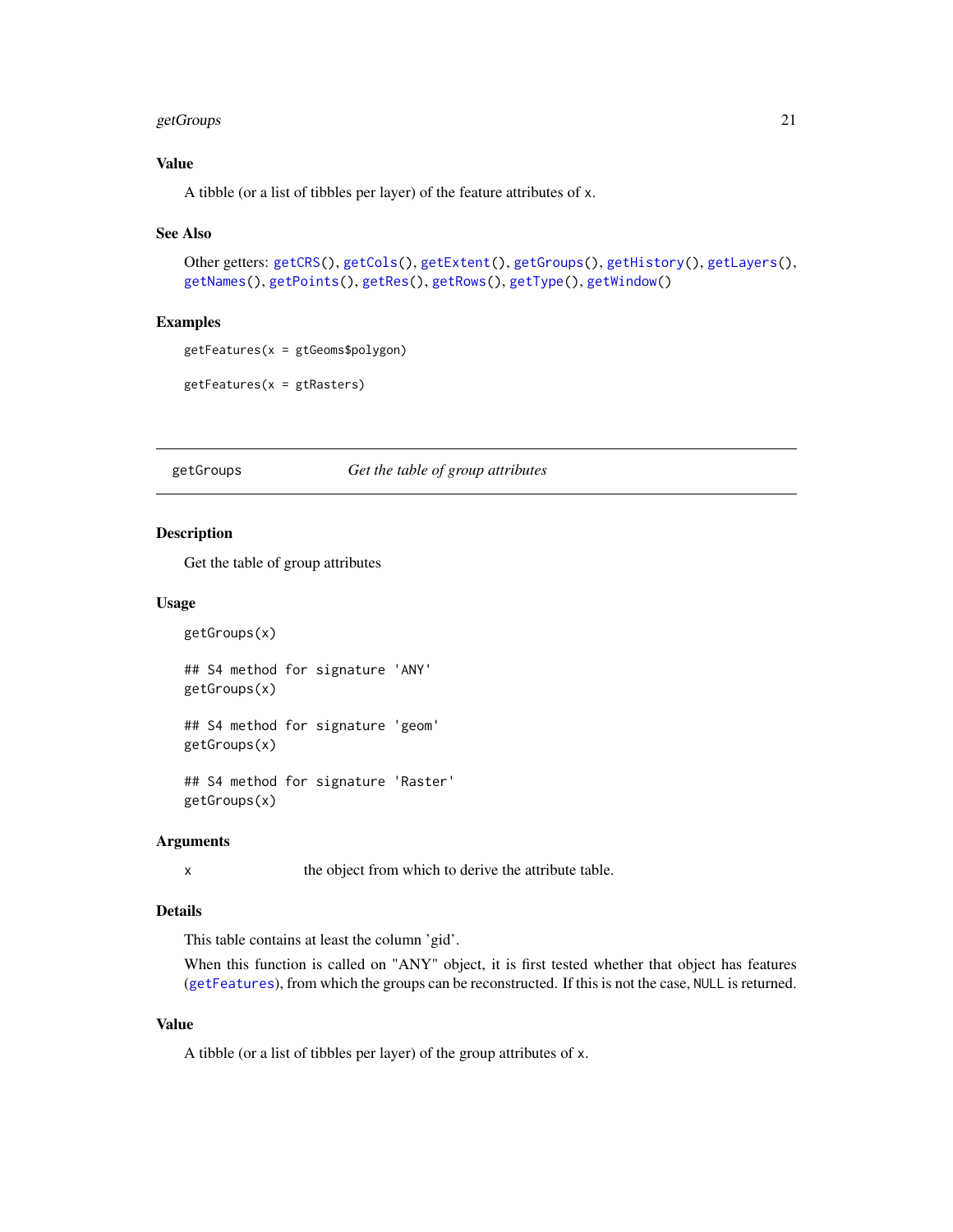### See Also

```
Other getters: getCRS(), getCols(), getExtent(), getFeatures(), getHistory(), getLayers(),
getNames(), getPoints(), getRes(), getRows(), getType(), getWindow()
```
### Examples

getGroups(x = gtGeoms\$polygon)

```
# for raster objects, groups are pixels with the same value and their
# attributes are in the raster attribute table (RAT)
getGroups(x = gtRasters)
```
<span id="page-21-1"></span>getHistory *Get the history of a spatial object.*

### Description

Get the history of a spatial object.

#### Usage

getHistory(x, ...)

## S4 method for signature 'ANY' getHistory(x)

## S4 method for signature 'geom' getHistory(x)

## S4 method for signature 'Raster' getHistory(x)

#### Arguments

| X        | the object from which to derive the history. |
|----------|----------------------------------------------|
| $\cdots$ | other arguments.                             |

### Value

A list of the events that lead to x.

### See Also

```
Other getters: getCRS(), getCols(), getExtent(), getFeatures(), getGroups(), getLayers(),
getNames(), getPoints(), getRes(), getRows(), getType(), getWindow()
```
<span id="page-21-0"></span>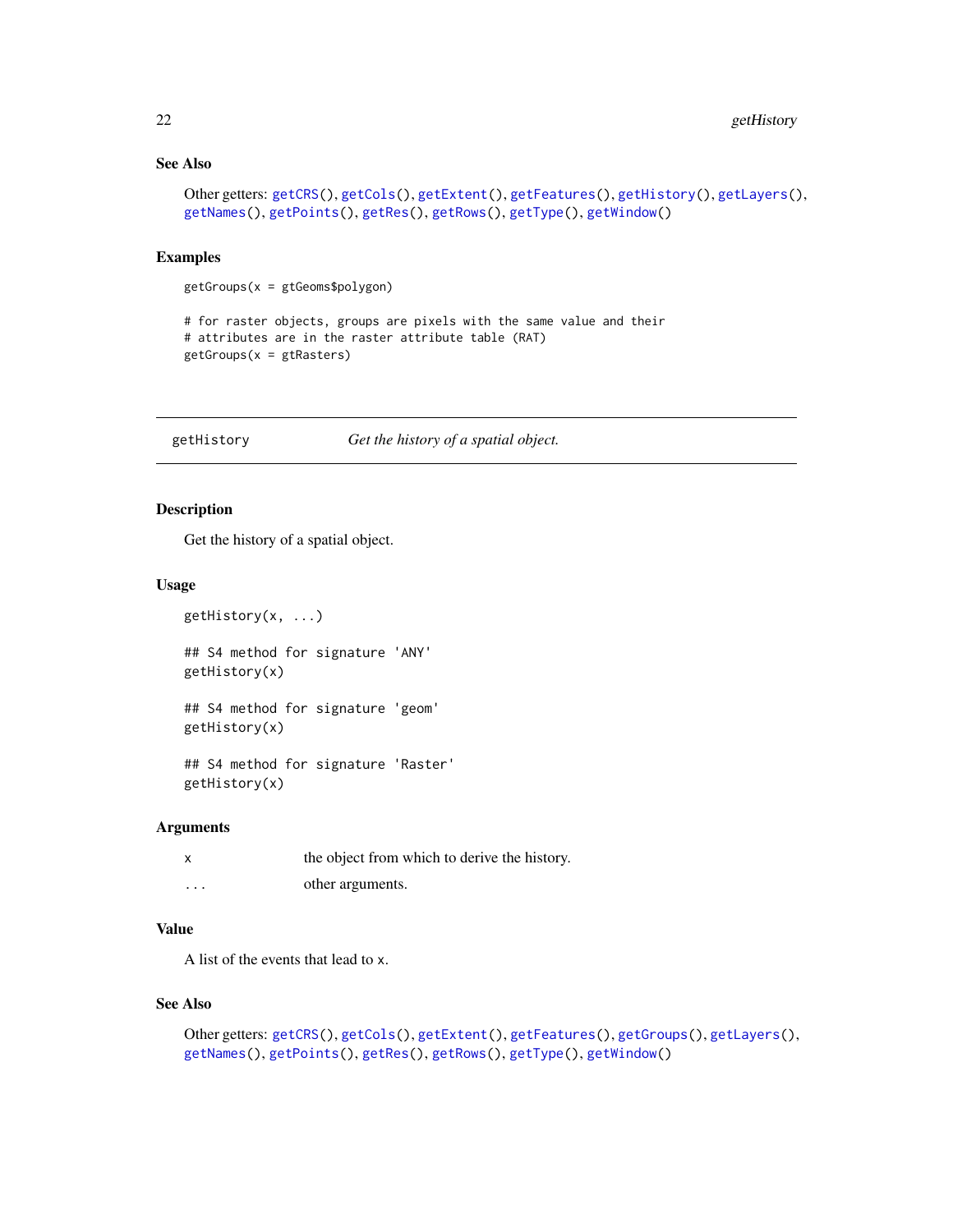#### <span id="page-22-0"></span>getLayers 23

### Examples

```
library(tibble)
library(magrittr)
geom <- tibble(x = c(40, 70, 70, 50),
               y = c(40, 40, 60, 70) %>%
  gs_polygon() %>%
  gt_reflect(angle = 45)
getHistory(x = geom)
getHistory(x = gtRasters)
```
### <span id="page-22-1"></span>getLayers *Get a specific layer of a spatial object.*

### Description

Get a specific layer of a spatial object.

### Usage

```
getLayers(x, ...)
## S4 method for signature 'ANY'
getLayers(x)
## S4 method for signature 'geom'
getLayers(x)
## S4 method for signature 'Spatial'
getLayers(x)
## S4 method for signature 'sf'
getLayers(x)
## S4 method for signature 'Raster'
getLayers(x)
## S4 method for signature 'matrix'
getLayers(x)
```
### Arguments

|   | the object from which to get the layer. |
|---|-----------------------------------------|
| . | other arguments.                        |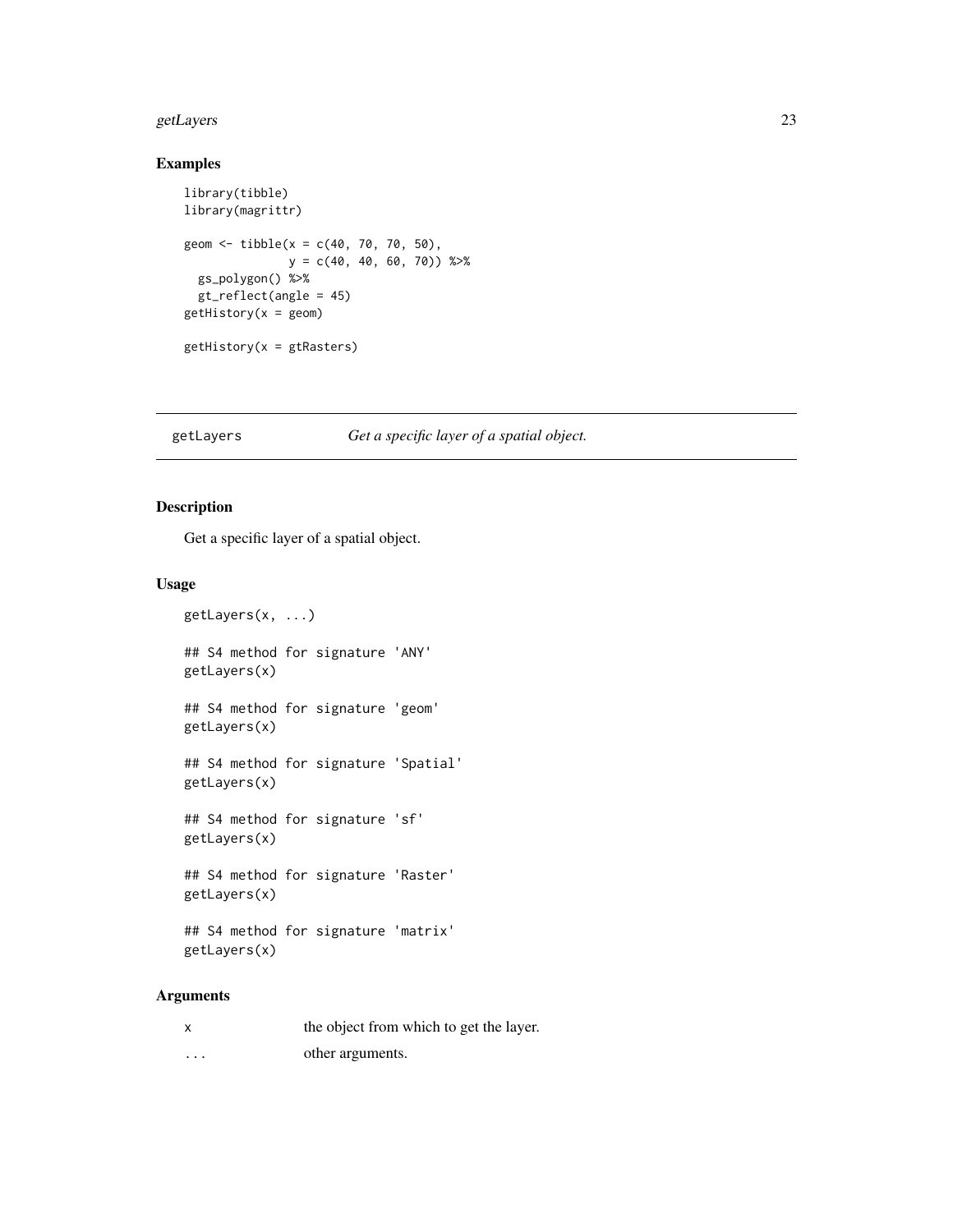### <span id="page-23-0"></span>Value

A list of the layers of x. Each list-item hast the result of getNames $(x)$  as name.

#### See Also

```
Other getters: getCRS(), getCols(), getExtent(), getFeatures(), getGroups(), getHistory(),
getNames(), getPoints(), getRes(), getRows(), getType(), getWindow()
```
#### Examples

getLayers(x = gtRasters)

<span id="page-23-1"></span>getNames *Get the name(s) of a spatial object.*

### Description

Get the name(s) of a spatial object.

#### Usage

```
getNames(x, ...)
## S4 method for signature 'ANY'
getNames(x)
## S4 method for signature 'geom'
getNames(x)
## S4 method for signature 'sf'
getNames(x)
## S4 method for signature 'Raster'
getNames(x)
```
#### Arguments

|                         | the object from which to get the name. |
|-------------------------|----------------------------------------|
| $\cdot$ $\cdot$ $\cdot$ | other arguments.                       |

### Value

A vector of the names of x.

#### See Also

```
Other getters: getCRS(), getCols(), getExtent(), getFeatures(), getGroups(), getHistory(),
getLayers(), getPoints(), getRes(), getRows(), getType(), getWindow()
```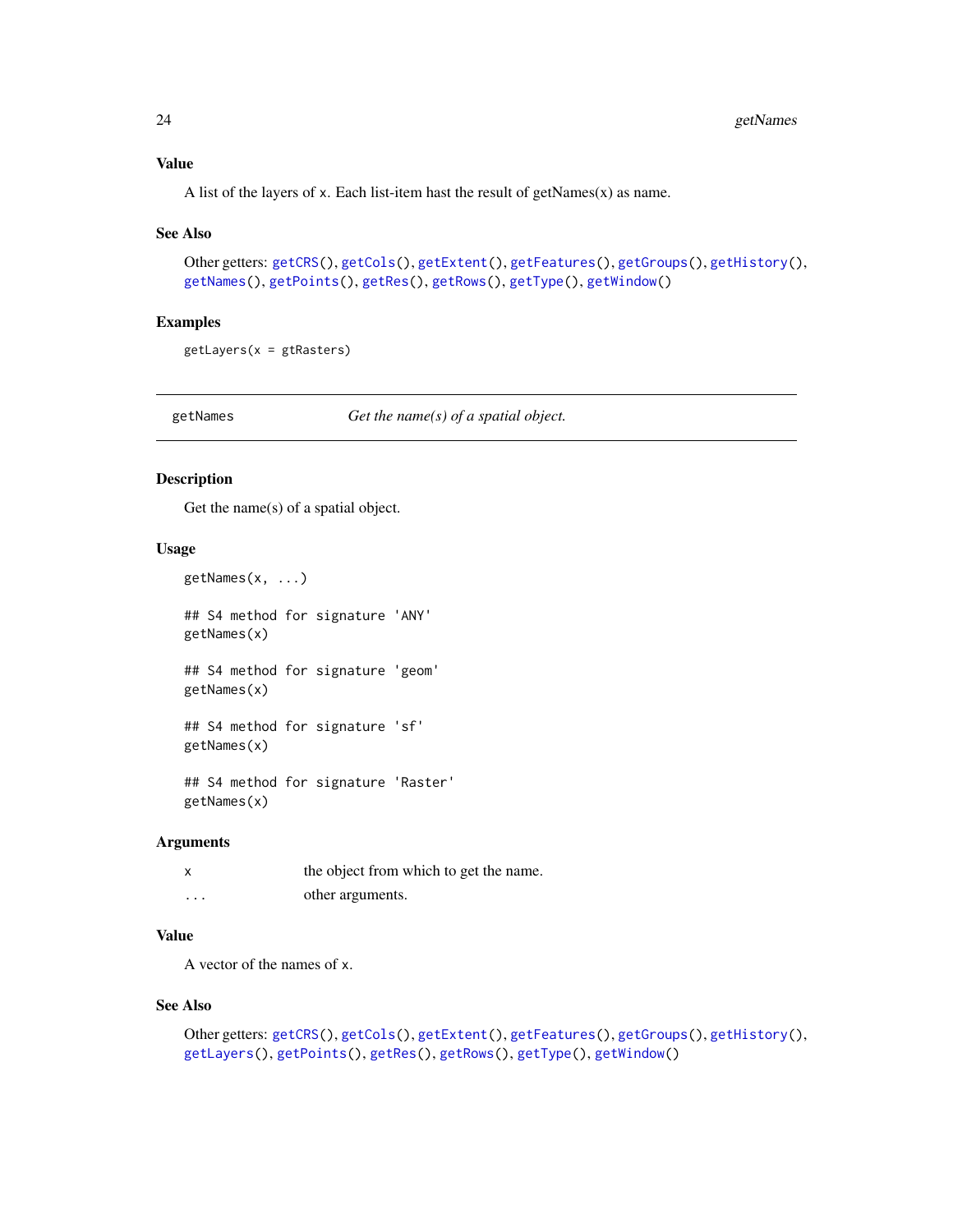#### <span id="page-24-0"></span>getPoints 25

#### Examples

getNames(x = gtGeoms\$grid\$continuous) getNames(x = gtSF\$polygon) getNames(x = gtRasters)

<span id="page-24-1"></span>getPoints *Get the table of point coordinates*

### Description

Get tabular information of the point coordinates.

#### Usage

getPoints(x) ## S4 method for signature 'ANY' getPoints(x) ## S4 method for signature 'geom' getPoints(x) ## S4 method for signature 'Spatial' getPoints(x) ## S4 method for signature 'sf' getPoints(x) ## S4 method for signature 'Raster' getPoints(x) ## S4 method for signature 'matrix' getPoints(x)

#### Arguments

x the object from which to derive the point coordinates.

### Details

This table contains three columns  $(x, y, z)$  and fid) and as many rows as there are points. In case  $x$  is a polygon, the last point of each distinct feature is a duplicate of its first point. In case x has the type 'grid', all layers are summarised into one tibble, as several layers must have the same extent and resolution, so that each point occurrs in each layer, merely with a different, layer-specific value.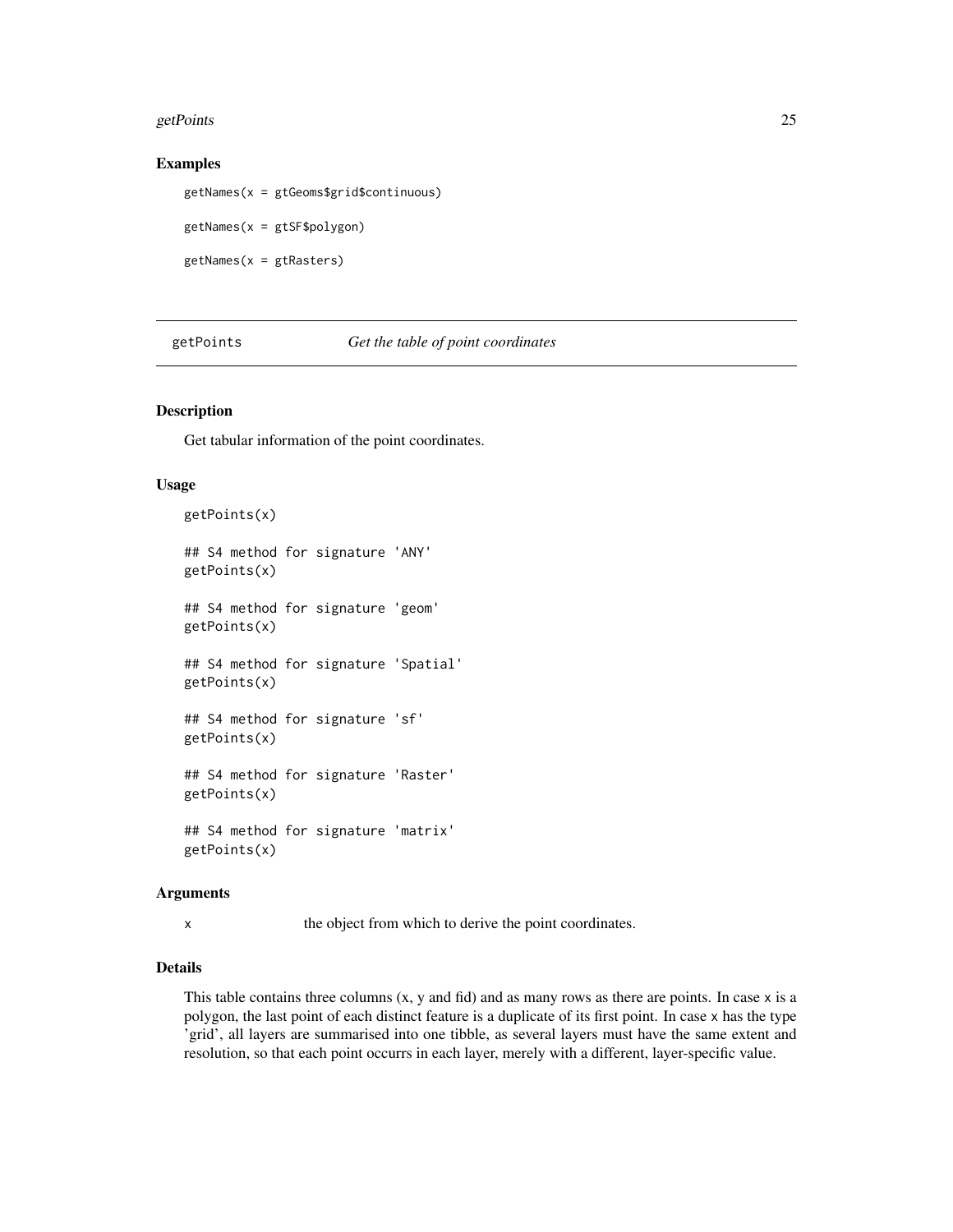### Value

A tibble of the point coordinates of x.

### See Also

```
Other getters: getCRS(), getCols(), getExtent(), getFeatures(), getGroups(), getHistory(),
getLayers(), getNames(), getRes(), getRows(), getType(), getWindow()
```
#### Examples

```
getPoints(x = gtGeoms$polygon)
getPoints(x = gtGeoms$point)
# for raster objects, the @point slot is extracted from its compact form
gtGeoms$grid$continuous@point
getPoints(x = gtGeoms$grid$continuous)
```
<span id="page-25-1"></span>getRes *Get the spatial resolution of a spatial object.*

#### Description

Get the spatial resolution of a spatial object.

### Usage

```
getRes(x, ...)
## S4 method for signature 'ANY'
getRes(x)
```
## S4 method for signature 'geom' getRes(x)

## S4 method for signature 'Raster' getRes(x)

## S4 method for signature 'matrix' getRes(x)

#### Arguments

| x | the object from which to derive the resolution. |
|---|-------------------------------------------------|
| . | other arguments.                                |

<span id="page-25-0"></span>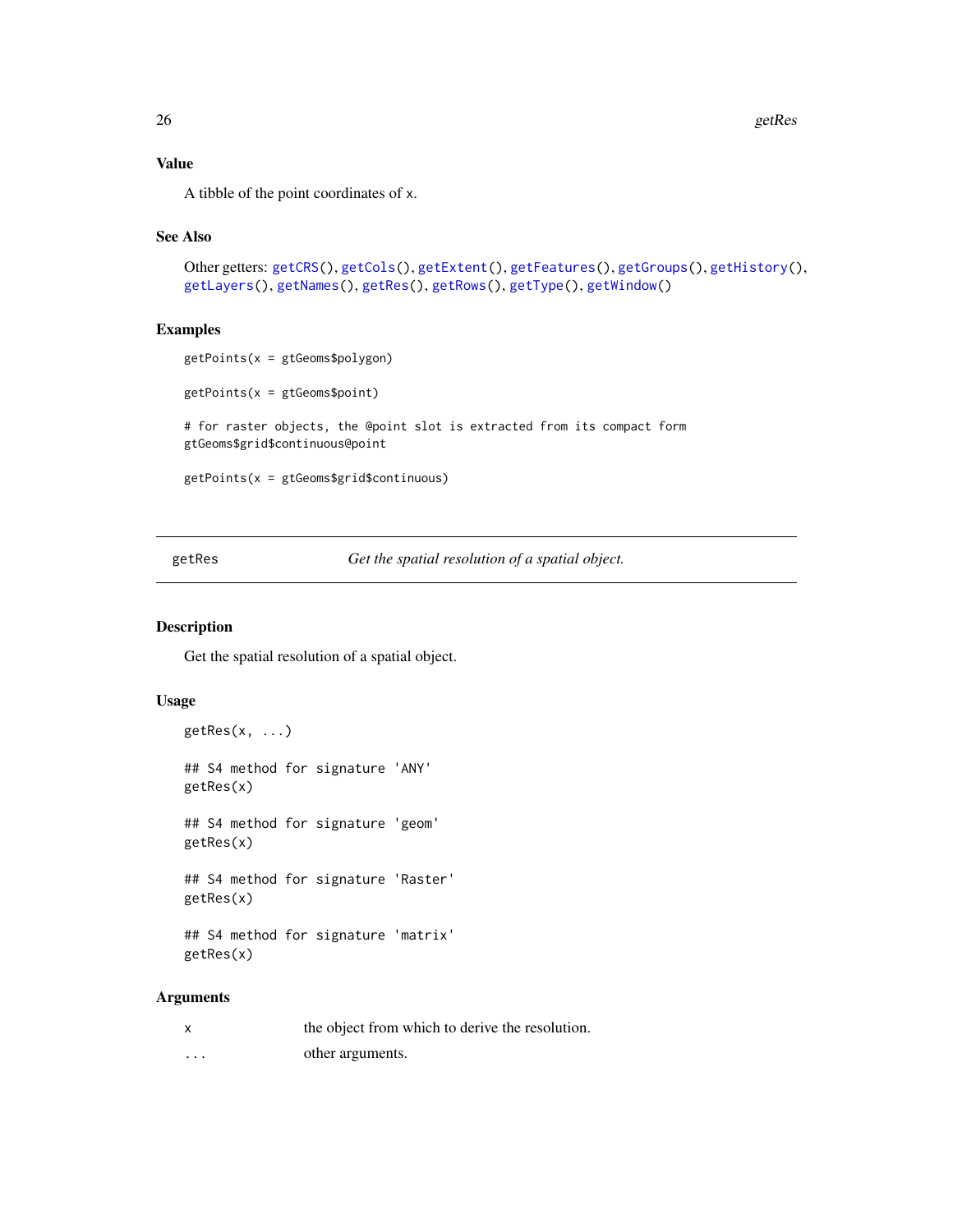#### <span id="page-26-0"></span> $getRows$  27

## Value

A vector of two values of the spatial resolution of x in x and y dimension.

### See Also

```
Other getters: getCRS(), getCols(), getExtent(), getFeatures(), getGroups(), getHistory(),
getLayers(), getNames(), getPoints(), getRows(), getType(), getWindow()
```
### Examples

getRes(x = gtGeoms\$grid\$continuous)

```
getRes(x = gtRasters$categorical)
```

```
getRes(x = matrix(0, 3, 5))
```
<span id="page-26-1"></span>getRows *Get the number of rows of a spatial object.*

### Description

Get the number of rows of a spatial object.

### Usage

 $getRows(x, \ldots)$ ## S4 method for signature 'ANY' getRows(x) ## S4 method for signature 'geom' getRows(x) ## S4 method for signature 'Raster' getRows(x) ## S4 method for signature 'matrix'

#### getRows(x)

#### Arguments

|         | the object from which to get the number of rows. |
|---------|--------------------------------------------------|
| $\cdot$ | other arguments.                                 |

### Value

An integer of the number of rows.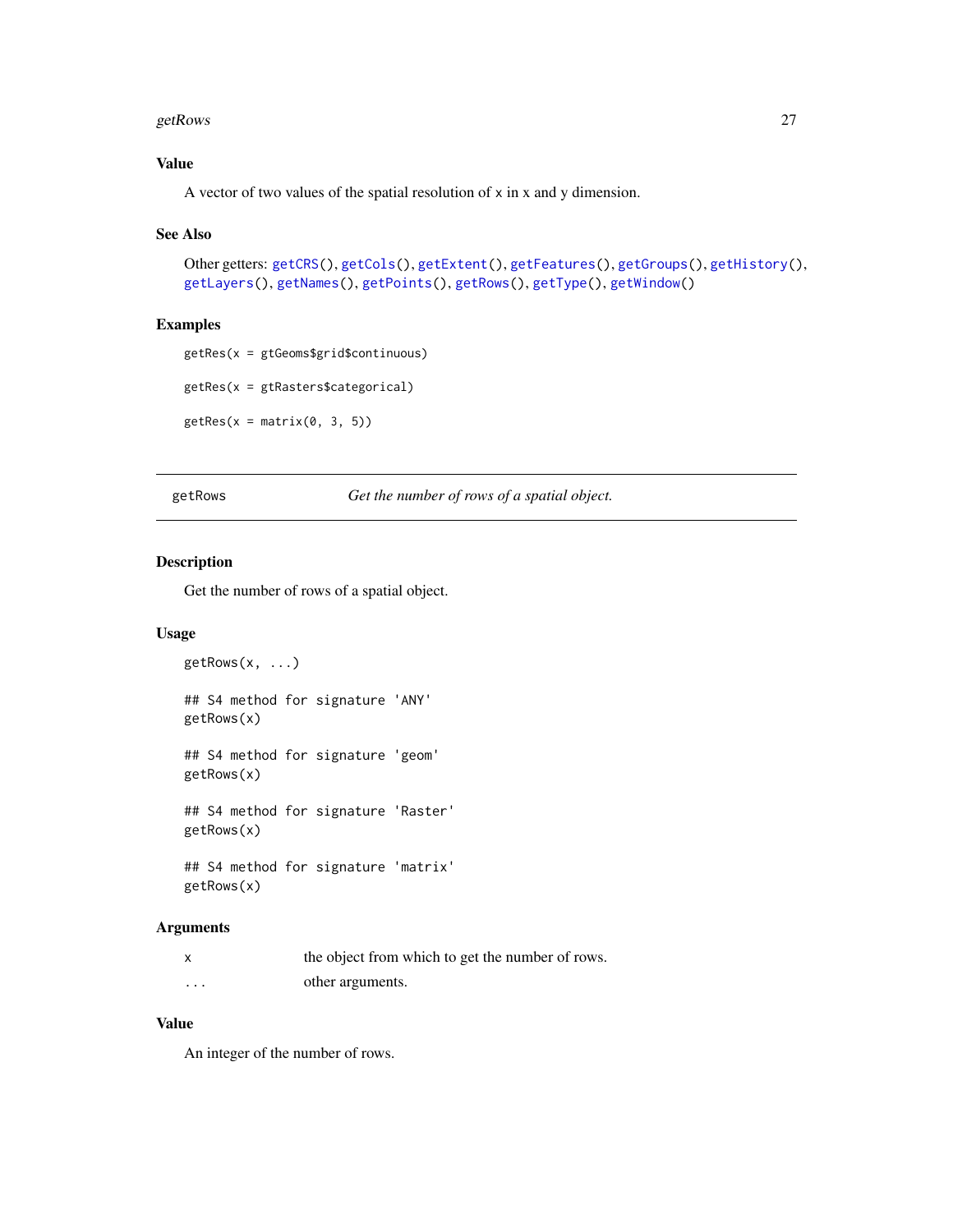### See Also

```
Other getters: getCRS(), getCols(), getExtent(), getFeatures(), getGroups(), getHistory(),
getLayers(), getNames(), getPoints(), getRes(), getType(), getWindow()
```
### Examples

```
getRows(x = gtGeoms$grid$continuous)
getRows(x = gtRasters$categorical)
getRows(x = matrix(0, 3, 5))
```
### <span id="page-27-1"></span>getType *Get the type of a spatial object.*

### Description

Get the type of a spatial object.

#### Usage

getType(x, ...)

## S4 method for signature 'ANY' getType(x)

## S4 method for signature 'geom' getType(x)

## S4 method for signature 'Spatial' getType(x)

## S4 method for signature 'sf' getType(x)

## S4 method for signature 'Raster' getType(x)

## S4 method for signature 'matrix' getType(x)

### Arguments

| x | the object for which to determine the type. |
|---|---------------------------------------------|
| . | other arguments.                            |

<span id="page-27-0"></span>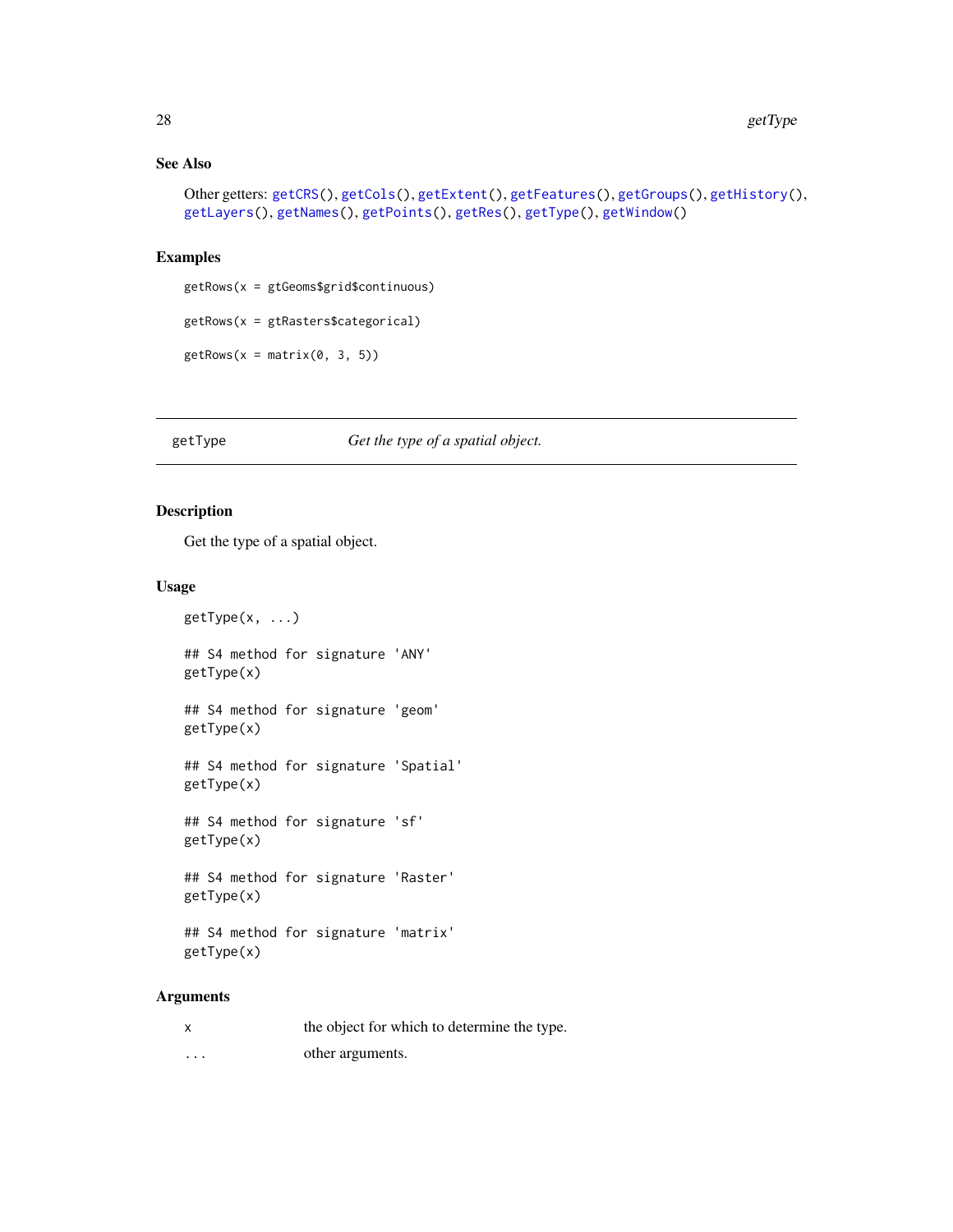### <span id="page-28-0"></span>getWindow 29

### Value

A vector of two values of the geometry type (point/line/polygon/grid) and the specific main type/class of x.

### See Also

```
Other getters: getCRS(), getCols(), getExtent(), getFeatures(), getGroups(), getHistory(),
getLayers(), getNames(), getPoints(), getRes(), getRows(), getWindow()
```
### Examples

```
getType(x = gtGeoms$point)
getType(x = gtSP$SpatialPolygons)
getType(x = gtSF$multiline)
getType(x = gtRasters$categorical)
getType(x = matrix(0, 3, 5))
```
<span id="page-28-1"></span>getWindow *Get the reference window of a spatial object.*

#### Description

Get the reference window of a spatial object.

### Usage

```
getWindow(x, ...)
## S4 method for signature 'ANY'
getWindow(x)
## S4 method for signature 'geom'
getWindow(x)
## S4 method for signature 'Spatial'
getWindow(x)
## S4 method for signature 'sf'
getWindow(x)
## S4 method for signature 'Raster'
getWindow(x)
## S4 method for signature 'matrix'
getWindow(x)
```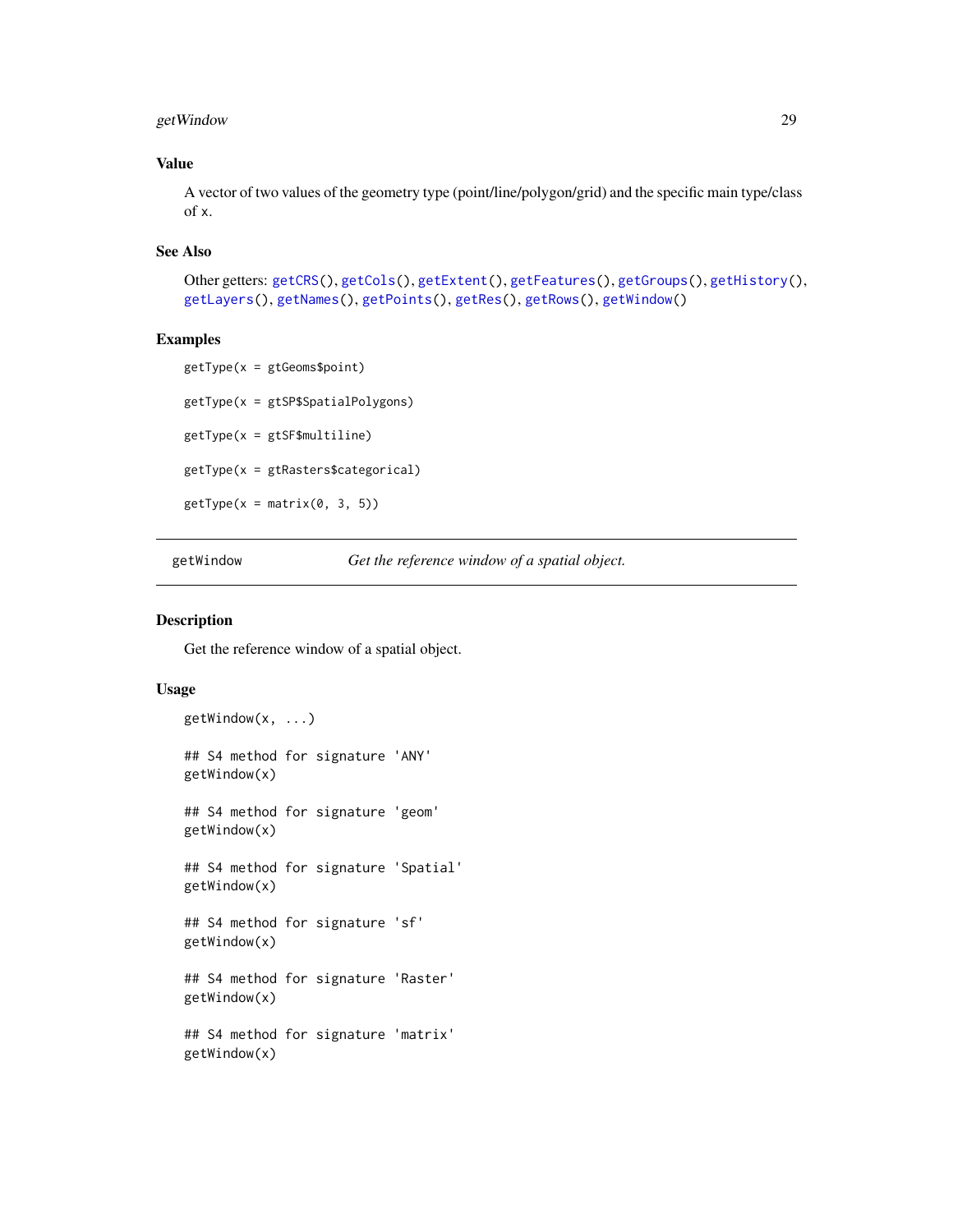### <span id="page-29-0"></span>Arguments

|   | the object from which to derive the reference window. |
|---|-------------------------------------------------------|
| . | other arguments.                                      |

### Value

A tibble of the corner coordinates of the reference window of x. This table two columns (x and y) and two rows (minimum and maximum).

### See Also

```
Other getters: getCRS(), getCols(), getExtent(), getFeatures(), getGroups(), getHistory(),
getLayers(), getNames(), getPoints(), getRes(), getRows(), getType()
```
### Examples

```
getWindow(x = gtGeoms$line)
getWindow(x = gtSP$SpatialLines)
getWindow(x = gtSF$multilinestring)
getWindow(x = gtRasters$categorical)
getWindow(x = matrix(0, 3, 5))
```
<span id="page-29-1"></span>gs\_line *Create a line* geom

### Description

Create a line geometry (of class [geom](#page-14-1)) either by specifying anchor values or by sketching it.

#### Usage

```
gs\_line(anchor = NULL, window = NULL, feature = 1, vertices = 2, ...)
```
### Arguments

| anchor | $[geom(1) data.f$ rame $(1)]$<br>Object to derive the geom from. It must include column names x, y and option-<br>ally a custom fid.           |
|--------|------------------------------------------------------------------------------------------------------------------------------------------------|
| window | [data.frame(1)]<br>in case the reference window deviates from the bounding box of anchor (mini-<br>mum and maximum values), specify this here. |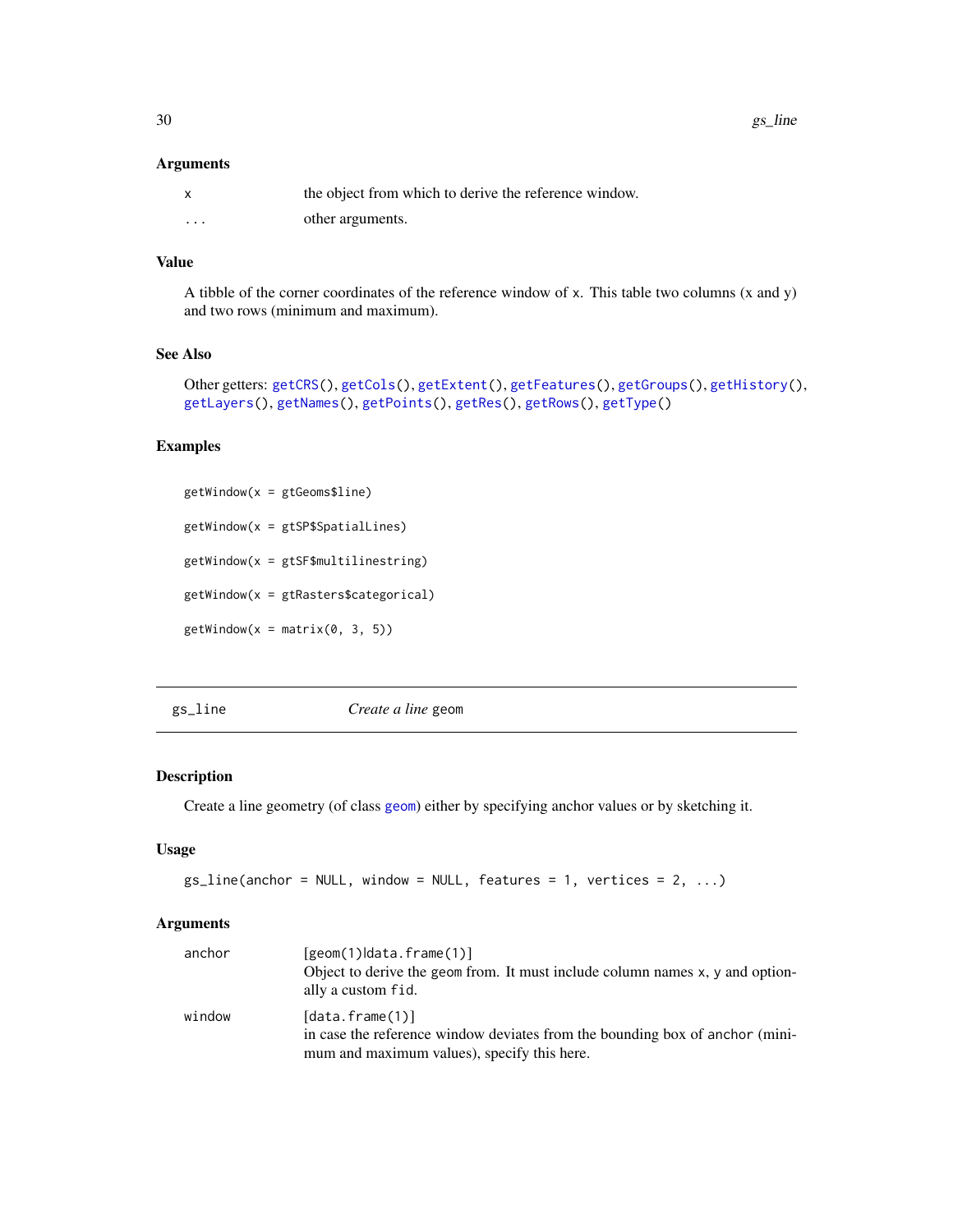#### <span id="page-30-0"></span> $gs\_line$  31

| features | [integerish(1)]<br>number of lines to create.                                                                                      |
|----------|------------------------------------------------------------------------------------------------------------------------------------|
| vertices | [integerish(.)]<br>number of vertices per line; will be recycled if it does not have as many elements<br>as specified in features. |
| $\cdot$  | [various]<br>graphical parameters to gt_locate, in case points are sketched; see gpar                                              |

### Details

The argument anchor indicates how the geom is created:

- if anchor is set, the geom is created parametrically from the points given in anchor,
- if it is not set either window or a default window between 0 and 1 is opened to sketch the geom.

#### Value

A geom.

### See Also

Other geometry shapes: [gs\\_point\(](#page-31-1)), [gs\\_polygon\(](#page-32-1)), [gs\\_random\(](#page-34-1))

### Examples

```
# 1. create a line programmatically
coords <- data.frame(x = c(40, 70, 70, 50),
                     y = c(40, 40, 60, 70)# if no window is set, the bounding box will be set as window
(aGeom <- gs_line(anchor = coords))
# the vertices are plottet relative to the window
window \leq data.frame(x = c(0, 80),
                    y = c(0, 80)aLine \leq gs_line(anchor = coords, window = window)
visualise(aLine, linecol = "green")
# when a geom is used in 'anchor', its properties are passed on
aGeom \leq setWindow(x = aGeom, to = window)
aLine <- gs_line(anchor = aGeom)
visualise(aLine, linecol = "deeppink")
# 2. sketch a line
if(dev.interactive()){
  aLine <- gs_line(vertices = 4)
  visualise(aLine, linecol = "orange", linewidth = 5, new = FALSE)
}
```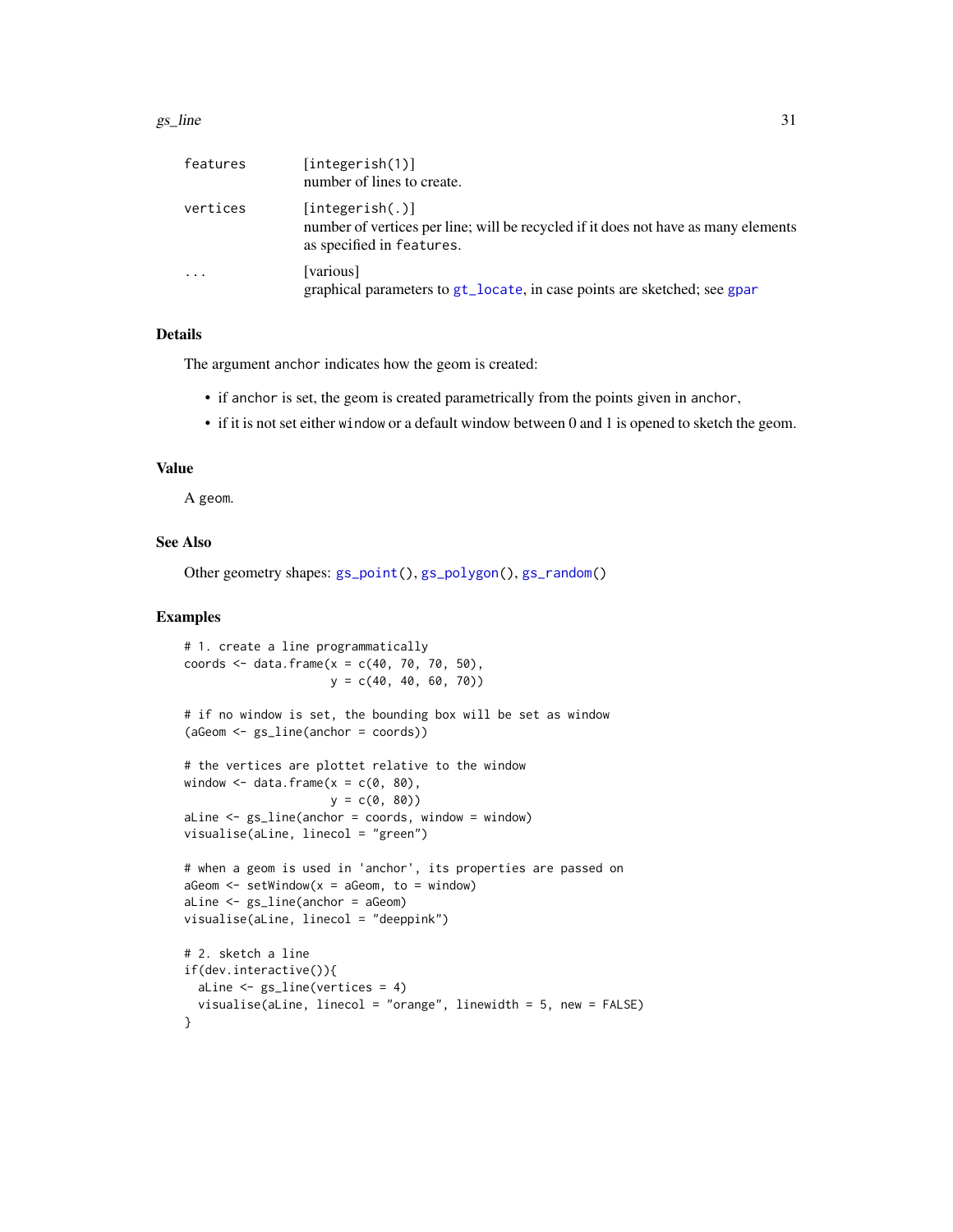<span id="page-31-1"></span><span id="page-31-0"></span>

Create a point geometry (of class [geom](#page-14-1)) either by specifying anchor values or by sketching it.

### Usage

 $gs\_point(anchor = NULL, window = NULL, vertices = 1, ...)$ 

### Arguments

| anchor   | $[geom(1) data.f$ rame $(1)]$<br>Object to derive the geom from. It must include column names x, y and option-<br>ally a custom fid.                 |
|----------|------------------------------------------------------------------------------------------------------------------------------------------------------|
| window   | $[data.f$ rame $(1)]$<br>in case the reference window deviates from the bounding box of anchor (mini-<br>mum and maximum values), specify this here. |
| vertices | [interer(1)]<br>number of vertices.                                                                                                                  |
|          | [various]<br>graphical parameters to gt_locate, in case points are sketched; see gpar                                                                |

## Details

The argument anchor indicates how the geom is created:

- if anchor is set, the geom is created parametrically from the points given in anchor,
- if it is not set either window or a default window between 0 and 1 is opened to sketch the geom.

### Value

A geom.

### See Also

Other geometry shapes: [gs\\_line\(](#page-29-1)), [gs\\_polygon\(](#page-32-1)), [gs\\_random\(](#page-34-1))

### Examples

```
# 1. create points programmatically
coords <- data.frame(x = c(40, 70, 70, 50),
                    y = c(40, 40, 60, 70)# if no window is set, the bounding box will be set as window
(aGeom <- gs_point(anchor = coords))
```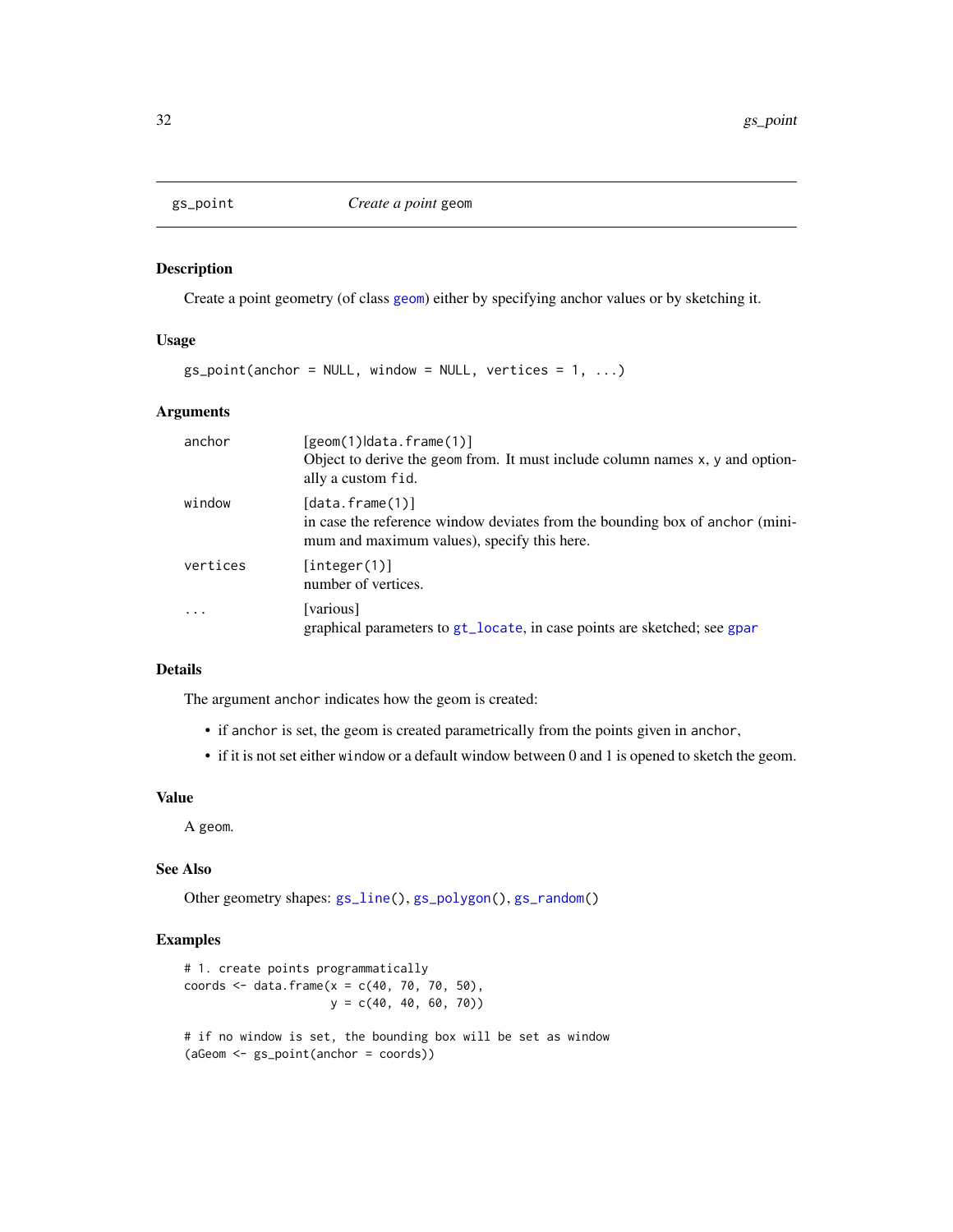```
# the vertices are plottet relative to the window
window \leq data.frame(x = c(0, 80),
                      y = c(0, 80)points <- gs_point(anchor = coords, window = window)
visualise(points, linecol = "green")
# when a geom is used in 'anchor', its properties are passed on
aGeom \leq -\text{setWindow}(x = aGeom, \text{ to } = \text{window})points <- gs_point(anchor = aGeom)
visualise(points)
# 2. sketch two points
if(dev.interactive()){
  points <- gs_point(vertices = 2)
  visualise(points, linecol = "green", pointsymbol = 5, new = FALSE)
}
```
<span id="page-32-1"></span>gs\_polygon *Create a polygon* geom

### Description

Create any (regular) polygon geometry (of class [geom](#page-14-1)) either by specifying anchor values or by sketching it.

#### Usage

```
gs_polygon(
  anchor = NULL,
  window = NULL,features = 1,
  vertices = 3,
  regular = FALSE,
  ...
\lambdags\_triangle(anchor = NULL, window = NULL, feature = 1, ...)gs_square(anchor = NULL, window = NULL, feature = 1, ...)gs\_rectangle(anchor = NULL, window = NULL, feature = 1, ...)gs_{\text{hexagon}}(anchor = NULL, window = NULL, features = 1, ...)
```
#### Arguments

anchor [geom(1)|data.frame(1)] Object to derive the geom from. It must include column names x, y and optionally a custom fid.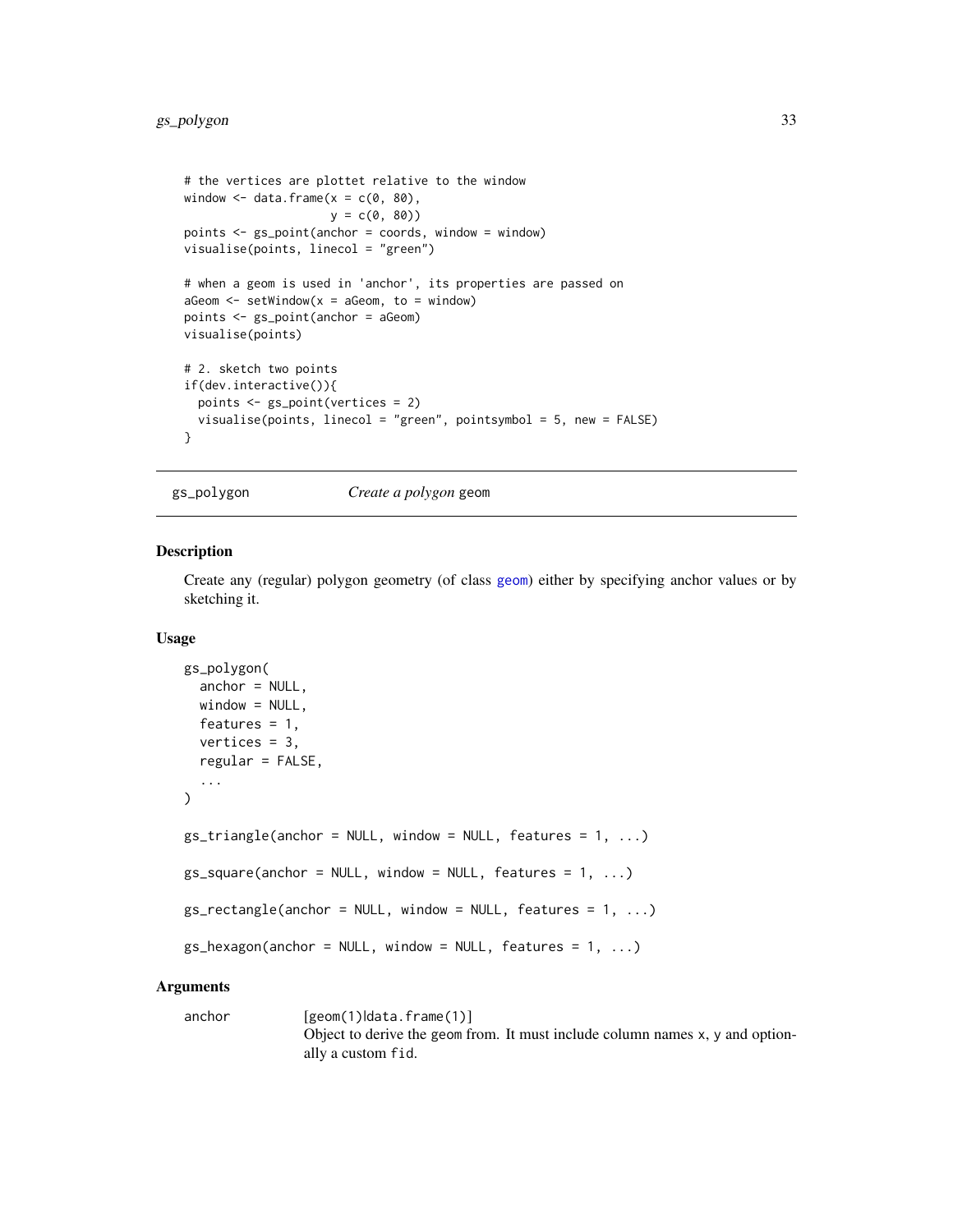<span id="page-33-0"></span>

| window   | [data.frame(1)]<br>in case the reference window deviates from the bounding box of anchor (mini-<br>mum and maximum values), specify this here.           |
|----------|----------------------------------------------------------------------------------------------------------------------------------------------------------|
| features | [integerish(1)]<br>number of polygons to create.                                                                                                         |
| vertices | [integerish(.)]<br>number of vertices per polygon; will be recycled if it does not have as many<br>elements as specified in features.                    |
| regular  | [logical(1)]<br>should the polygon be regular, i.e. point symmetric (TRUE) or should the vertices<br>be selected as provided by anchor (FALSE, default)? |
|          | [various]<br>graphical parameters to gt_locate, in case points are sketched; see gpar                                                                    |

### Details

The argument anchor indicates how the geom is created:

- if anchor is set, the geom is created parametrically from the points given in anchor,
- if it is not set either window or a default window between 0 and 1 is opened to sketch the geom.

The argument regular determines how the vertices provided in anchor or via template are transformed into a polygon:

- if regular = FALSE the resulting polygon is created from all vertices in anchor,
- if regular = TRUE, only the first two vertices are considered, as center and indicating the distance to the (outer) radius.

### Value

A geom.

### Functions

- gs\_triangle: wrapper of gs\_polygon where vertices = 3 and regular = TRUE.
- gs\_square: wrapper of gs\_polygon where vertices = 4 and regular = TRUE.
- gs\_rectangle: wrapper of gs\_polygon where vertices = 2, regular = FALSE and the two complementing corners are derived from the two given opposing corners.
- gs\_hexagon: wrapper of gs\_polygon where vertices = 6 and regular = TRUE.

### See Also

Other geometry shapes:  $gs\_line()$ ,  $gs\_point()$ ,  $gs\_random()$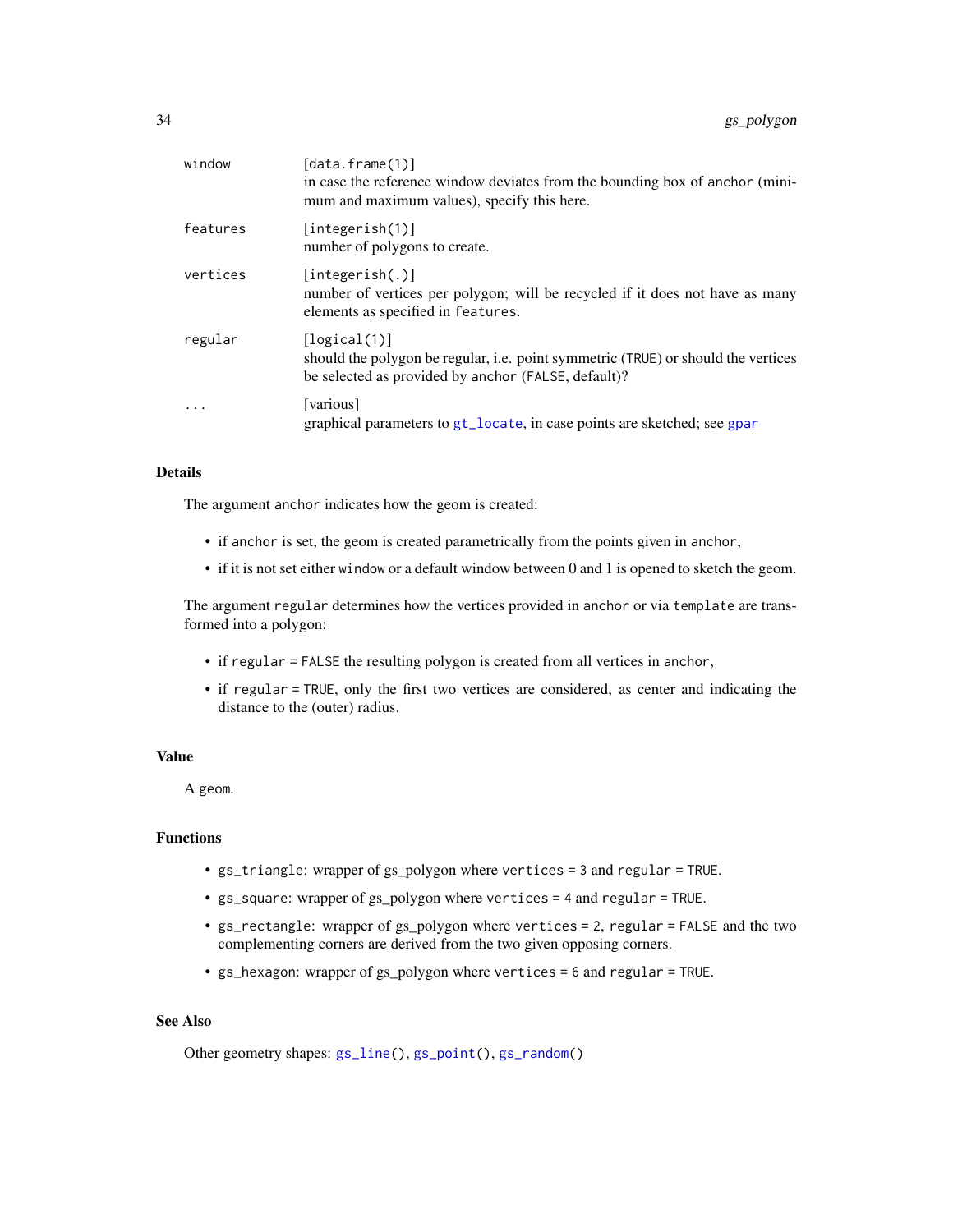### <span id="page-34-0"></span>gs\_random 35

#### Examples

```
# 1. create a polygon programmatically
coords \leq data.frame(x = c(0, 40, 40, 0),
                     y = c(0, 0, 40, 40)# if no window is set, the bounding box will be set as window
aGeom <- gs_polygon(anchor = coords)
visualise(aGeom)
# derive a regular polygon from the coordinates
aPolygon <- gs_polygon(anchor = coords, vertices = 6, regular = TRUE)
visualise(aPolygon, linecol = "green")
visualise(aGeom, new = FALSE)
# the vertices are plottet relative to the window
window \leq data.frame(x = c(-50, 50),
                     y = c(-50, 50)aPolygon \leq setWindow(x = aPolygon, to = window)visualise(aPolygon, fillcol = "deeppink")
# using a geom as anchor retains its properties (such as the window)
aRectangle <- gs_rectangle(anchor = aPolygon)
visualise(aRectangle, new = FALSE)
# 2. sketch a hexagon
if(dev.interactive()){
  aHexagon <- gs_hexagon(features = 1)
  visualise(aHexagon, linecol = "deeppink", linetype = 2, new = FALSE)
}
```
<span id="page-34-1"></span>gs\_random *Create a* geom *randomly*

#### Description

This function creates a random geometry

#### Usage

```
gs_random(type = "point", window = NULL, vertices = NULL)
```
#### Arguments

type [character(1)] Either one of the three main feature types "point", "line" or "polygon", "random", or more specifically one of their subtypes, e.g. "hexagon" (subtypes currently not yet supported).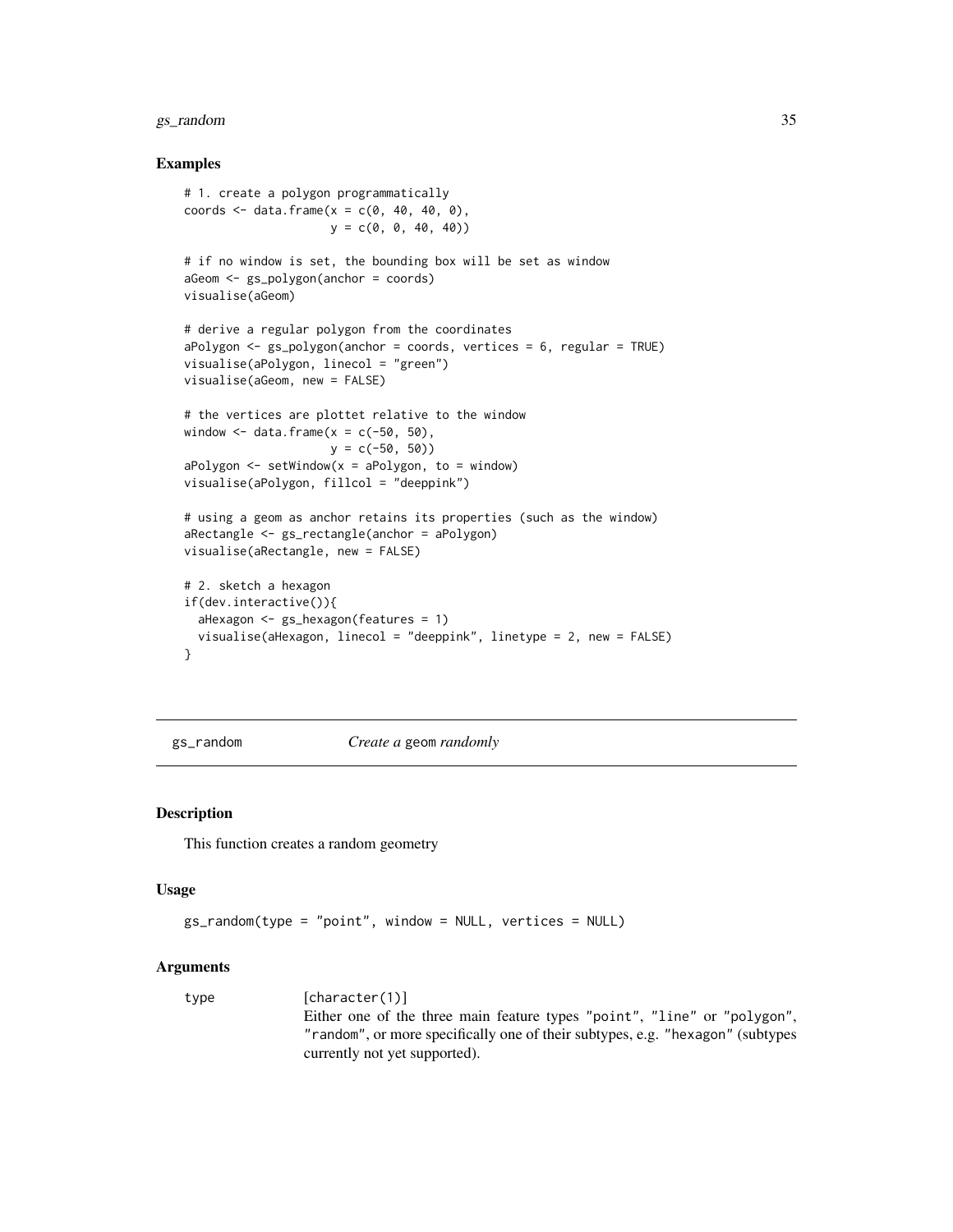<span id="page-35-0"></span>

| window   | [data.frame(1)]<br>in case the reference window deviates from the bounding box $[0, 1]$ (minimum<br>and maximum values), specify this here.                                                                                                                           |
|----------|-----------------------------------------------------------------------------------------------------------------------------------------------------------------------------------------------------------------------------------------------------------------------|
| vertices | [integerish(1)]<br>the number of vertices the geometry should have; only meaningful if type does<br>not indicate the number of vertices already. If left at NULL the minimum number<br>of vertices for the geom type, i.e. 1 for point, 2 for line and 3 for polygon. |

### Value

A geom.

### See Also

Other geometry shapes: [gs\\_line\(](#page-29-1)), [gs\\_point\(](#page-31-1)), [gs\\_polygon\(](#page-32-1))

### Examples

```
# create a random polygon with five vertices
set.seed(1)
someGeom <- gs_random(type = "polygon", vertices = 5)
visualise(geom = someGeom)
# in case template is given, this serves as source for the window extent
visualise(geom = gs_random(), new = FALSE, linecol = "red")
```
<span id="page-35-1"></span>

| øς | ∷iles |  |
|----|-------|--|
|    |       |  |

*Create a regular tiling* geom

### Description

Create a regular tiling polygon geometry (of class geom) for the extent of an anchor value.

#### Usage

```
gs_tiles(anchor = NULL, width = NULL, pattern = "squared", centroids = FALSE)
```
### Arguments

| anchor  | $[geom(1) data.f$ rame $(1)]$<br>Object to derive the tiling geom from. It must include column names x, y and<br>optionally a custom fid. |
|---------|-------------------------------------------------------------------------------------------------------------------------------------------|
| width   | [numeric(1)]<br>the width (which does not correspond to the height in case of pattern = "hexagonal")<br>of a tile.                        |
| pattern | [character(1)]<br>pattern of the tiling. Possible options are "squared" (default) or "hexagonal".                                         |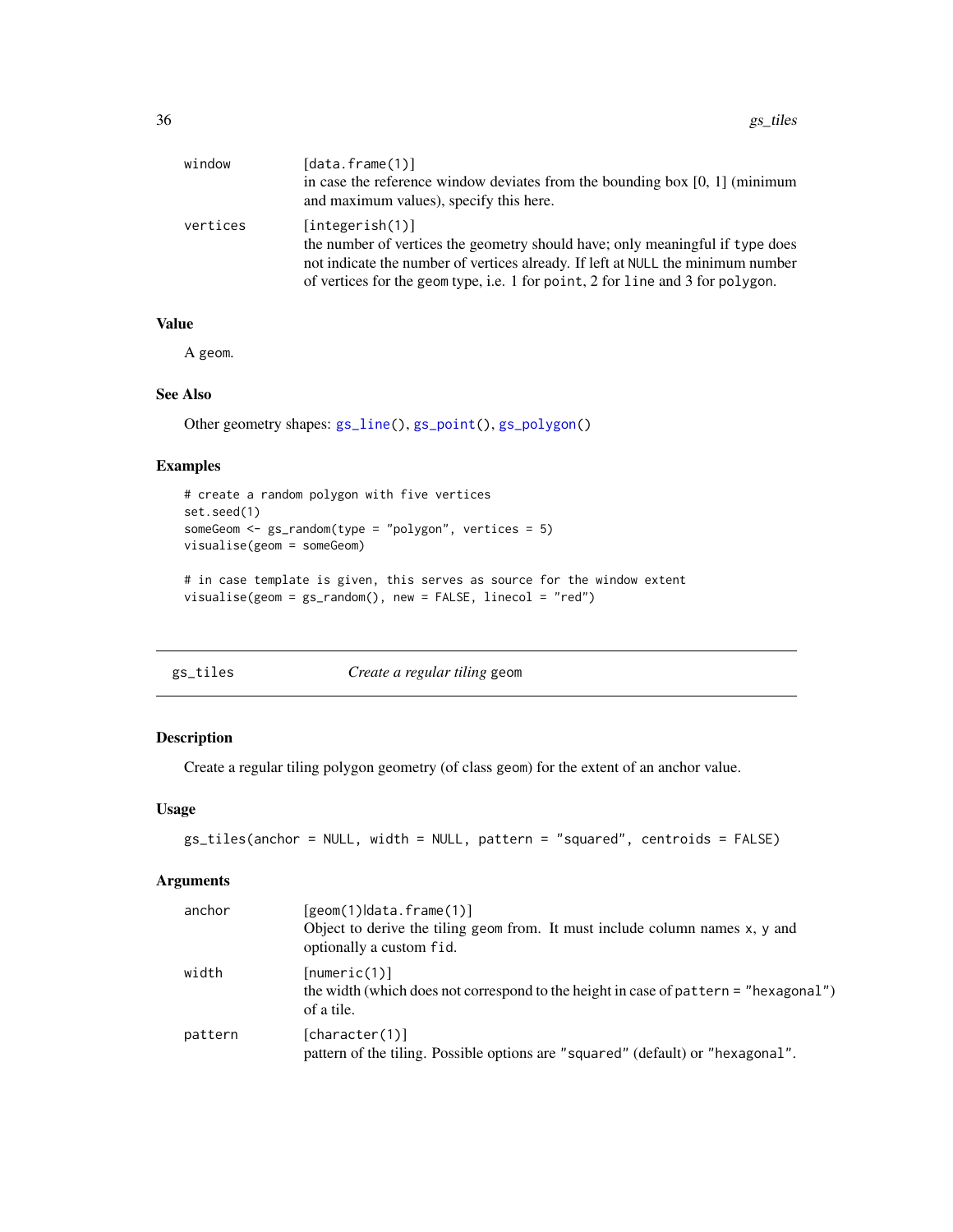### <span id="page-36-0"></span>gs\_voronoi 37

| centroids | [logical(1)]                                                                      |
|-----------|-----------------------------------------------------------------------------------|
|           | should the centroids of the tiling be returned (TRUE) or should the tiling be re- |
|           | turned (FALSE, default)?                                                          |

#### Details

When deriving a regular tiling for a prescribed window, there is only a limited set of legal combinations of cells in x and y dimension. For instance, a window of 100 by 100 can't comprise 10 by 5 squares of side-length/width 10, because then the y-dimension wouldn't be fully covered. The same is true for hexagonal and triangular tilings.

### Value

A geom.

#### See Also

Other tilings: [gs\\_voronoi\(](#page-36-1))

#### Examples

```
# create a squared tiling
aWindow \leq data.frame(x = c(-180, 180),
                      y = c(-60, 80)tiles <- gs_tiles(anchor = aWindow, width = 10)
visualise(`10° world tiles` = tiles)
# create a hexagonal tiling on top of a geom
coords <- data.frame(x = c(40, 70, 70, 50),
                    y = c(40, 40, 60, 70))
window \leq data.frame(x = c(0, 80),
                    y = c(0, 80)aGeom <- gs_polygon(anchor = coords, window = window)
visualise(`honeycomb background` = aGeom)
hex <- gs_tiles(anchor = aGeom, width = 8, pattern = "hexagonal")
visualise(hex, linecol = "deeppink", new = FALSE)
```
<span id="page-36-1"></span>gs\_voronoi *Create a voronoi tiling* geom

### **Description**

Create a voronoi tiling geom

#### Usage

```
gs_voronoi(anchor = NULL, window = NULL, features = 3, ...)
```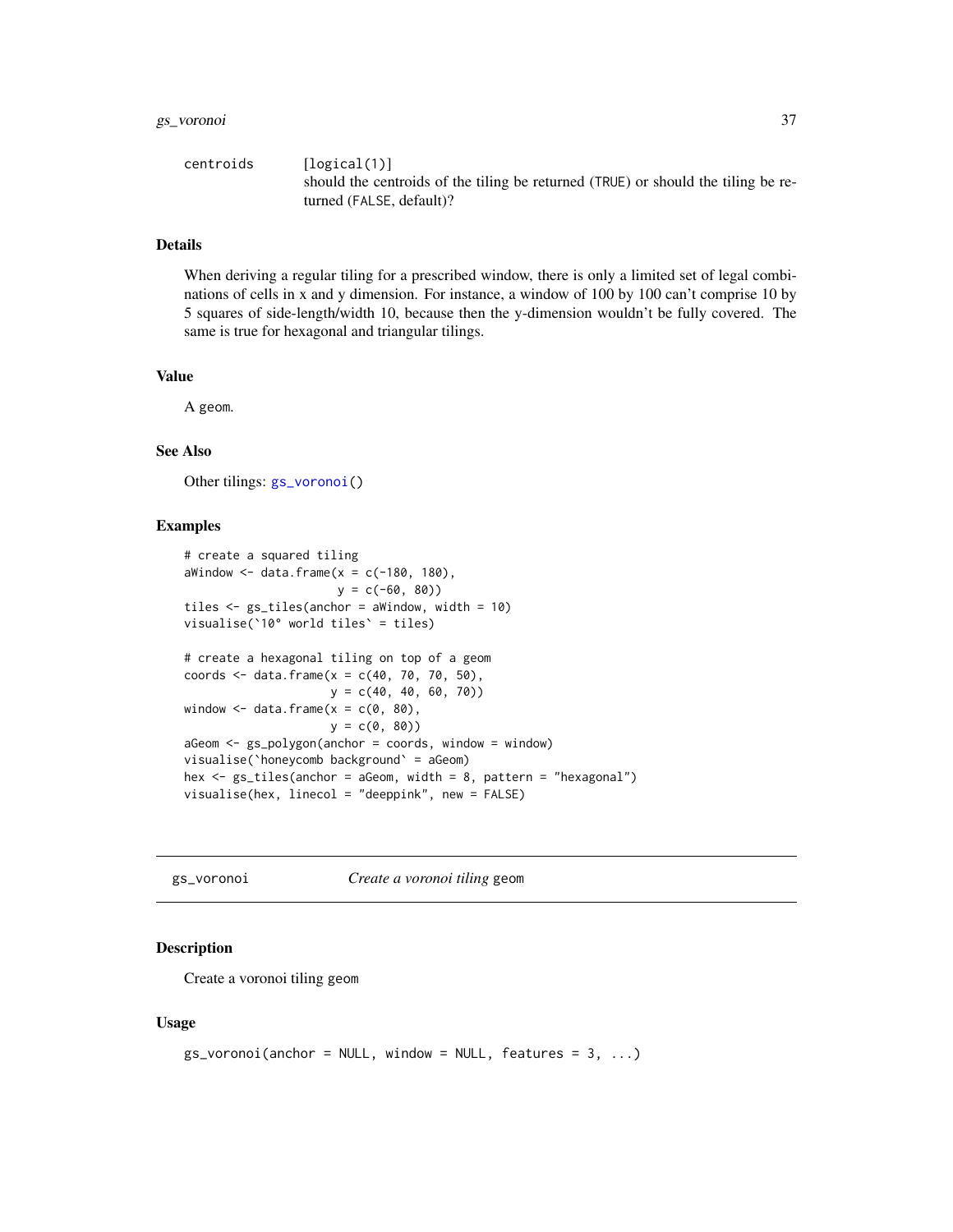### <span id="page-37-0"></span>Arguments

| anchor                  | $[geom(1) data.f$ rame $(1)]$<br>Object to derive the geom from. It must include column names x, y and option-<br>ally a custom fid.                 |
|-------------------------|------------------------------------------------------------------------------------------------------------------------------------------------------|
| window                  | $[data.f$ rame $(1)]$<br>in case the reference window deviates from the bounding box of anchor (mini-<br>mum and maximum values), specify this here. |
| features                | [integerish(1)]<br>number of tiles to sketch.                                                                                                        |
| $\cdot$ $\cdot$ $\cdot$ | [various]<br>graphical parameters to gt_locate, in case the tiling is sketched; see gpar.                                                            |

### Value

A geom.

### See Also

Other tilings: [gs\\_tiles\(](#page-35-1))

### Examples

```
# 1. create voronoi polygons programmatically
coords <- data.frame(x = c(40, 70, 70, 50),
                    y = c(40, 40, 60, 70)window \leq data.frame(x = c(0, 80),
                    y = c(0, 80)aGeom <- gs_point(anchor = coords, window = window)
visualise(voronoi = aGeom, linecol = "deeppink")
tiles <- gs_voronoi(anchor = aGeom)
visualise(tiles, new = FALSE)
# 2. sketch a voronoi polygon
if(dev.interactive()){
  tiles <- gs_voronoi()
  visualise(tiles, new = FALSE)
```

```
}
```
gtGeoms *Example* geom *objects*

### Description

A set of five geometries.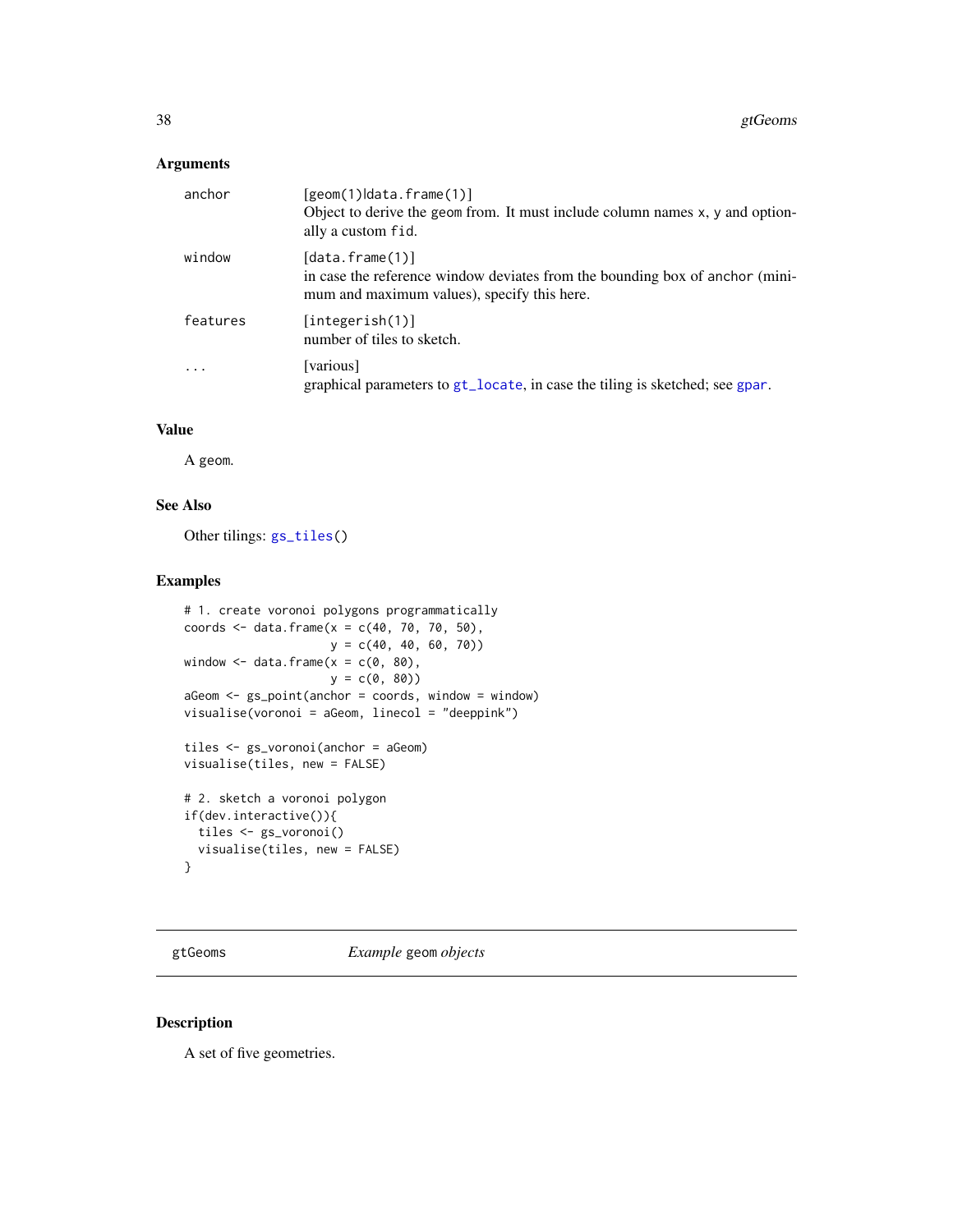#### <span id="page-38-0"></span>gtRasters 39

### Usage

gtGeoms

### Format

The list contains five objects of class geom, a point, line and polygon object and two grid geoms, one with categorical data and one with continuous data. They are mostly used in the example and test-sections of this package.

gtRasters *Example* RasterStack *object*

### Description

A set of two conceptually different types of raster.

### Usage

gtRasters

#### Format

The object of class RasterStack has no projection and is a RasterStack object of 56 by 60 cells. The first raster represents land-use classes and the second raster contains a continuous scale of vegetation cover.

gtSF *Example* sf *objects*

#### Description

A set of six sp objects

#### Usage

gtSF

### Format

The list contains six objects of class sf, a POINT, a MULTIPOINT, a LINESTRING, a MULTILINESTRING, a POLYGON, and a MULTIPOLYGON object. They are mostly used in the example and test-sections of this package.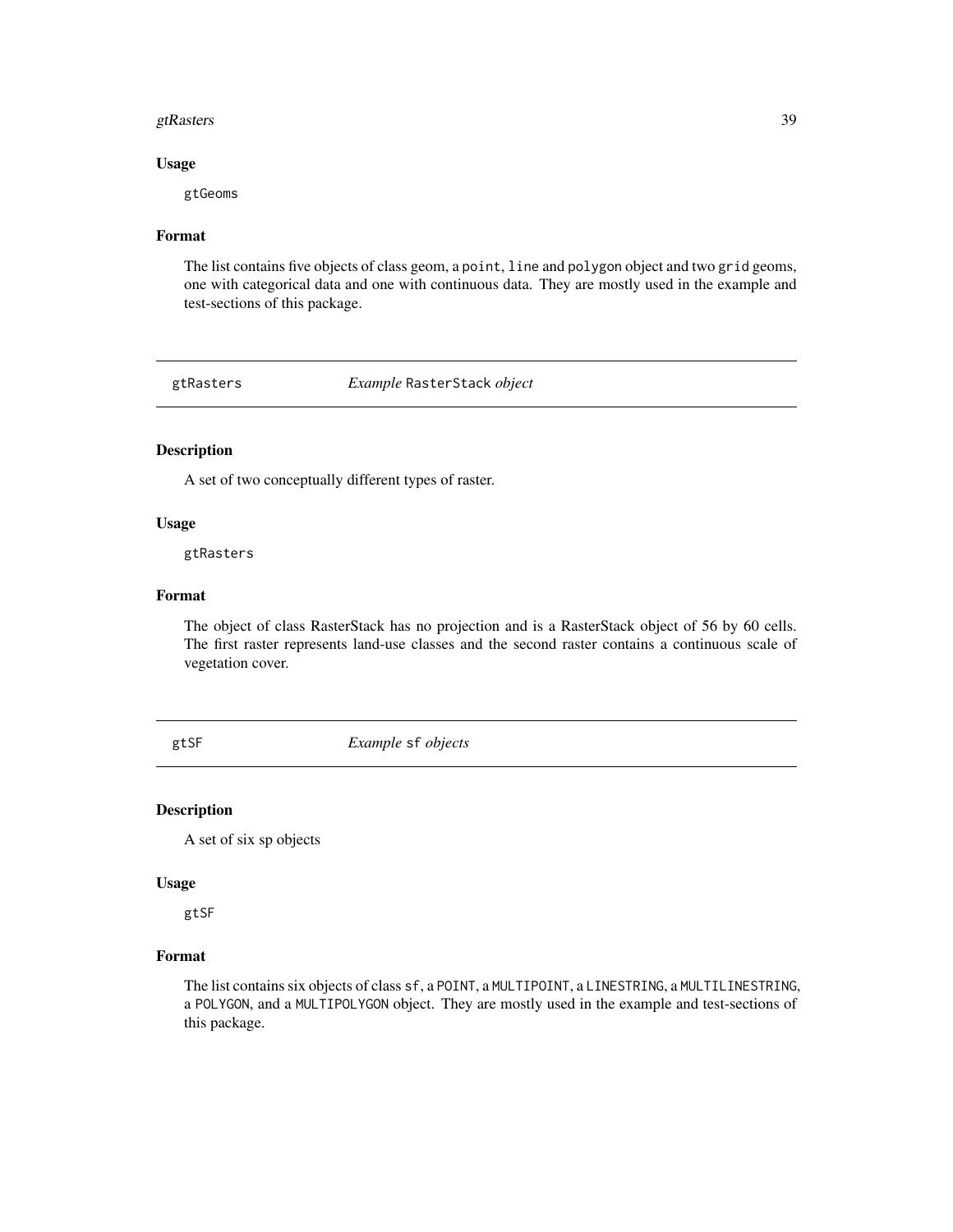<span id="page-39-0"></span>

A set of four sp objects

### Usage

gtSP

### Format

The list contains four objects of class Spatial, a SpatialPoints, a SpatialMultiPoints, a, SpatialLines and a SpatialPolygons object. They are mostly used in the example and testsections of this package.

gtTheme *Default visualising theme*

## Description

Default visualising theme

### Usage

gtTheme

### Format

An object of class gtTheme of length 1.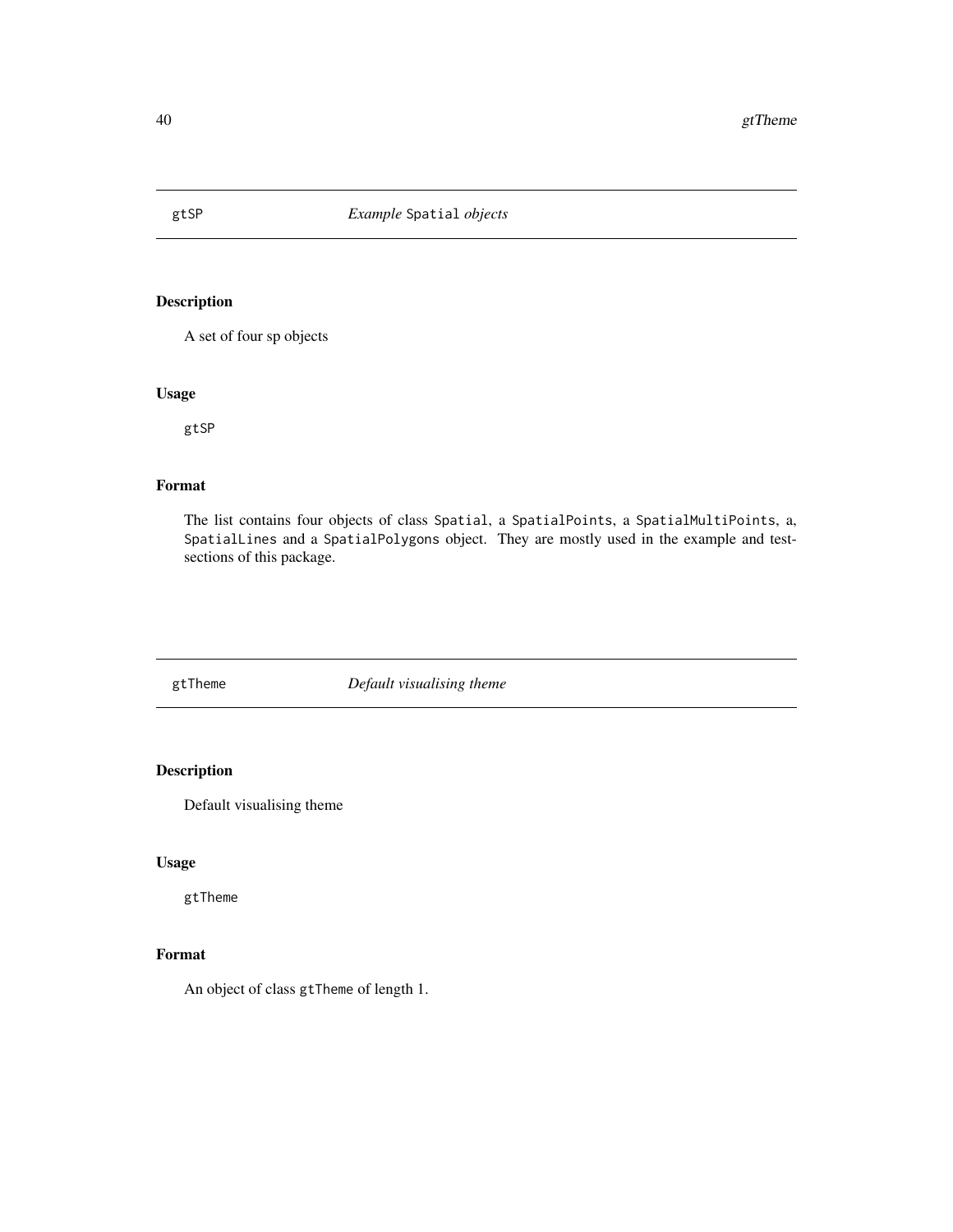<span id="page-40-0"></span>

An gtTheme stores a theme to [visualise](#page-59-1) vector and raster objects. It is recommended to use [setTheme](#page-54-1) to modify a gtTheme, because it carries out all the checks and makes sure that names of the parameters are properly matched.

#### **Slots**

```
title [named list(3)]
     properties of the title.
```
box [named list(5)] properties of the bounding box.

```
xAxis [named list(5)]
     properties of the x-axis, its labels and ticks.
```
- yAxis [named list(5)] properties of the y-axis, its labels and ticks.
- grid [named list(5)] properties of the major and minor grid.
- legend [named list(9)] properties of the legend, its title, labels, ticks and bounding box.

```
scale [names list(6)]
     properties of scaling parameters to attributes/variables.
parameters [named list(7)]
     parameters of the plot object.
```

```
gt_filter Subset a geometric object using column values
```
### Description

This function allows to subset any geometric object for which all required getters are available.

#### Usage

 $gt_f filter(obj, ..., update = TRUE)$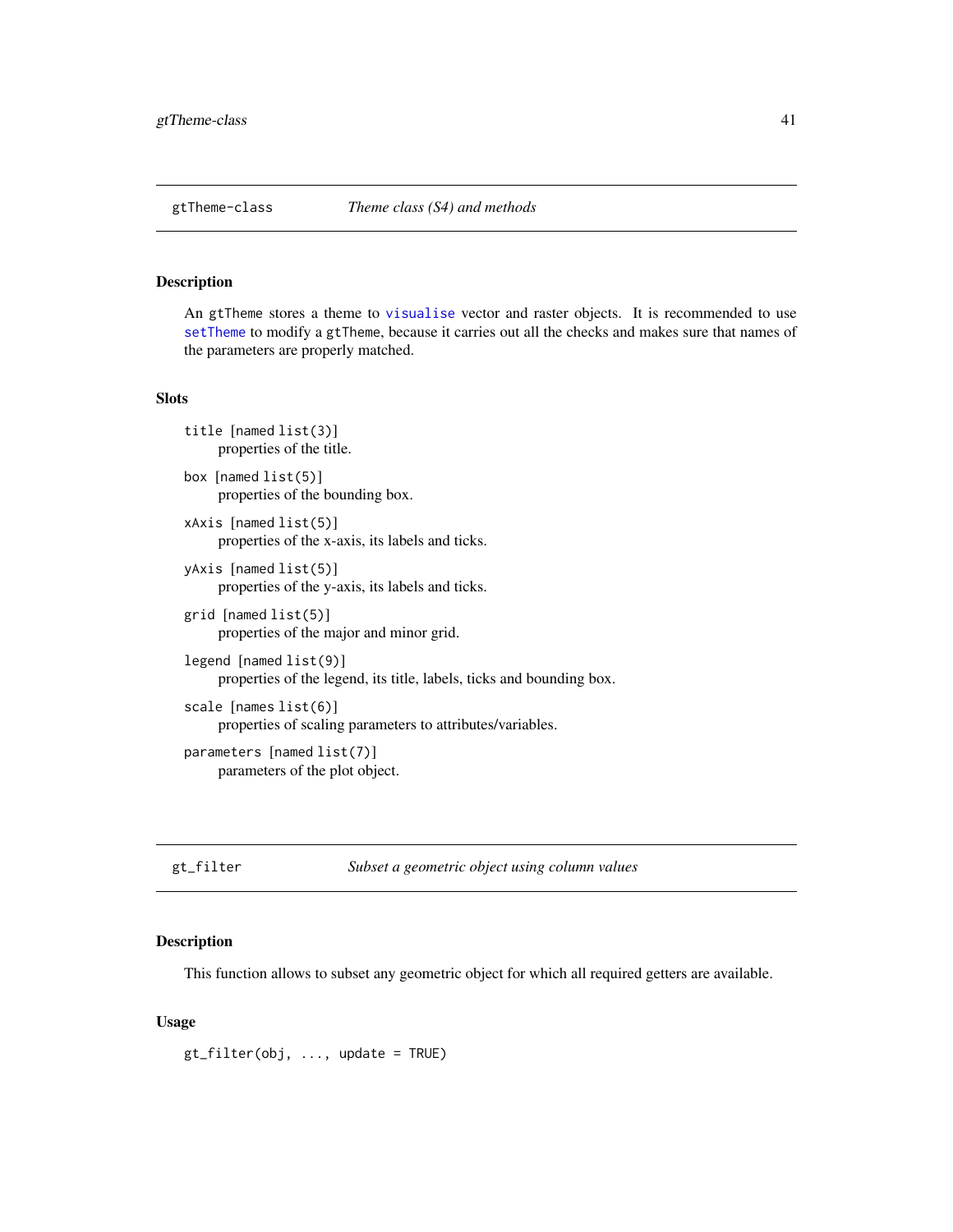### <span id="page-41-0"></span>Arguments

| obj        | [geometric object(1)]<br>the object to derive a subset from.                                                                                                                                                             |
|------------|--------------------------------------------------------------------------------------------------------------------------------------------------------------------------------------------------------------------------|
| $\ddots$ . | subset based on logical predicates defined in terms of the columns in x (of both,<br>points, features and groups). Multiple conditions are combined with &. Only<br>rows where the condition evaluates to TRUE are kept. |
| update     | [logical(1)]<br>whether or not to update the window slot after deriving the subset.                                                                                                                                      |

### Value

geom of the subset of obj.

### See Also

```
gt_locate(gt_pull(gt_reflect(gt_rotate(gt_scale(),
gt_skew(), gt_stretch(), gt_translate()
```
## Examples

```
# get a subset of a geom
gt_filter(gtGeoms$point, y < -10)
# get a subset of an sf-object
gt_filter(obj = gtSF$multilinestring, a == 1)
```
<span id="page-41-1"></span>gt\_locate *Locate (and identify) clicks*

### Description

Click into a plot to get the location or identify values

### Usage

```
gt_locate(
  samples = 1,
  panel = NULL,
  identify = FALSE,
  snap = FALSE,
  raw = FALSE,
  show = TRUE,
  ...
\mathcal{L}
```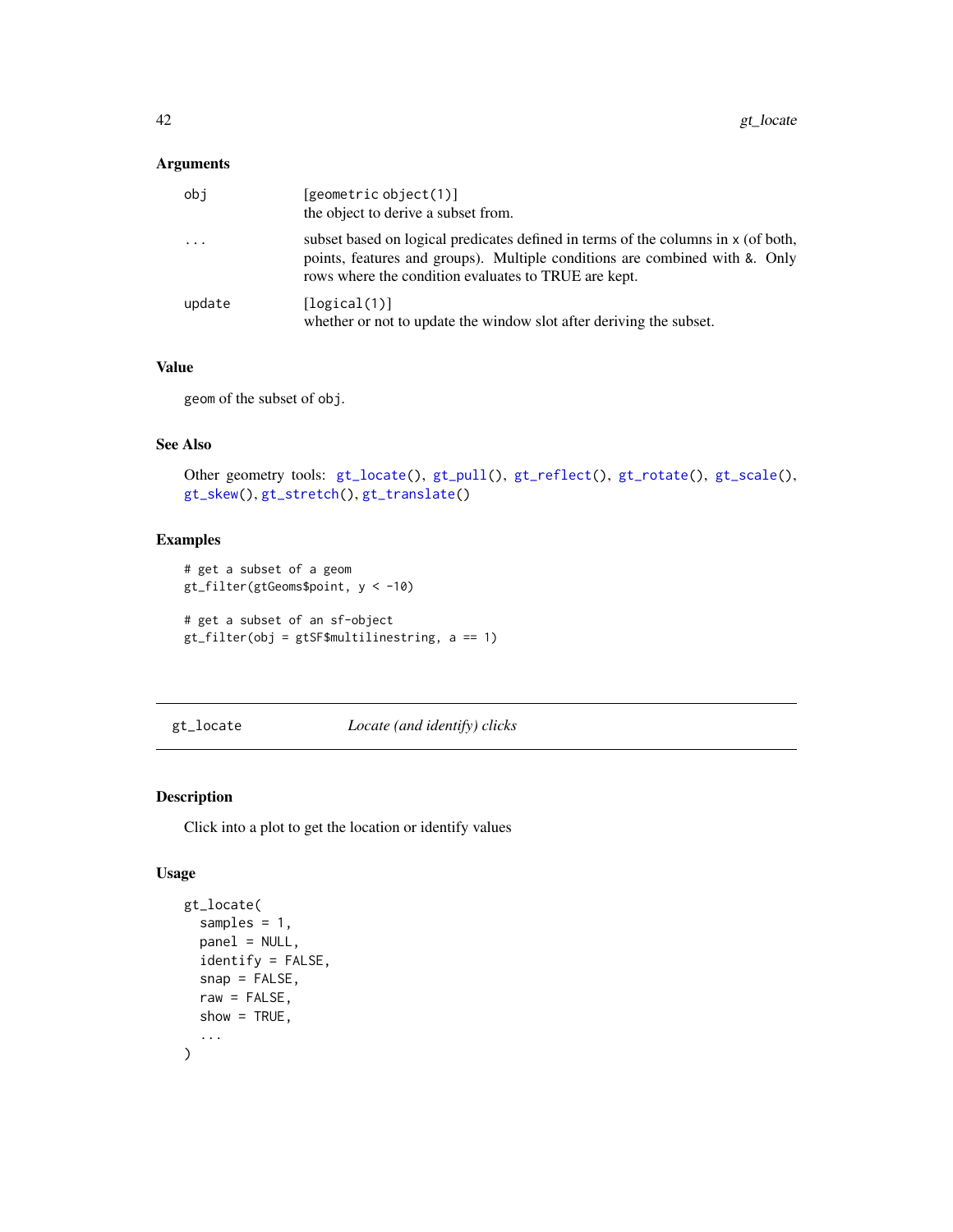#### <span id="page-42-0"></span>gt\_locate 43

### Arguments

| samples  | [integerish(1)]<br>the number of clicks.                                                                                                                             |
|----------|----------------------------------------------------------------------------------------------------------------------------------------------------------------------|
| panel    | [character(1)]<br>the panel in which to locate (i.e. the title shown over the plot).                                                                                 |
| identify | [logical(1)]<br>get the raster value or geom ID at the sampled location (TRUE) or merely the<br>location (FALSE, default).                                           |
| snap     | [logical(1)]<br>should the returned value(s) be set to the nearest raster cell's center (TRUE) or<br>should they remain the selected, "real" value (FALSE, default)? |
| raw      | [logical(1)]<br>should the complete statistics about the clicks be returned (TRUE), or should only<br>the basic output be returned (FALSE, default)?                 |
| show     | [logical(1)]<br>should information be plotted (TRUE), or should they merely be returned to the<br>console (FALSE, default)?                                          |
| .        | [various]<br>graphical parameters of the objects that are created when show = TRUE.                                                                                  |

#### Value

A tibble of the selected locations and, if identify = TRUE, the respective values. If show = TRUE the values are also shown in the plot.

## See Also

Other geometry tools: [gt\\_filter\(](#page-40-1)), [gt\\_pull\(](#page-43-1)), [gt\\_reflect\(](#page-44-1)), [gt\\_rotate\(](#page-45-1)), [gt\\_scale\(](#page-46-1)), [gt\\_skew\(](#page-47-1)), [gt\\_stretch\(](#page-48-1)), [gt\\_translate\(](#page-49-1))

### Examples

```
if(dev.interactive()){
```

```
# locate coordinates with geoms
visualise(geom = gtGeoms$polygon)
gt_locate(samples = 2)
```

```
# locate or identify values with rasters
visualise(raster = gtRasters$continuous)
gt_locate(identify = TRUE, snap = TRUE)
```

```
# with several panels, specify a target
visualise(gtRasters)
gt_locate(samples = 4, panel = "categorical",
         snap = TRUE, identify = TRUE)
```
}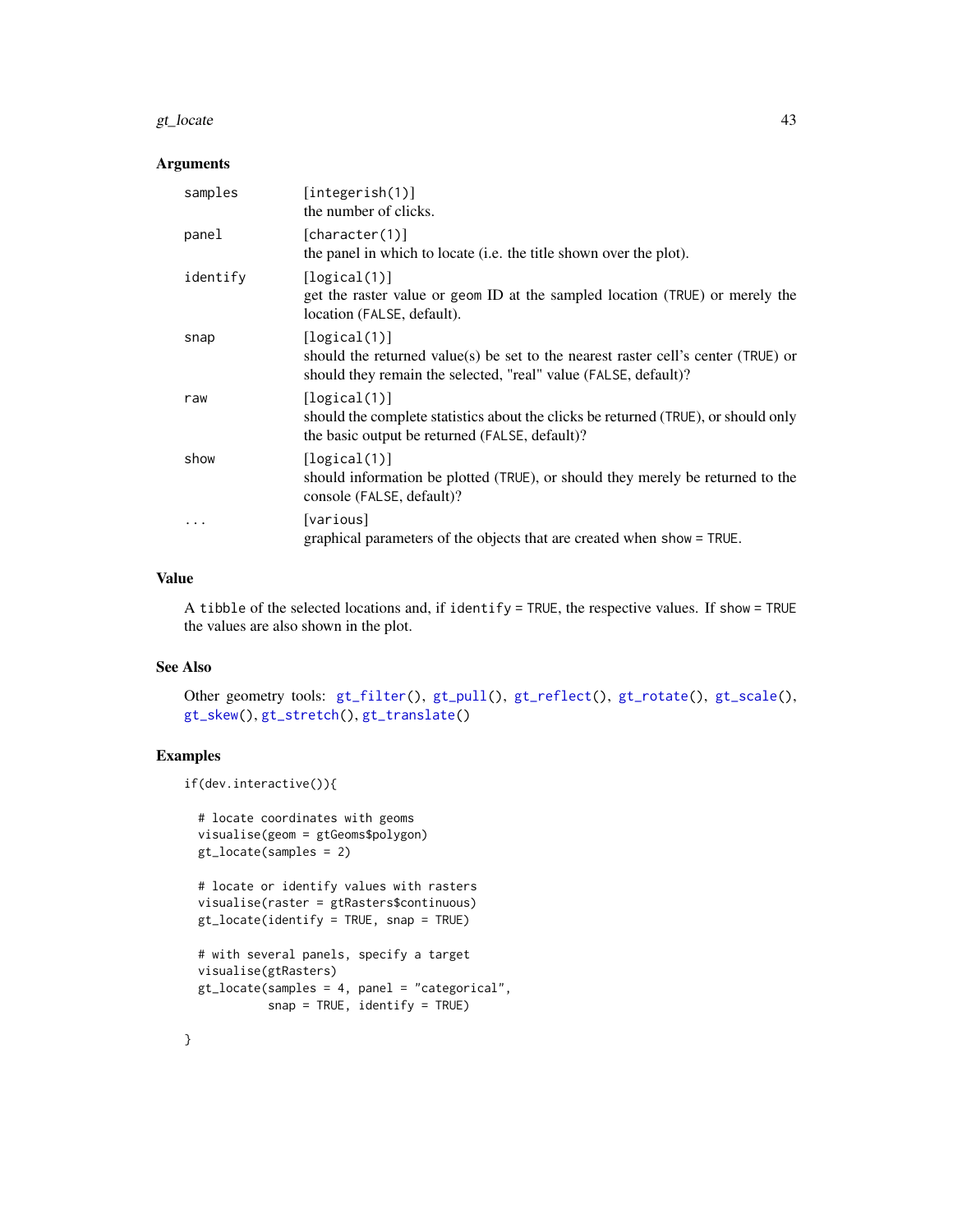<span id="page-43-1"></span><span id="page-43-0"></span>This function allows to extract a specific column from any geometric object for which all required getters are available and thus reflects the base function \$.

#### Usage

gt\_pull(obj, var, ungroup = FALSE)

### Arguments

| obj     | [geometric object(1)]<br>the object to pull a column from.                                                                                                                                                         |
|---------|--------------------------------------------------------------------------------------------------------------------------------------------------------------------------------------------------------------------|
| var     | [character(1)]<br>name of the variable to pull.                                                                                                                                                                    |
| ungroup | [logical(1)]<br>inversely to the argument group in gc_geom, this argument provides the attribute<br>to pull per each individual feature, producing duplicates in case there is more<br>than one feature per group. |

### Details

This function searches for var by first looking in the groups, then the features and finally the points of obj. This results always in an output that is limited to the unique cases of var. In case you want the explicit values of, for instance, fid in obj@points, you have to extract points and then use [pull](#page-0-0) on the result.

### Value

vector of the column specified in var.

### See Also

```
Other geometry tools: gt_filter(), gt_locate(), gt_reflect(), gt_rotate(), gt_scale(),
gt_skew(), gt_stretch(), gt_translate()
```
### Examples

```
# pull values from a geom (there are two features, thus two values) ...
gt_pull(gtGeoms$point, "fid")
# pull from a Raster* with RAT
gt_pull(gtGeoms$grid$categorical, "cover")
# pull from an sf-object
gt_pull(gtSF$point, "a")
```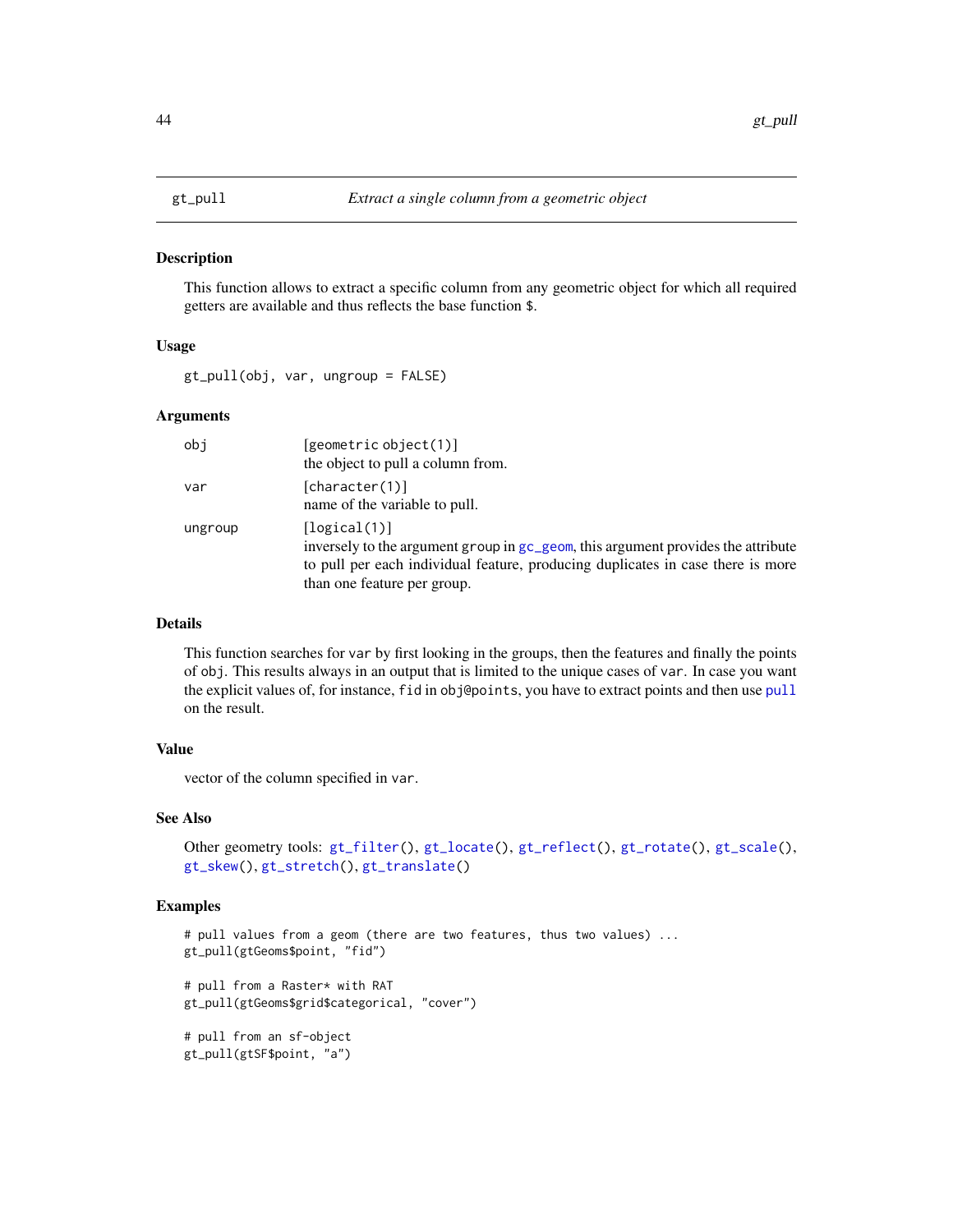<span id="page-44-1"></span><span id="page-44-0"></span>

Reflect geometric objects across a reflection axis.

### Usage

gt\_reflect(obj, angle, fid = NULL, update = TRUE)

### Arguments

| obj    | [geometric object(1)]<br>the object to reflect.                                                                                     |
|--------|-------------------------------------------------------------------------------------------------------------------------------------|
| angle  | [numeric(1)]<br>the counter-clockwise angle by which the reflection axis shall be rotated (can be<br>negative to rotate clockwise). |
| fid    | [integerish(.)]<br>in case only a subset of features shall be rotated, specify that here.                                           |
| update | [logical(1)]<br>whether or not to update the window slot after rotation.                                                            |

### Details

The reflection axis is a straight line that goes through the plot origin with the given angle, where positive angles open towards the positive y-axis and negative angles open up towards the negative y-axis.

## Value

geom of the reflected obj.

## See Also

```
gt_filter(gt_locate(gt_pull(gt_rotate(gt_scale(gt_skew(),
gt_stretch(), gt_translate()
```
### Examples

```
# reflect several features
visualise(gtGeoms$polygon, linewidth = 3)
newPoly <- gt_reflect(obj = gtGeoms$polygon, angle = 45,
                     update = FALSE)visualise(newPoly, linecol = "green", new = FALSE)
```
# reflect a single feature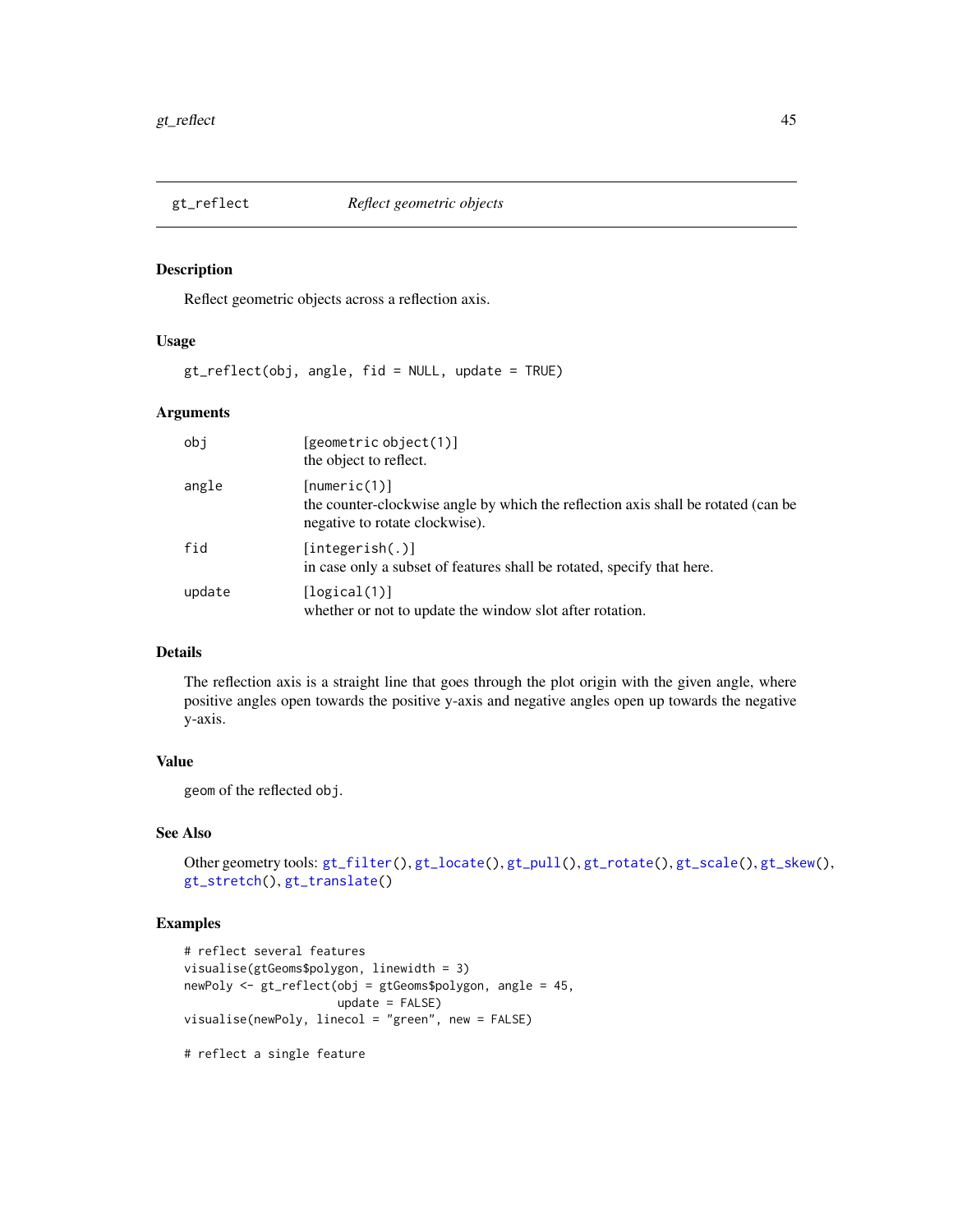```
visualise(gtGeoms$polygon, linewidth = 3)
newPoly <- gt_reflect(obj = gtGeoms$polygon, angle = 90, fid = 2,
                     update = FALSE)
visualise(newPoly, linecol = "green", new = FALSE)
```
#### <span id="page-45-1"></span>gt\_rotate *Rotate geometric objects*

## Description

Rotate geometric objects by a certain angle about center coordinates

### Usage

 $gt$ \_rotate(obj,  $x = NULL$ ,  $y = NULL$ , angle = NULL, fid = NULL, update = TRUE)

### Arguments

| obi          | [geometric object(1)]<br>the object to rotate.                                                                         |
|--------------|------------------------------------------------------------------------------------------------------------------------|
| $\mathsf{x}$ | [numeric(1)]<br>the x position(s) to rotate about.                                                                     |
| y            | [numeric(1)]<br>the $y$ position( $s$ ) to rotate about.                                                               |
| angle        | [numeric(1)]<br>the counter-clockwise angle(s) by which obj shall be rotated (can be negative to<br>rotate clockwise). |
| fid          | [integerish(.)]<br>in case only a subset of features shall be rotated, specify that here.                              |
| update       | [logical(1)]<br>whether or not to update the window slot of the resulting geom.                                        |

### Value

geom of the rotated obj.

### See Also

```
gt_filter(gt_locate(gt_pull(gt_reflect(gt_scale(),
gt_skew(), gt_stretch(), gt_translate()
```
<span id="page-45-0"></span>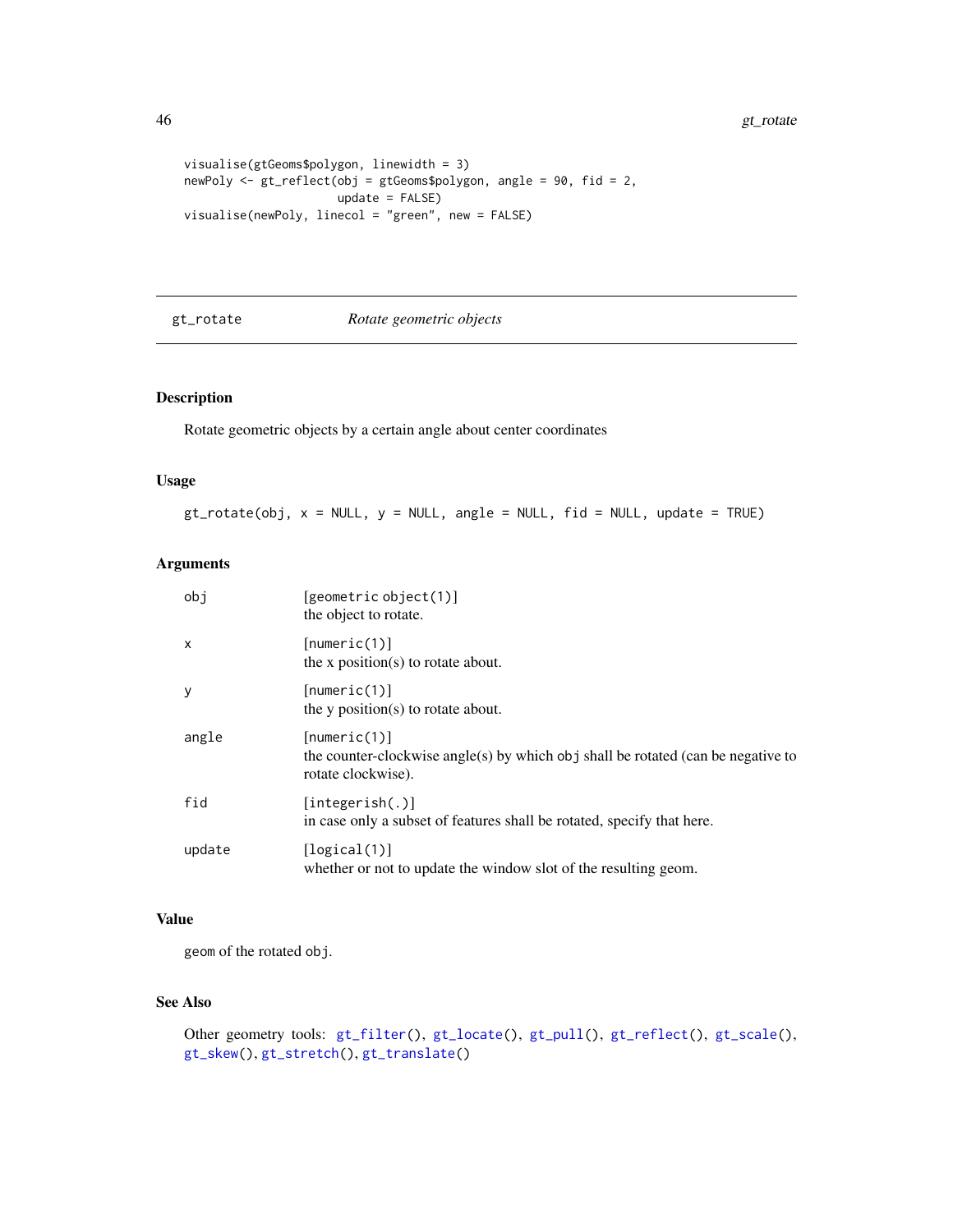#### <span id="page-46-0"></span>gt\_scale 47

#### Examples

```
# rotate all geoms
visualise(gtGeoms$polygon, linewidth = 3)
newPoly \leq gt_rotate(obj = gtGeoms$polygon, x = 0, y = 0, angle = 135,
                     update = FALSE)visualise(geom = newPoly, linecol = "green", new = FALSE)
# rotate a single geom
visualise(gtGeoms$polygon, linewidth = 3)
newPoly \le gt_rotate(obj = gtGeoms$polygon, x = -10, y = 0, angle = -180,
                    update = FALSE, fid = 2)visualise(geom = newPoly, linecol = "green", new = FALSE)
# rotate different geoms about different centers by different angles
visualise(gtGeoms$polygon, linewidth = 3)
newPoly <- gt_rotate(obj = gtGeoms$polygon,
                     x = c(0, -10),
                     y = c(-10, 0),
                     angle = c(75, -135),
                     update = FALSE)
visualise(geom = newPoly, linecol = "green", new = FALSE)
```
<span id="page-46-1"></span>gt\_scale *Scale geometric objects*

#### Description

Scale the vertex values of geometric objects to a values range.

#### Usage

gt\_scale(obj, range = NULL, fid = NULL, update = TRUE)

#### Arguments

| obi    | [geometric object(1)]<br>the object to be scaled.                                                                        |
|--------|--------------------------------------------------------------------------------------------------------------------------|
| range  | $[data.f$ rame $(2)]$<br>vector of length two for both of the x and y dimension to which the values should<br>be scaled. |
| fid    | [integerish(.)]<br>in case only a subset of features shall be scaled, specify that here.                                 |
| update | [logical(1)]<br>whether or not to update the window slot of the resulting geom.                                          |

### Value

geom of the scaled obj.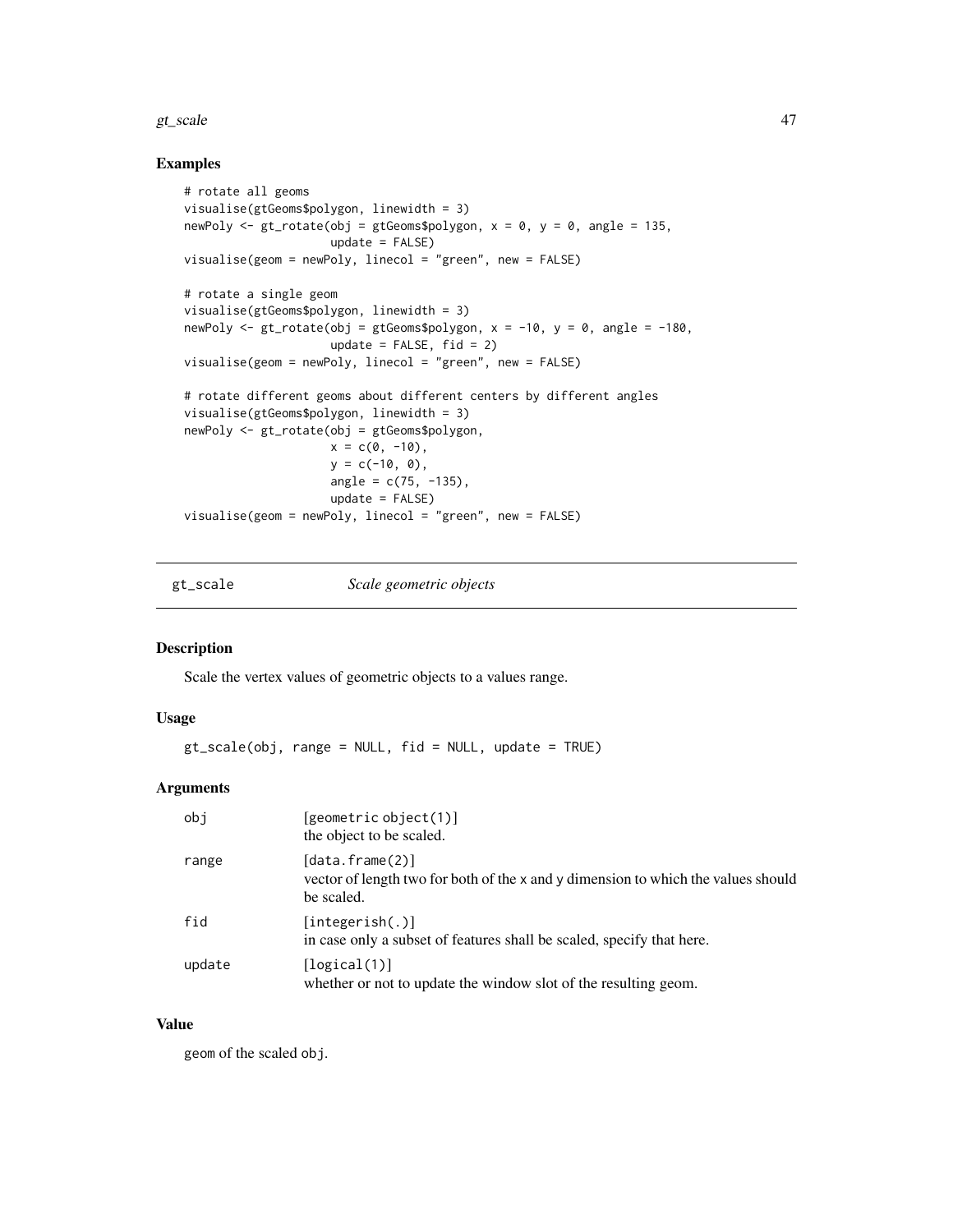### <span id="page-47-0"></span>See Also

```
gt_filter(gt_locate(gt_pull(gt_reflect(gt_rotate(),
gt_skew(), gt_stretch(), gt_translate()
```
### Examples

```
# rescale to values between -10 and 10
visualise(gtGeoms$polygon, linewidth = 3)
newPoly <- gt_scale(obj = gtGeoms$polygon, update = FALSE,
                    range = data.frame(x = c(-10, 10), y = c(-10, 10))
visualise(geom = newPoly, linecol = "green", new = FALSE)
# rescale a single feature
visualise(gtGeoms$polygon, linewidth = 3)
newPoly <- gt_scale(obj = gtGeoms$polygon, update = FALSE, fid = 2,
                   range = data.frame(x = c(-10, 10), y = c(-10, 10))
visualise(geom = newPoly, linecol = "green", new = FALSE)
```
<span id="page-47-1"></span>gt\_skew *Skew geometric objects*

#### Description

Skew geometric objects by a shear factor in x and y dimension.

#### Usage

 $gt\_skew(obj, x = NULL, y = NULL, fid = NULL, update = TRUE)$ 

### Arguments

| obi    | [geometric object(1)]<br>the object to skew.                                             |
|--------|------------------------------------------------------------------------------------------|
| X      | [numeric(1)]<br>the shear factor in x dimension.                                         |
| y      | [numeric(1)]<br>the shear factor in y dimension.                                         |
| fid    | [integerish(.)]<br>in case only a subset of features shall be skewed, specify that here. |
| update | [logical(1)]<br>whether or not to update the window slot after skewing.                  |

#### Value

geom of the skewed obj.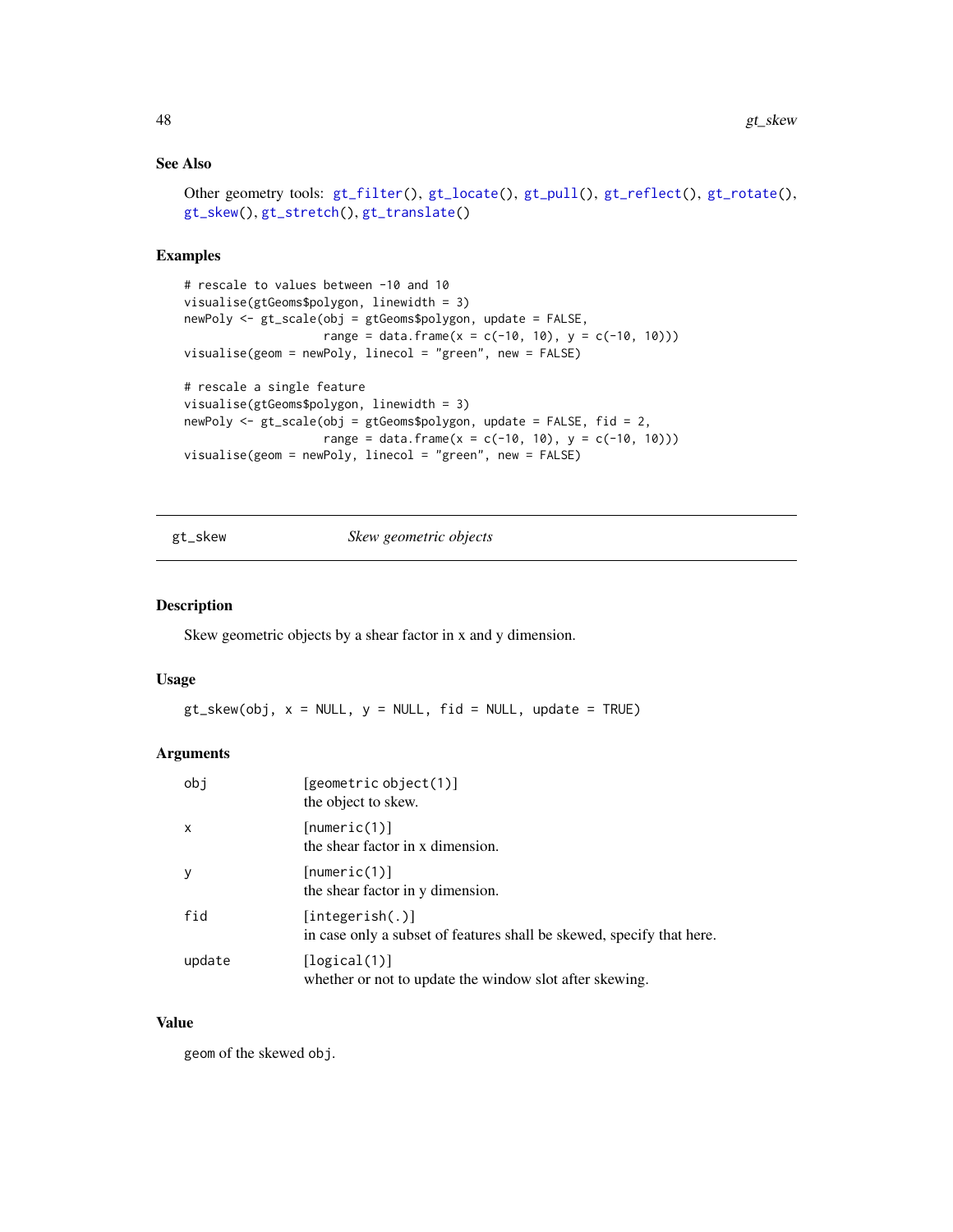#### <span id="page-48-0"></span>gt\_stretch and the control of the control of the control of the control of the control of the control of the control of the control of the control of the control of the control of the control of the control of the control

### See Also

```
gt_filter(gt_locate(gt_pull(gt_reflect(gt_rotate(),
gt_scale(), gt_stretch(), gt_translate()
```
### Examples

```
# skew several features
visualise(gtGeoms$polygon, linewidth = 3)
newPoly <- gt_skew(obj = gtGeoms$polygon, x = 0.5, update = FALSE)
visualise(geom = newPoly, linecol = "green", new = FALSE)
# skew a single feature
visualise(gtGeoms$polygon, linewidth = 3)
newPoly \leq gt_skew(obj = gtGeoms$polygon, x = 0.5, y = .7, fid = 2,
                   update = FALSE)
visualise(newPoly, linecol = "green", new = FALSE)
```
<span id="page-48-1"></span>gt\_stretch *Stretch geometric objects*

### **Description**

Stretch geometric objects by a scale factor in x and y dimension.

### Usage

 $gt\_stretch(obj, x = NULL, y = NULL, fid = NULL, update = TRUE)$ 

### Arguments

| obi          | [geometric object(1)]<br>the object to stretch.                                             |
|--------------|---------------------------------------------------------------------------------------------|
| $\mathsf{x}$ | [numeric(1)]<br>the scale factor in x dimension.                                            |
| y            | [numeric(1)]<br>the scale factor in y dimension.                                            |
| fid          | [integerish(.)]<br>in case only a subset of features shall be stretched, specify that here. |
| update       | [logical(1)]<br>whether or not to update the window slot after stretching.                  |

#### Value

geom of the stretched obj.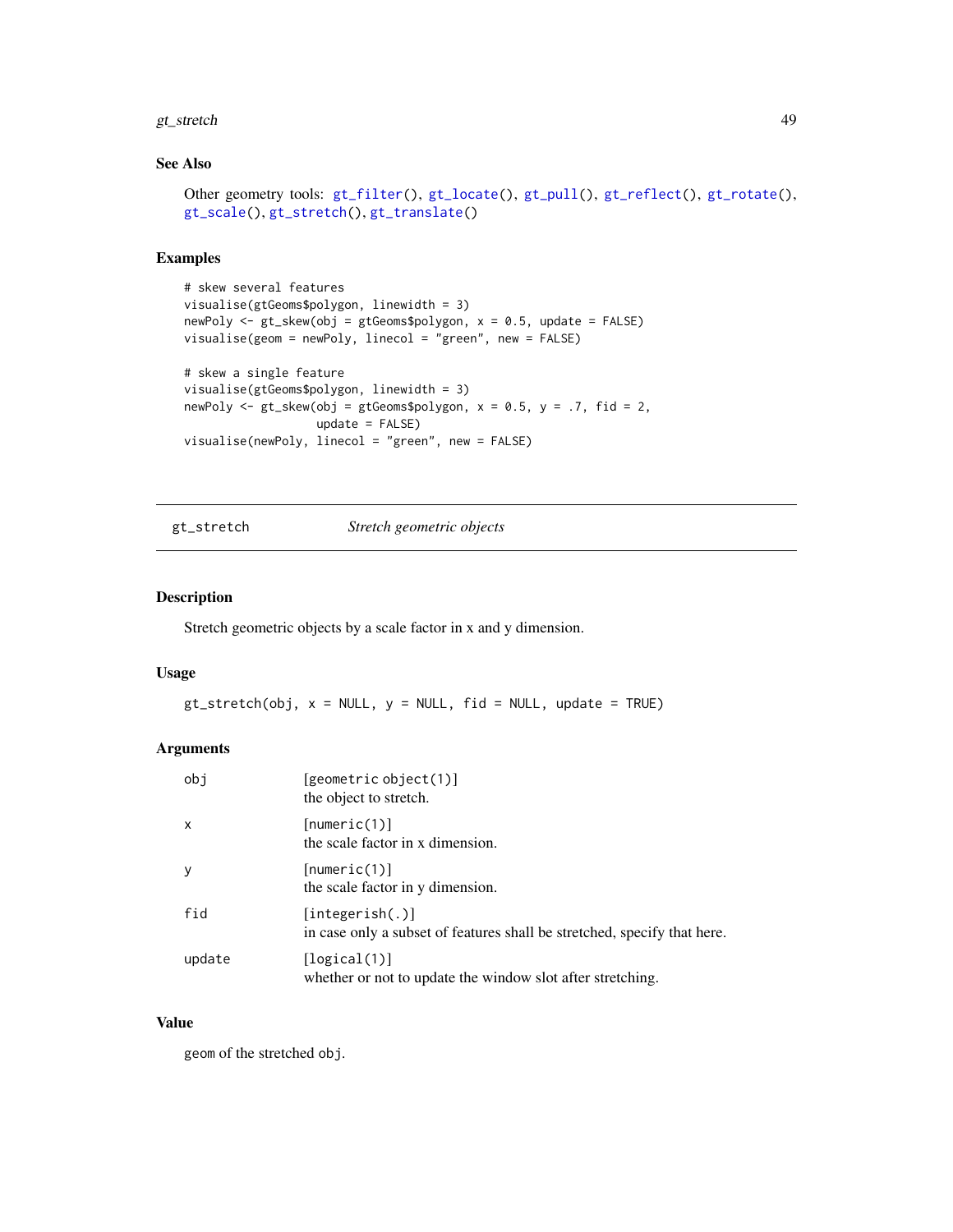### See Also

```
gt_filter(gt_locate(gt_pull(gt_reflect(gt_rotate(),
gt_scale(), gt_skew(), gt_translate()
```
#### Examples

```
# stretch several features
visualise(gtGeoms$polygon, linewidth = 3)
newPoly <- gt_stretch(obj = gtGeoms$polygon, x = 0.5, y = 0.2,
                      update = FALSE)visualise(geom = newPoly, linecol = "green", new = FALSE)
# stretch a single feature
visualise(gtGeoms$polygon, linewidth = 3)
newPoly <- gt_stretch(obj = gtGeoms$polygon, x = 0.5, fid = 2, update = FALSE)
visualise(geom = newPoly, linecol = "green", new = FALSE)
# stretch feature separately
visualise(gtGeoms$polygon, linewidth = 3)
newPoly <- gt_stretch(obj = gtGeoms$polygon,
                     x = c(0.2, 1),y = c(1, 0.2),
                     update = FALSE)
visualise(geom = newPoly, linecol = "green", new = FALSE)
```
<span id="page-49-1"></span>gt\_translate *Translate geometric objects*

#### Description

Translate geometric objects by adding a constant in x and y dimension.

### Usage

 $gt_{\text{translate}}(obj, x = NULL, y = NULL, fid = NULL, update = TRUE)$ 

#### Arguments

| obi          | [geometric object(1)]<br>the object to translate.                                            |
|--------------|----------------------------------------------------------------------------------------------|
| $\mathsf{x}$ | [numeric(1)]<br>the translation constant (offset) in x dimension.                            |
| <sub>V</sub> | [numeric(1)]<br>the translation constant (offset) in y dimension.                            |
| fid          | [integerish(.)]<br>in case only a subset of features shall be translated, specify that here. |
| update       | [logical(1)]<br>whether or not to update the window slot after translation.                  |

<span id="page-49-0"></span>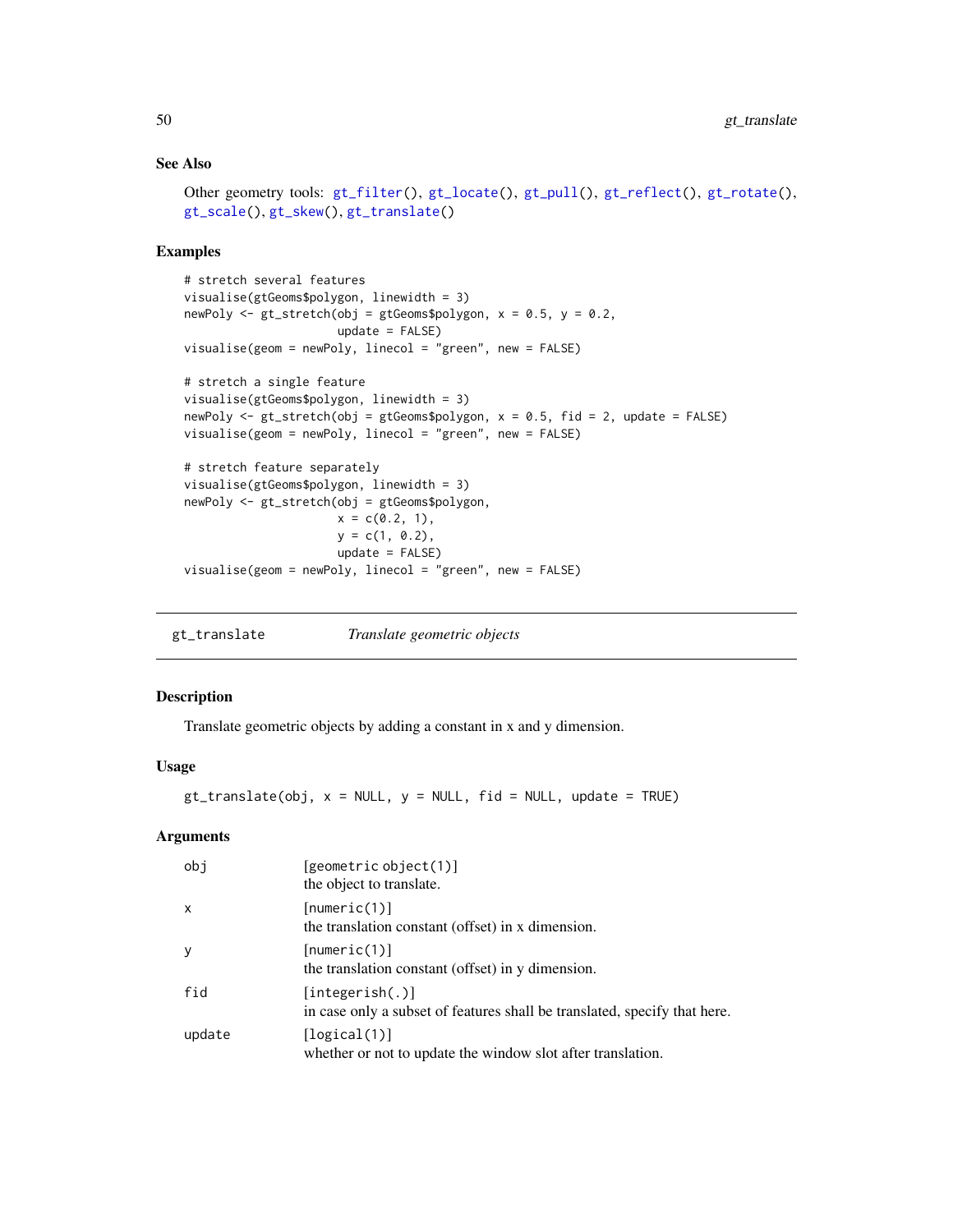#### <span id="page-50-0"></span>setCRS 51

### Value

geom of the mathematically translated obj.

### See Also

```
Other geometry tools: gt_filter(), gt_locate(), gt_pull(), gt_reflect(), gt_rotate(),
gt_scale(), gt_skew(), gt_stretch()
```
### Examples

```
# translate several features
visualise(gtGeoms$polygon, linewidth = 3)
newPoly \leq gt_translate(obj = gtGeoms$polygon, x = 5, y = c(-10, 5),
                       update = FALSE)visualise(geom = newPoly, linecol = "green", new = FALSE)
# translate a single feature
visualise(gtGeoms$polygon, linewidth = 3)
newPoly <- gt_translate(obj = gtGeoms$polygon, x = 5, fid = 2,
                       update = FALSE)visualise(geom = newPoly, linecol = "green", new = FALSE)
```
<span id="page-50-1"></span>setCRS *Set (or transform) the coordinate reference system of a spatial object.*

#### Description

Set (or transform) the coordinate reference system of a spatial object.

### Usage

```
setCRS(x, crs, ...)## S4 method for signature 'ANY'
setCRS(x)
## S4 method for signature 'geom'
setCRS(x, crs = NULL)## S4 method for signature 'Spatial'
setCRS(x, crs = NULL)
## S4 method for signature 'sf'
setCRS(x, crs = NULL)## S4 method for signature 'Raster'
setCRS(x, crs = NULL)
```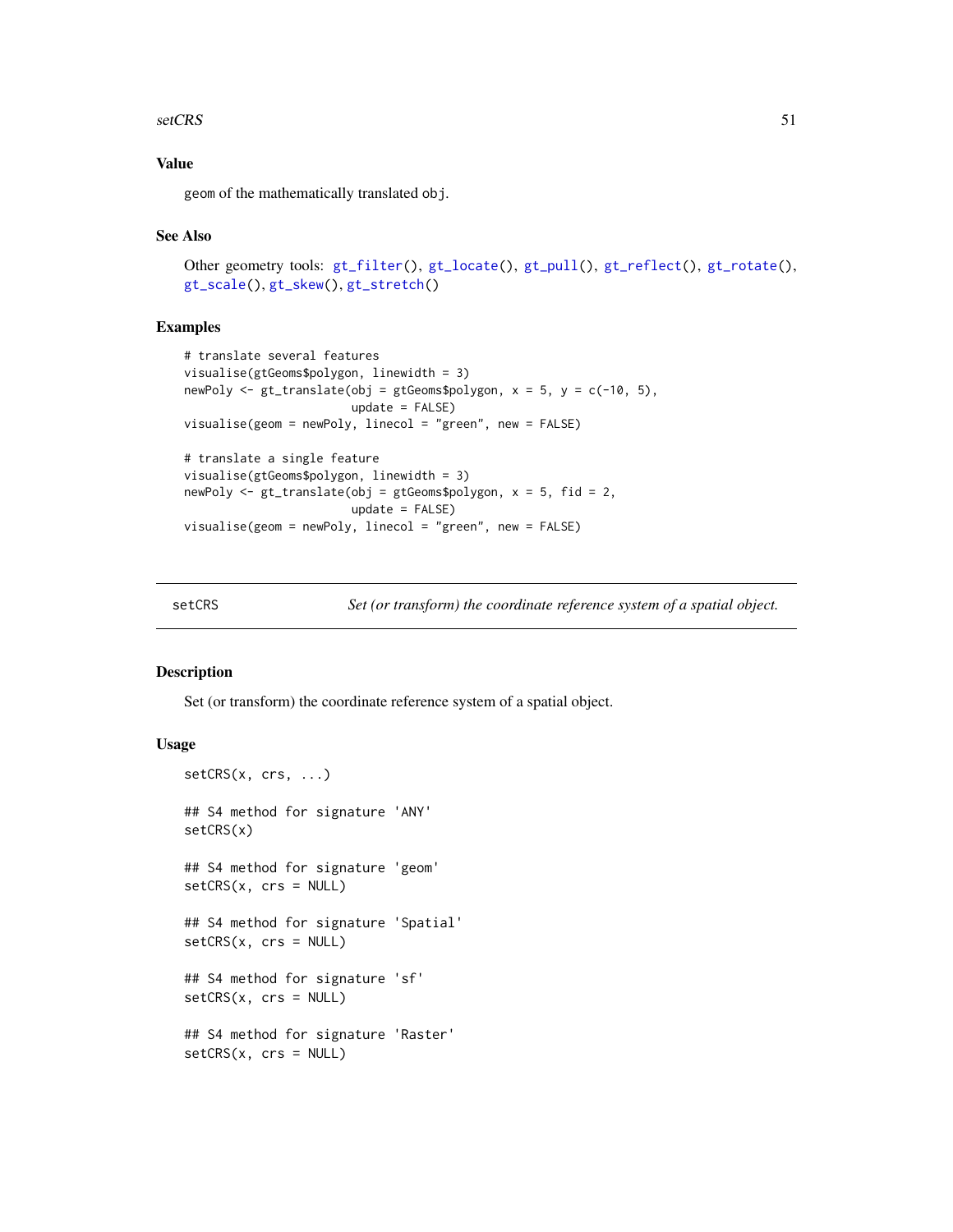<span id="page-51-0"></span>52 setFeatures and the setFeatures of the setFeatures setFeatures setFeatures setFeatures

#### Arguments

| X                       | the object for which to set the coordinate reference system.              |
|-------------------------|---------------------------------------------------------------------------|
| crs                     | [character(1)]<br>the coordinate reference system to set for this object. |
| $\cdot$ $\cdot$ $\cdot$ | other arguments.                                                          |

### Details

In case an object does not yet have a coordinate reference system assigned, this function simply assigns it. In case the object has already a valid crs, a transformation to the new crs will be carried out. The transformation is computed for all classes with the standard defined in the rgdal package.

#### Value

The object x with an assigned or transformed coordinate reference system.

#### See Also

Other setters: [setFeatures\(](#page-51-1)), [setGroups\(](#page-52-1)), [setHistory\(](#page-53-1)), [setWindow\(](#page-57-1))

<span id="page-51-1"></span>setFeatures *Set a table of feature attributes*

### Description

Set a table of feature attributes

### Usage

```
setFeatures(x, table, ...)
## S4 method for signature 'ANY'
setFeatures(x)
## S4 method for signature 'geom'
setFeatures(x, table = NULL)
## S4 method for signature 'Spatial'
setFeatures(x, table = NULL)
## S4 method for signature 'sf'
setFeatures(x, table = NULL)
## S4 method for signature 'sfc'
setFeatures(x, table = NULL)
```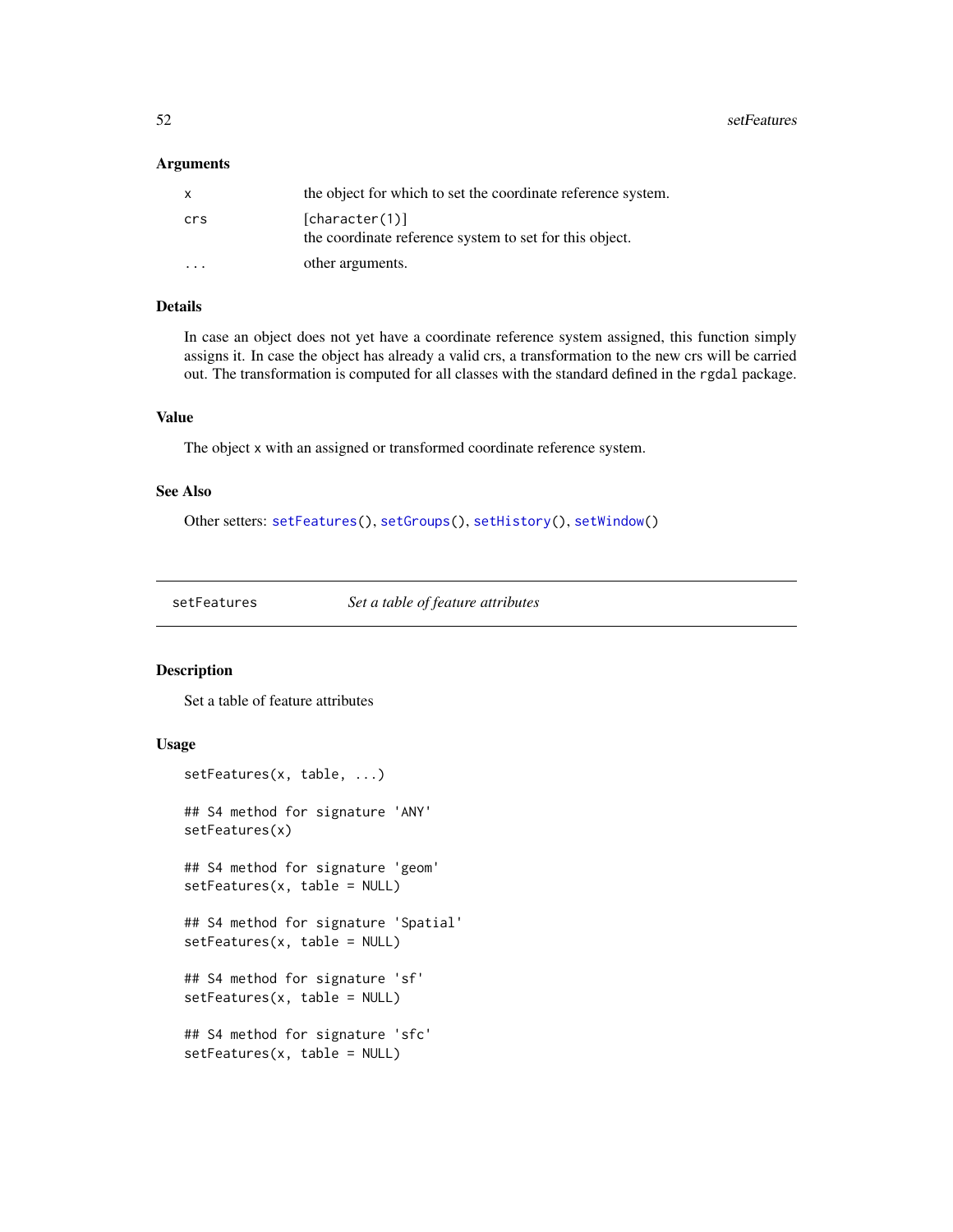#### <span id="page-52-0"></span>setGroups 53 and 53 and 53 and 53 and 53 and 53 and 53 and 53 and 53 and 53 and 53 and 53 and 53 and 53 and 53

### Arguments

| x     | the object to which to assign a new attribute table. |
|-------|------------------------------------------------------|
| table | [data.frame(.)]                                      |
|       | the attribute table.                                 |
| .     | other arguments.                                     |

### Value

The object x with an updated feature attribute table.

#### See Also

Other setters: [setCRS\(](#page-50-1)), [setGroups\(](#page-52-1)), [setHistory\(](#page-53-1)), [setWindow\(](#page-57-1))

<span id="page-52-1"></span>setGroups *Set a table of group attributes*

### Description

Set a table of group attributes

setGroups(x, table = NULL)

### Usage

setGroups(x, table, ...) ## S4 method for signature 'ANY' setGroups(x) ## S4 method for signature 'geom' setGroups(x, table = NULL) ## S4 method for signature 'RasterLayer'

#### Arguments

| x       | the object to which to assign a new attribute table. |
|---------|------------------------------------------------------|
| table   | [data.frame(.)]                                      |
|         | the new attribute table.                             |
| $\cdot$ | other arguments.                                     |

### Value

The object x with an updated group attribute table.

### See Also

Other setters: [setCRS\(](#page-50-1)), [setFeatures\(](#page-51-1)), [setHistory\(](#page-53-1)), [setWindow\(](#page-57-1))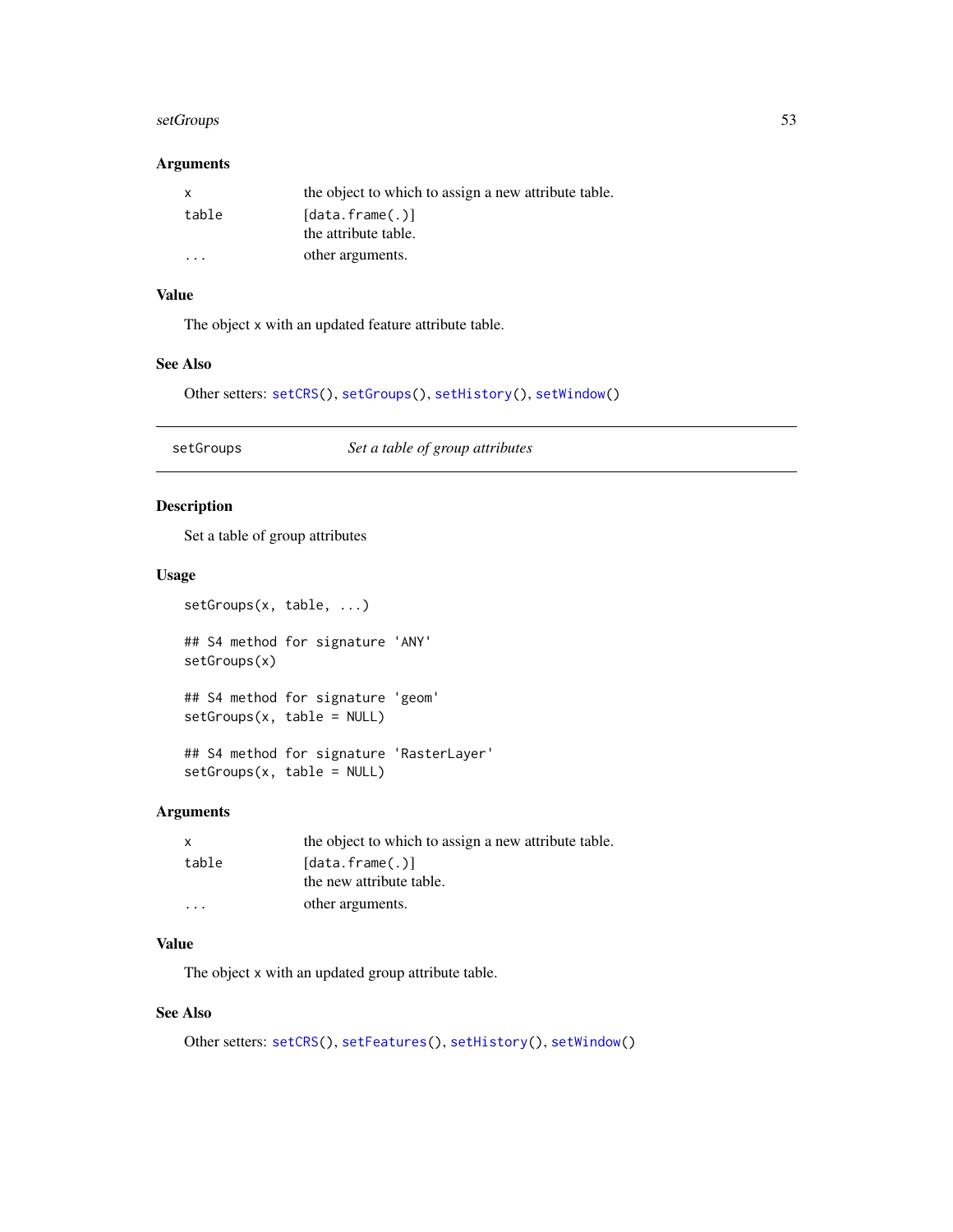<span id="page-53-1"></span><span id="page-53-0"></span>

Set additional entries to the history of an object

#### Usage

```
setHistory(x, history, ...)
## S4 method for signature 'ANY'
setHistory(x)
## S4 method for signature 'geom'
setHistory(x, history = NULL)
## S4 method for signature 'RasterLayer'
setHistory(x, history = NULL)
```
### Arguments

| $\mathsf{x}$            | the object for which to set the coordinate reference system. |
|-------------------------|--------------------------------------------------------------|
| history                 | [list(1)]<br>the history to set for this object.             |
| $\cdot$ $\cdot$ $\cdot$ | other arguments.                                             |

### Details

Both, objects of class geom and Raster\* have the slot @history, which contains the provenance of that object. With setHistory, that provenance can be updated, based on the modification the object has been exposed to. This happens automatically for all geometry operations that come with geometr.

### Value

The object x where the history slot has been updated.

### See Also

Other setters: [setCRS\(](#page-50-1)), [setFeatures\(](#page-51-1)), [setGroups\(](#page-52-1)), [setWindow\(](#page-57-1))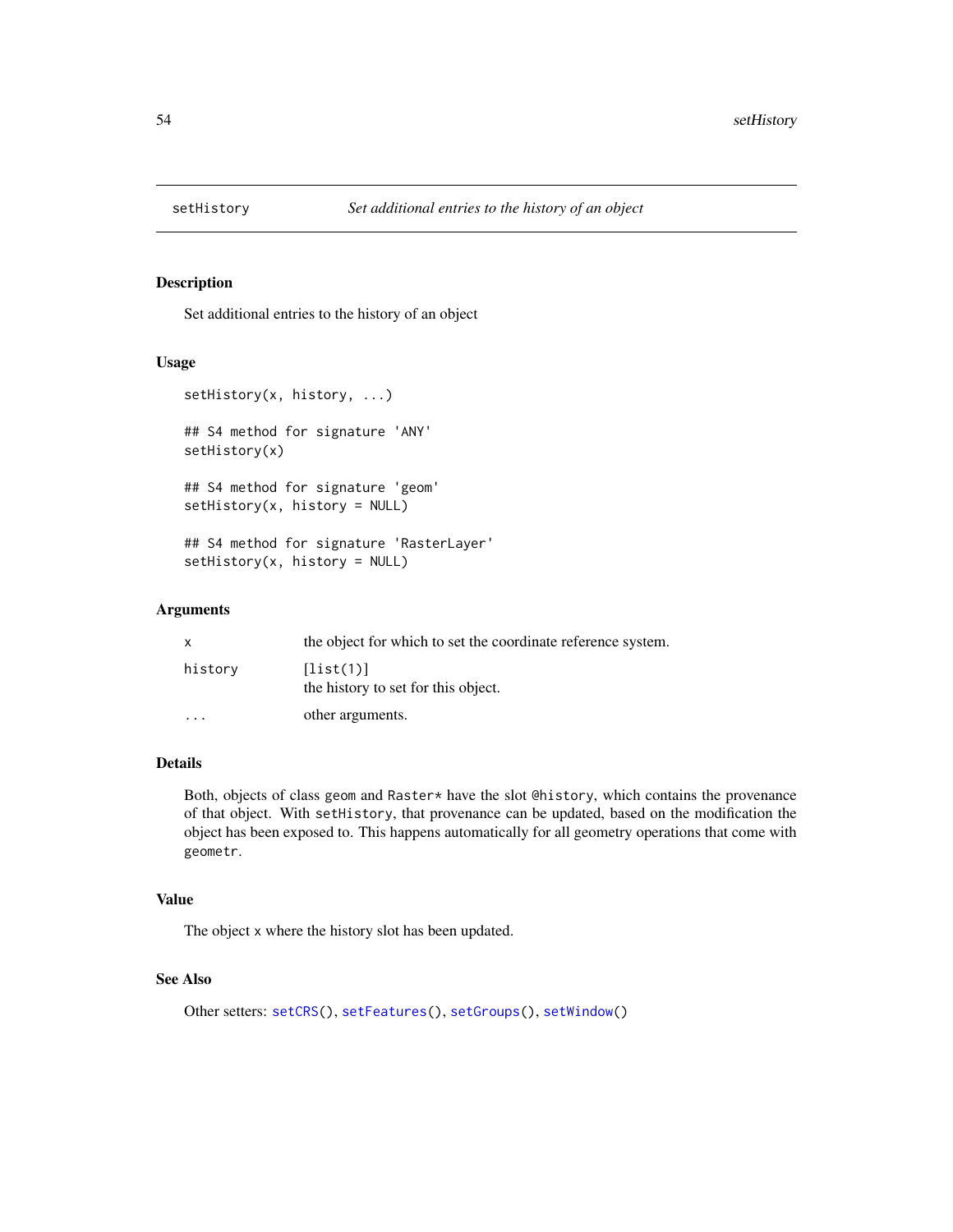<span id="page-54-1"></span><span id="page-54-0"></span>

Change parameters in a gtTheme to create a new theme.

## Usage

```
setTheme(
 from = NULL,title = NULL,
 box = NULL,xAxis = NULL,
 yAxis = NULL,
 grid = NULL,
 legend = NULL,
 scale = NULL,
 parameters = NULL
)
```
## Arguments

| from  | [gtTheme]<br>a gtTheme object to modify.                                                  |
|-------|-------------------------------------------------------------------------------------------|
| title | [named $list(3)]$                                                                         |
|       | • plot [logical], whether or not to plot the title                                        |
|       | • fontsize [numeric]                                                                      |
|       | • colour [character]                                                                      |
| box   | [named $list(5)$ ]                                                                        |
|       | • plot [logical]                                                                          |
|       | • fillcol [character]                                                                     |
|       | • linewidth [numeric]                                                                     |
|       | • linetype [character]                                                                    |
|       | • linecol [character]                                                                     |
| xAxis | [named $list(5)$ ]                                                                        |
|       | • plot [logical]                                                                          |
|       | • bins [numeric], into which to separate the tick labels                                  |
|       | • margin [numeric], proportion $(0 - 1)$ of the plot that shall be taken by the<br>margin |
|       | • label [named list(5)]                                                                   |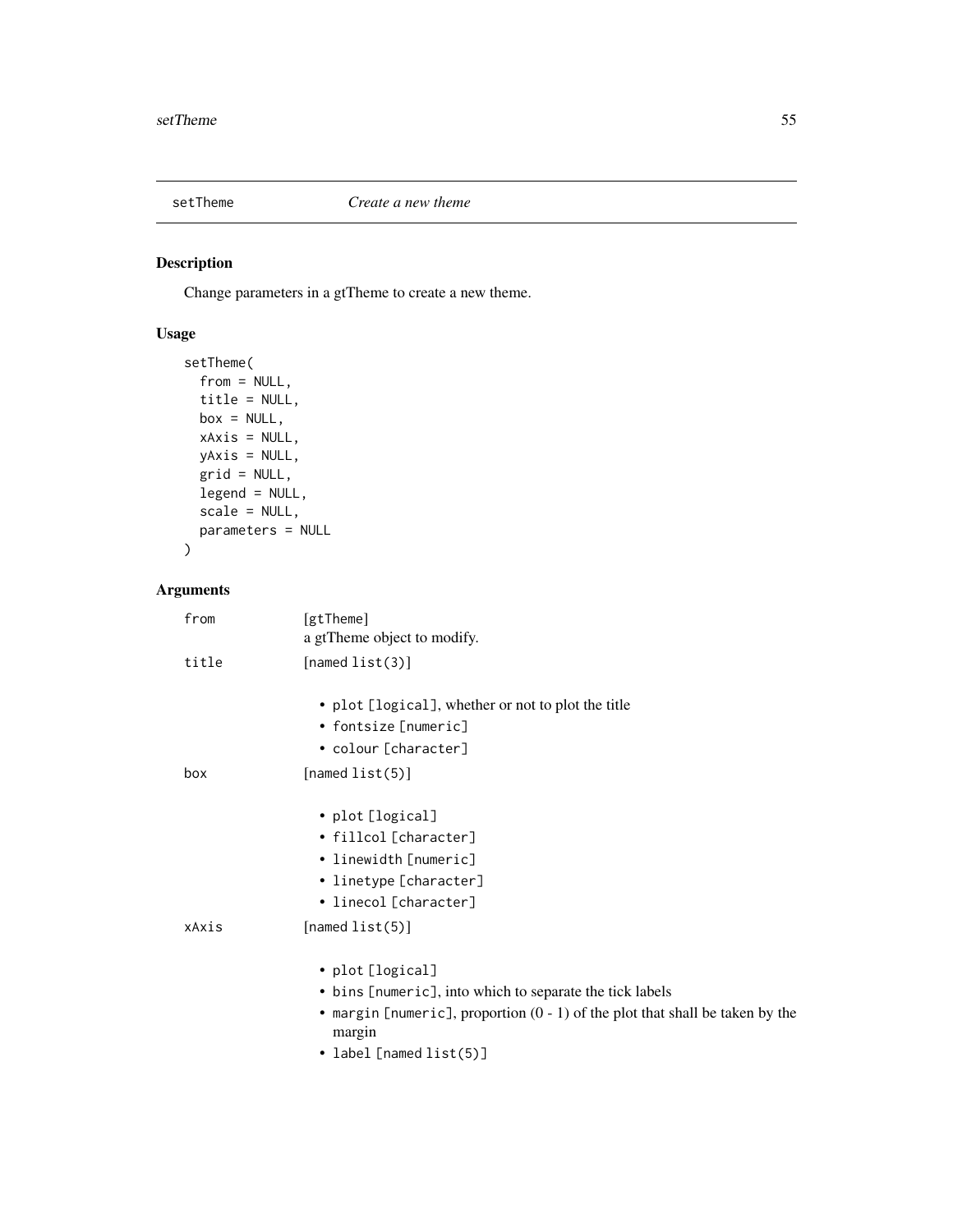|        | - plot [logical]                                                    |
|--------|---------------------------------------------------------------------|
|        | - title [character]                                                 |
|        | - fontsize [numeric]                                                |
|        | - colour [character]                                                |
|        | - rotation [numeric]                                                |
|        | • ticks [named list(5)]                                             |
|        | - plot [logical]                                                    |
|        | - fontsize [numeric]                                                |
|        | - colour [character]                                                |
|        | - rotation [numeric]                                                |
|        | - digits [numeric], number of digits to round non-integer values to |
| yAxis  | [named $list(5)$ ]                                                  |
|        | • plot [logical]                                                    |
|        | • bins [numeric]                                                    |
|        | • margin [numeric]                                                  |
|        | • label [named list(5)]                                             |
|        | - plot [logical]                                                    |
|        | - title [character]                                                 |
|        | - fontsize [numeric]                                                |
|        | - colour [character]                                                |
|        | - rotation [numeric]                                                |
|        | • ticks [named list(5)]                                             |
|        | - plot [logical]                                                    |
|        | - fontsize [numeric]                                                |
|        | - colour [character]                                                |
|        | - rotation [numeric]                                                |
|        | - digits [numeric]                                                  |
| grid   | [named $list(5)]$                                                   |
|        | • plot [logical]                                                    |
|        | • minor [logical], whether or not to plot the minor grid            |
|        | • colour [character]                                                |
|        | • linetype [character]                                              |
|        | • linewidth [numeric]                                               |
| legend | [named $list(10)]$                                                  |
|        | • plot [logical]                                                    |
|        | • bins [logical]                                                    |
|        | • ascending [logical], order of values                              |
|        | • position [logical] (currently only "right" possible)              |
|        | • orientation [logical] (currently only "vertical" possible)        |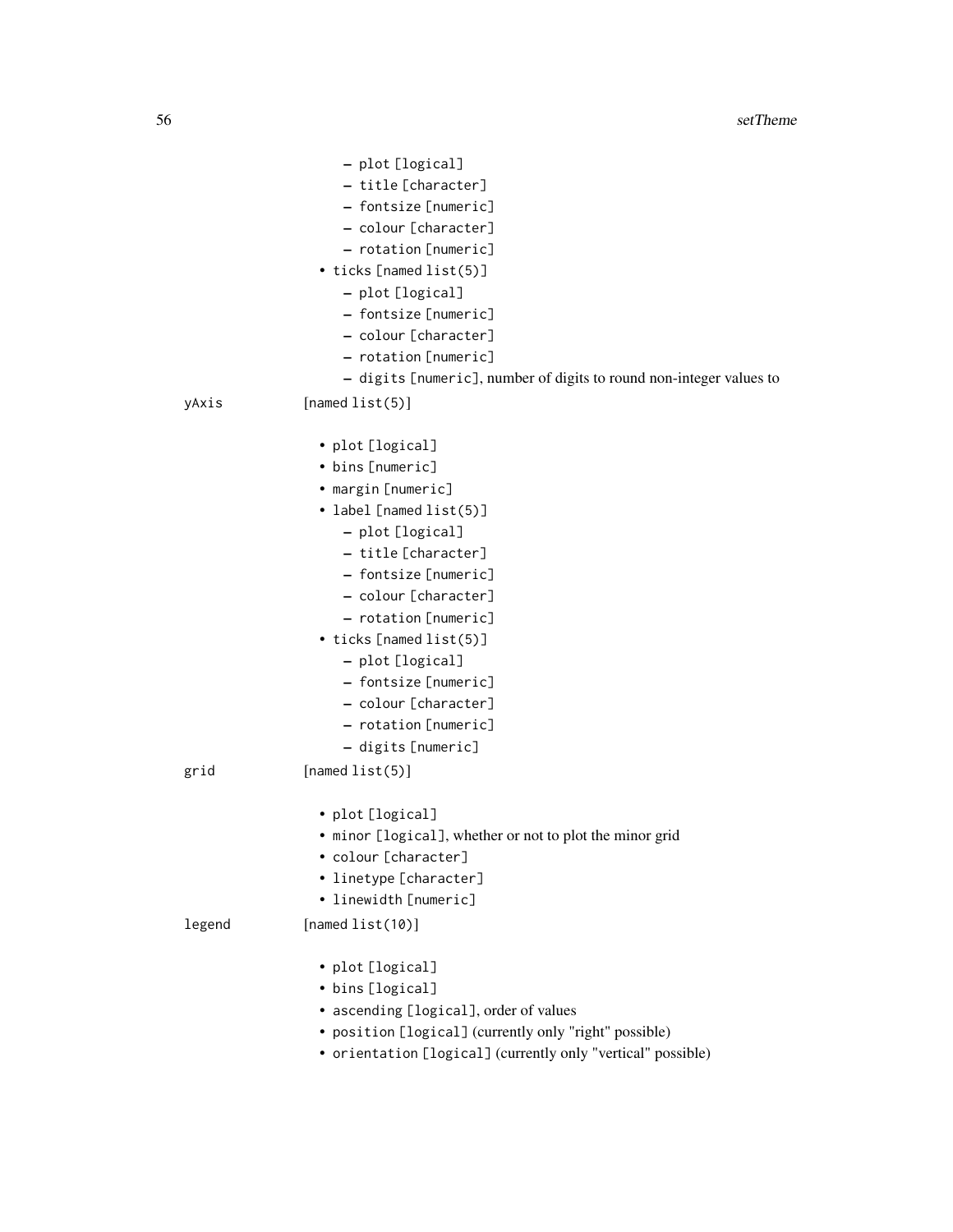#### setTheme 57

|            | • xRatio [logical], ratio between the legend and the plot-box                                           |
|------------|---------------------------------------------------------------------------------------------------------|
|            | • yRatio [character]                                                                                    |
|            | · digits [numeric]                                                                                      |
|            | • label [named list(3)]                                                                                 |
|            | - plot [logical]                                                                                        |
|            | - fontsize [numeric]                                                                                    |
|            | - colour [character]                                                                                    |
|            | • box [named $list(4)]$                                                                                 |
|            | - plot [logical]                                                                                        |
|            | - linetype [character]                                                                                  |
|            | - linewidth [numeric]                                                                                   |
|            | - colour [character]                                                                                    |
| scale      | [named $list(6)$ ]                                                                                      |
|            | • param [logical] and                                                                                   |
|            | • to [logical], specifying which parameter shall be scale to which attribute                            |
|            | • identity [logical]                                                                                    |
|            | • range [numeric], that shall be represented by the scale                                               |
|            | • bins [numeric], into which the values shall be classified                                             |
|            | • maxPixels [numeric]                                                                                   |
| parameters | [named $list(6)$ ]                                                                                      |
|            | • colours [character], between which to scale (must be at least two, but<br>can be as many as required) |
|            | · missingcol [character]                                                                                |
|            | • linetype [character]                                                                                  |
|            | • linewidth [numeric]                                                                                   |

- pointsize [numeric]
- pointsymbol [numeric]

## Examples

```
input <- gtRasters$continuous
(myTheme <- setTheme(title = list(plot = FALSE)))
```
visualise(input, theme = myTheme)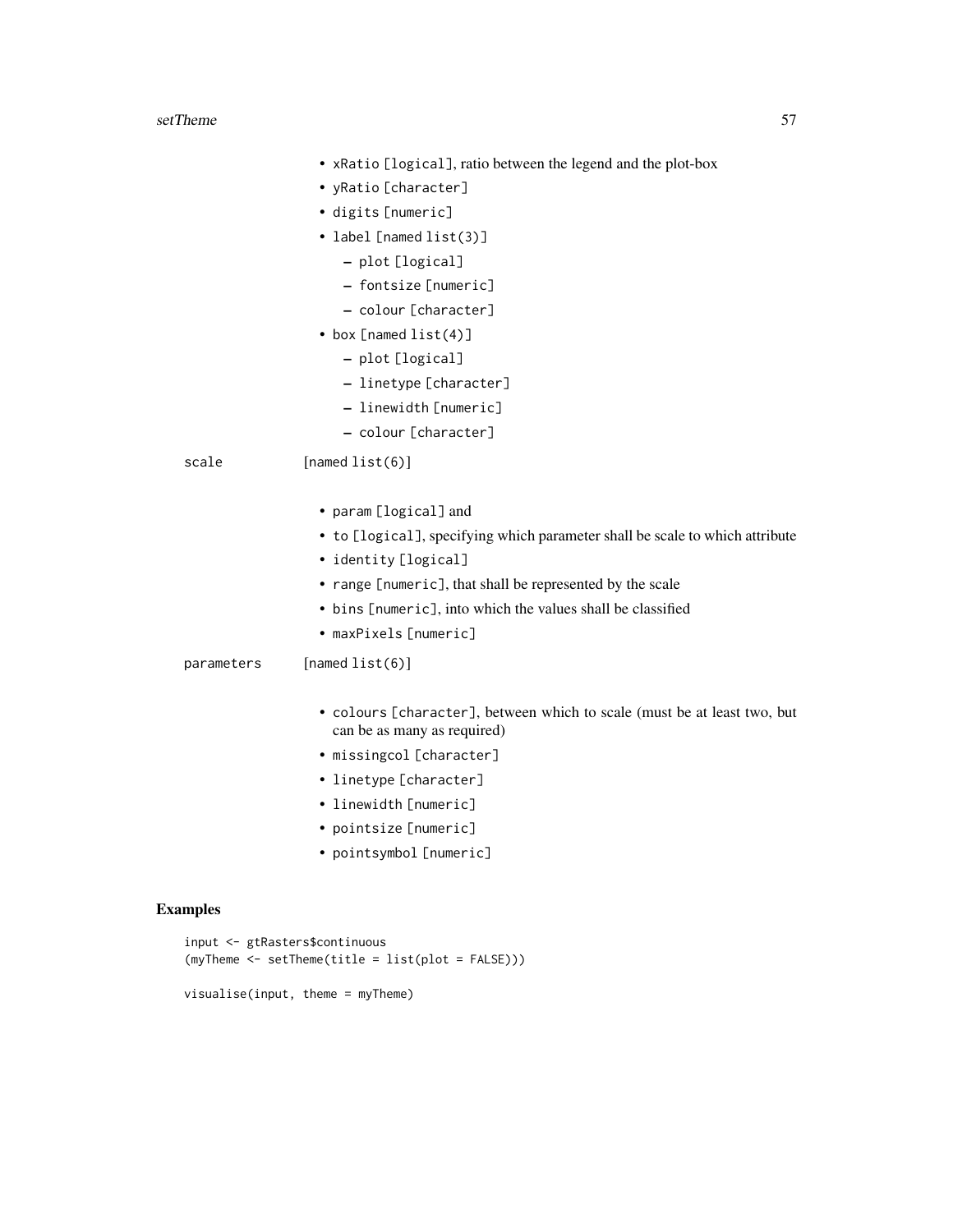<span id="page-57-1"></span><span id="page-57-0"></span>

Set the reference window of a spatial object.

## Usage

```
setWindow(x, to, ...)
## S4 method for signature 'ANY'
setWindow(x)
## S4 method for signature 'geom'
setWindow(x, to = NULL)
```
### Arguments

| X       | the object for which to set a new reference window.                                                                                                       |
|---------|-----------------------------------------------------------------------------------------------------------------------------------------------------------|
| to      | any suitable data-structure that contains the minimum and maximum values in<br>x and y-dimension to which the reference window shall be set, see Details. |
| $\cdot$ | other arguments.                                                                                                                                          |

#### Details

Possible data-structures are

- an object of class Extent,
- an object of class bbox,
- a table with two columns (named x and y) containing the minimum and maximum values for each dimension.

#### Value

The object x with an update reference window.

## See Also

```
Other setters: setCRS(), setFeatures(), setGroups(), setHistory()
```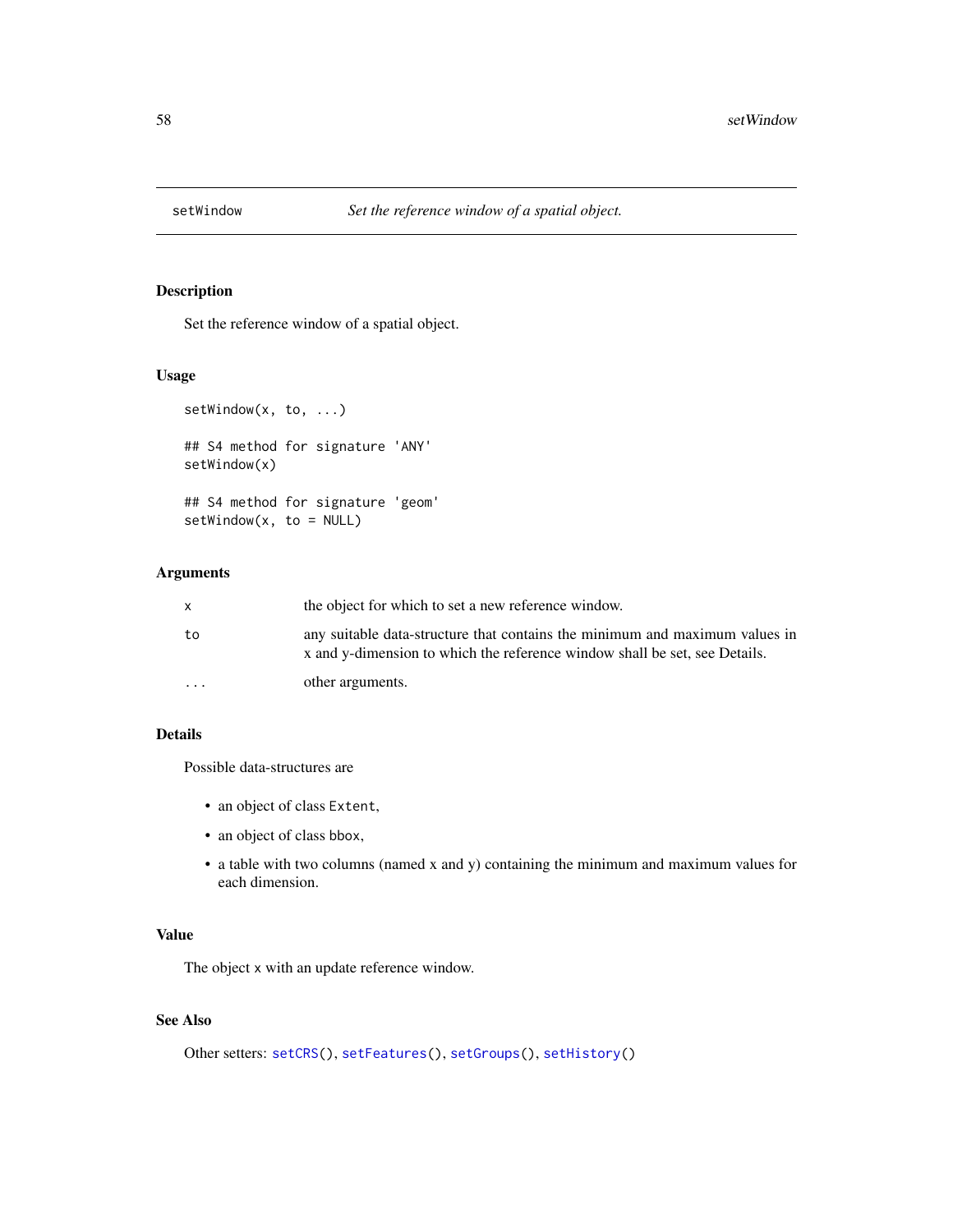### <span id="page-58-0"></span>show,geom-method 59

### Examples

```
# create a polygon programmatically
coords <- data.frame(x = c(40, 70, 70, 50),
                    y = c(40, 40, 60, 70)(aGeom <- gs_polygon(anchor = coords))
visualise(aGeom)
window \leq data.frame(x = c(0, 80),
                    y = c(0, 80)(aGeom \leq -setWindow(x = aGeom, to = window))visualise(aGeom)
```
show,geom-method *Print geom in the console*

### Description

Print geom in the console

### Usage

## S4 method for signature 'geom' show(object)

### Arguments

object [geom] object to show.

show,gtTheme-method *Print gtTheme in the console*

### Description

Print gtTheme in the console

### Usage

## S4 method for signature 'gtTheme' show(object)

### Arguments

object [gtTheme] object to show.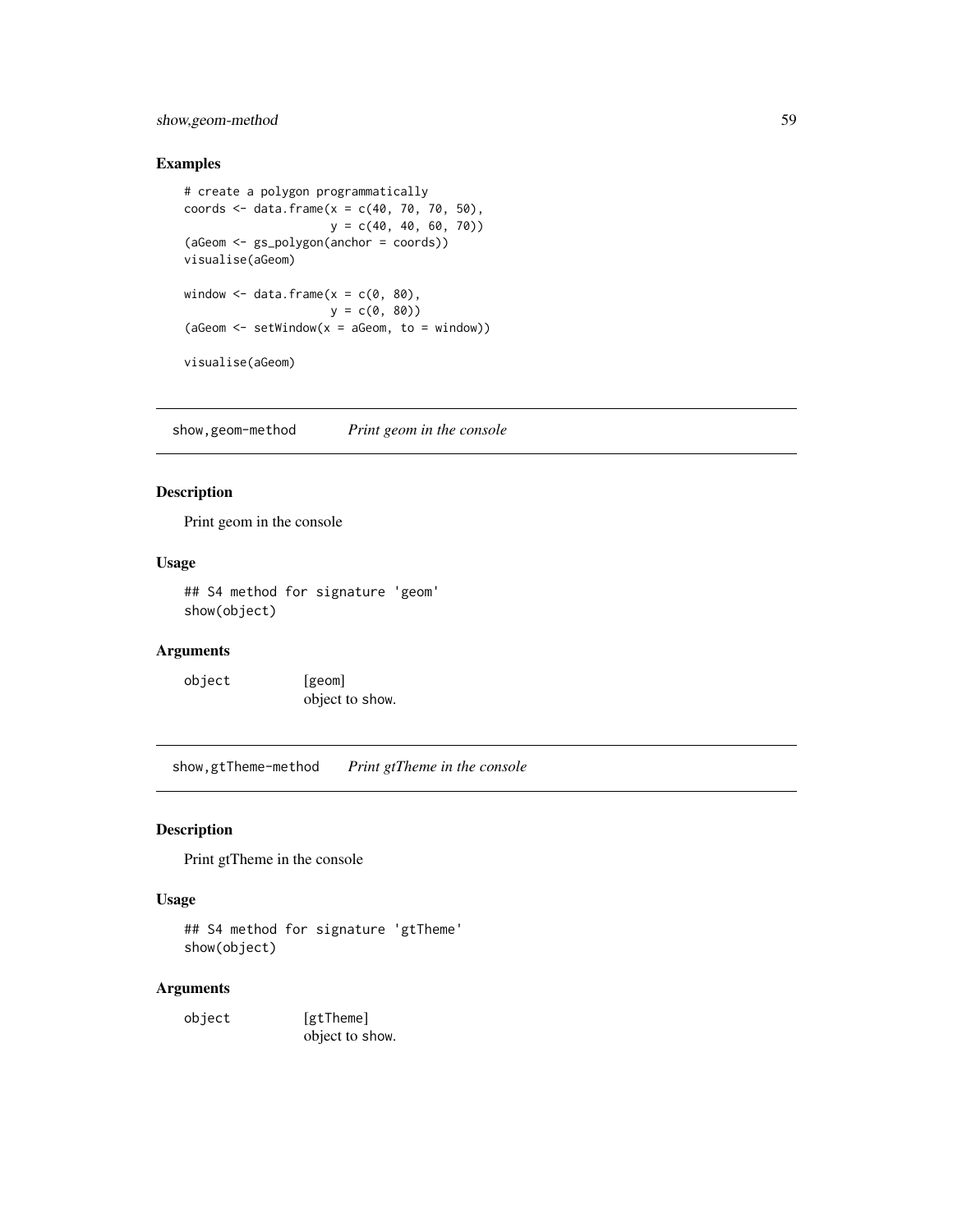<span id="page-59-1"></span><span id="page-59-0"></span>

Visualise geometric objects

#### Usage

```
visualise(
  ...,
 window = NULL,
 trace = FALSE,
 new = TRUE,clip = TRUE,
  theme = gtTheme
)
```
### Arguments

| $\ddotsc$ | objects to plot and optional graphical parameters.                                                                                             |
|-----------|------------------------------------------------------------------------------------------------------------------------------------------------|
| window    | [data.frame(1)]<br>two opposing corners of a rectangle to which the plot is limited.                                                           |
| trace     | [logical(1)]<br>Print the provenance information of the geometric object (if available) (TRUE),<br>or simply plot the object (FALSE, default). |
| new       | [logical(1)]<br>force a new plot (TRUE, default).                                                                                              |
| clip      | [logical(1)]<br>clip the plot by the plot box (TRUE, default), or plot also objects that go beyond<br>the plot box.                            |
| theme     | [list(7)]<br>the theme from which to take graphical parameters; see setTheme for details.                                                      |

### Value

Returns invisibly an object of class recordedplot, see [recordPlot](#page-0-0) for details (and warnings).

### Examples

```
# make an empty plot
visualise()
visualise(window = getExtent(gtRasters$continuous))
coords <- data.frame(x = c(30, 60, 60, 40),
                    y = c(40, 40, 60, 70),
```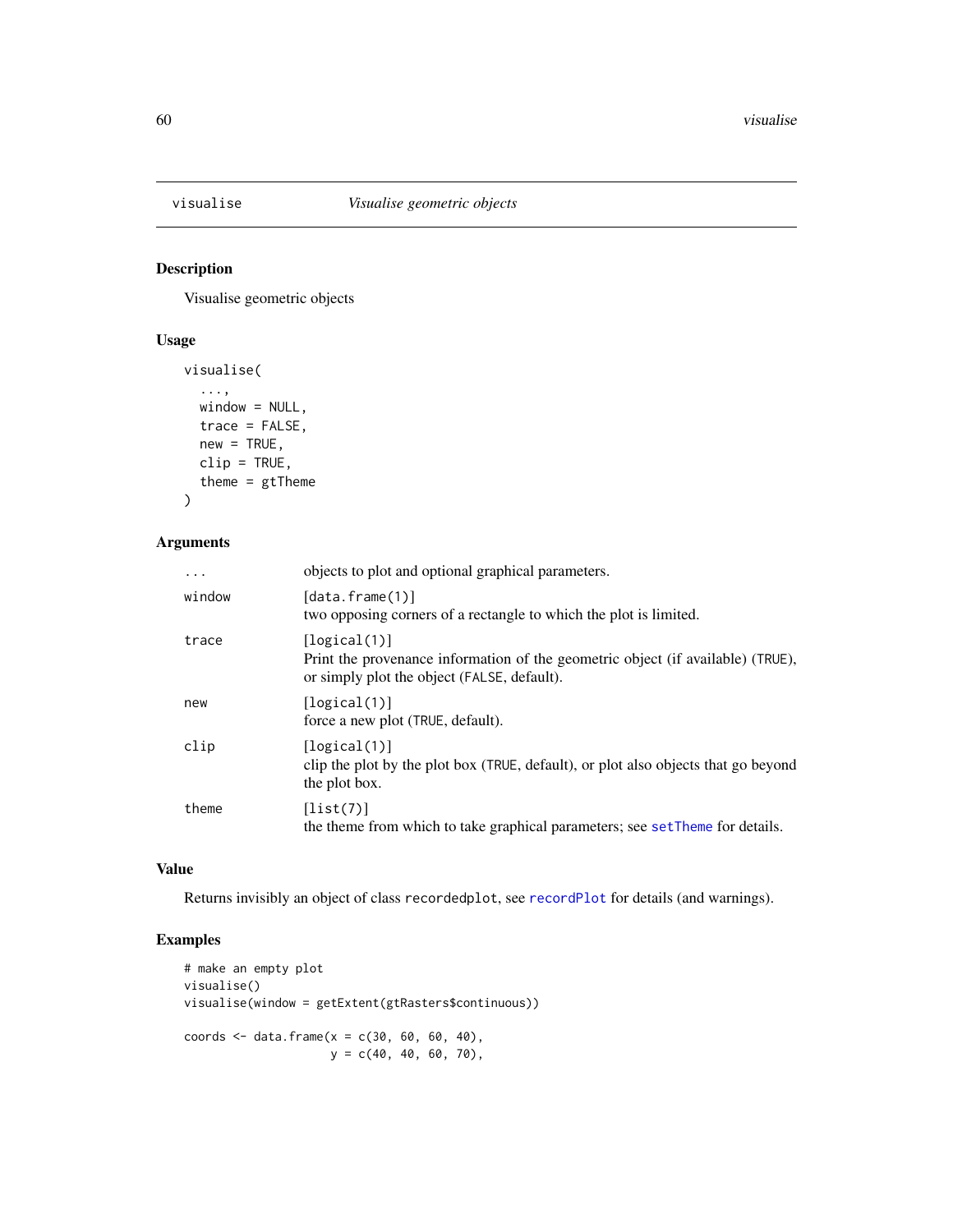#### visualise 61 metal en die 19de eeu n.C. En die 19de eeu n.C. En die 19de eeu n.C. En die 19de eeu n.C. En die 1

```
fid = 1)
(aGeom <- gs_polygon(anchor = coords))
visualise(aGeom)
win \leq data.frame(x = c(0, 80),
                 y = c(0, 80)withWindow \leq setWindow(x = aGeom, to = win)
visualise(expanded = withWindow)
(aRaster <- gtRasters$categorical)
# plot several objects together
visualise(aRaster, aGeom)
# give names
visualise(`a raster` = aRaster, `a geom` = aGeom)
# use graphical parameters ...
visualise(aGeom, linecol = "green")
# ... or a theme
visualise(aRaster, theme = setTheme(title = list(plot = FALSE)))
```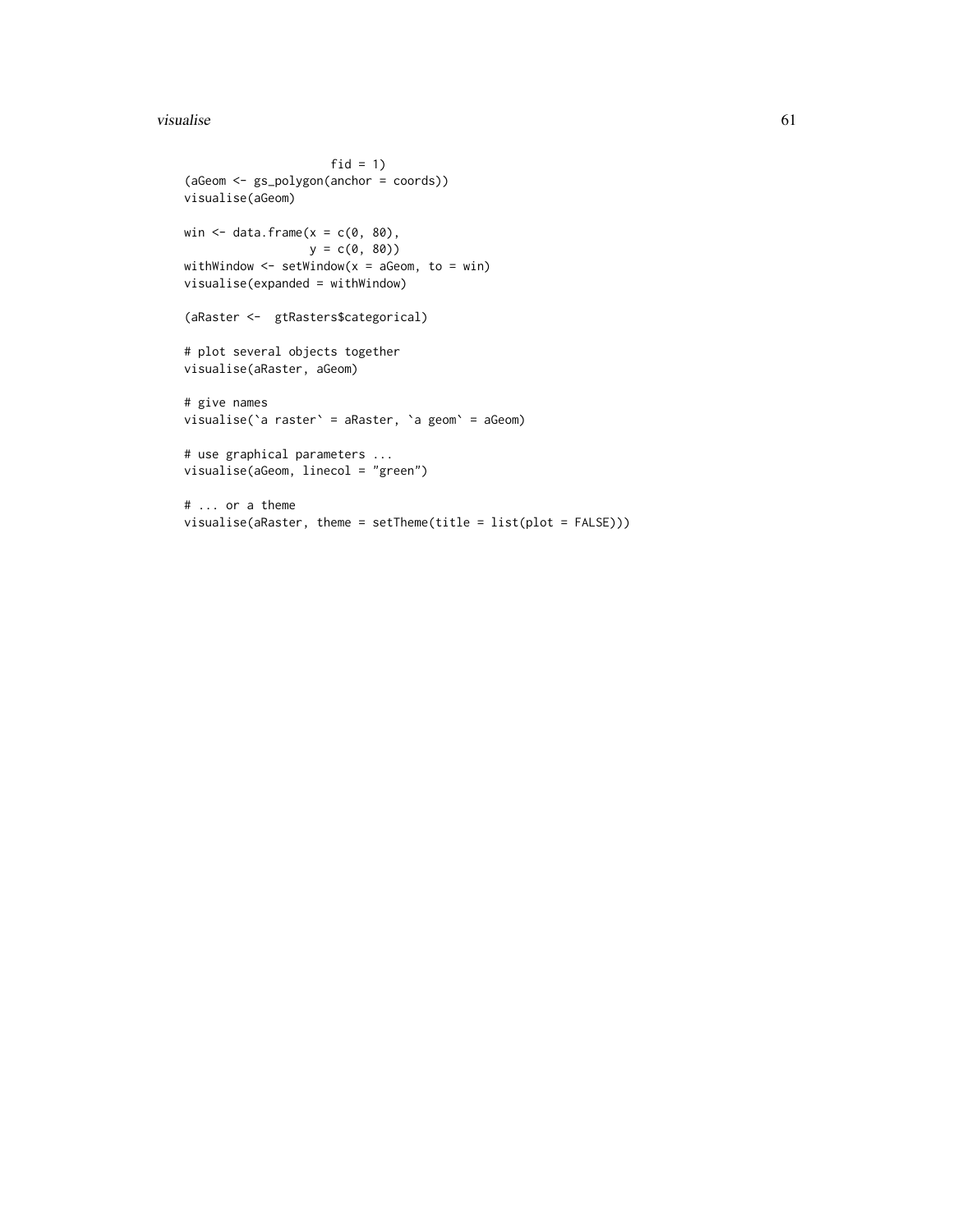# <span id="page-61-0"></span>Index

∗ datasets clocaenog , [11](#page-10-0) gtGeoms , [38](#page-37-0) gtRasters , [39](#page-38-0) gtSF , [39](#page-38-0) gtSP , [40](#page-39-0) gtTheme, [40](#page-39-0) ∗ geometry shapes gs\_line , [30](#page-29-0) gs\_point , [32](#page-31-0) gs\_polygon , [33](#page-32-0) gs\_random , [35](#page-34-0) ∗ geometry tools gt\_filter , [41](#page-40-0) gt\_locate , [42](#page-41-0) gt\_pull , [44](#page-43-0) gt\_reflect , [45](#page-44-0) gt\_rotate , [46](#page-45-0) gt\_scale , [47](#page-46-0) gt\_skew , [48](#page-47-0) gt\_stretch , [49](#page-48-0) gt\_translate, [50](#page-49-0) ∗ getters getCols , [17](#page-16-0) getCRS , [18](#page-17-0) getExtent , [19](#page-18-0) getFeatures , [20](#page-19-0) getGroups , [21](#page-20-0) getHistory , [22](#page-21-0) getLayers , [23](#page-22-0) getNames , [24](#page-23-0) getPoints , [25](#page-24-0) getRes , [26](#page-25-0) getRows , [27](#page-26-0) getType, [28](#page-27-0) getWindow , [29](#page-28-0) ∗ setters setCRS, [51](#page-50-0) setFeatures , [52](#page-51-0)

setGroups , [53](#page-52-0) setHistory , [54](#page-53-0) setWindow , [58](#page-57-0) ∗ spatial classes gc\_geom , [11](#page-10-0) gc\_raster , [13](#page-12-0) gc\_sf , [13](#page-12-0) gc\_sp , [14](#page-13-0) ∗ tilings gs\_tiles , [36](#page-35-0) gs\_voronoi , [37](#page-36-0) .getDecimals , [3](#page-2-0) .makeGrob , [4](#page-3-0) .makeLayout , [5](#page-4-0) .makeLegend , *[5](#page-4-0)* , [5](#page-4-0) .makePlot , [6](#page-5-0) .makeTinyMap , [6](#page-5-0) .rad , [7](#page-6-0) .testAnchor , [7](#page-6-0) .testPoints , [8](#page-7-0) .testTemplate , [8](#page-7-0) .testWindow , [9](#page-8-0) .updateOrder , [9](#page-8-0) .updateVertices , [10](#page-9-0) .updateWindow , [10](#page-9-0) clocaenog , [11](#page-10-0) gc\_geom , [11](#page-10-0) , *[13](#page-12-0) , [14](#page-13-0)* , *[44](#page-43-0)* gc\_geom,Raster-method *(*gc\_geom *)* , [11](#page-10-0) gc\_geom,sf-method *(*gc\_geom *)* , [11](#page-10-0) gc\_geom,Spatial-method *(*gc\_geom *)* , [11](#page-10-0) gc\_raster , *[12](#page-11-0)* , [13](#page-12-0) , *[14](#page-13-0)* gc\_raster,geom-method *(*gc\_raster *)* , [13](#page-12-0) gc\_sf , *[12](#page-11-0) , [13](#page-12-0)* , [13](#page-12-0) , *[14](#page-13-0)* gc\_sf,geom-method *(*gc\_sf *)* , [13](#page-12-0) gc\_sp , *[12](#page-11-0) [–14](#page-13-0)* , [14](#page-13-0) gc\_sp,geom-method *(*gc\_sp *)* , [14](#page-13-0) geom , *[30](#page-29-0)* , *[32](#page-31-0) , [33](#page-32-0)* geom *(*geom-class *)* , [15](#page-14-0)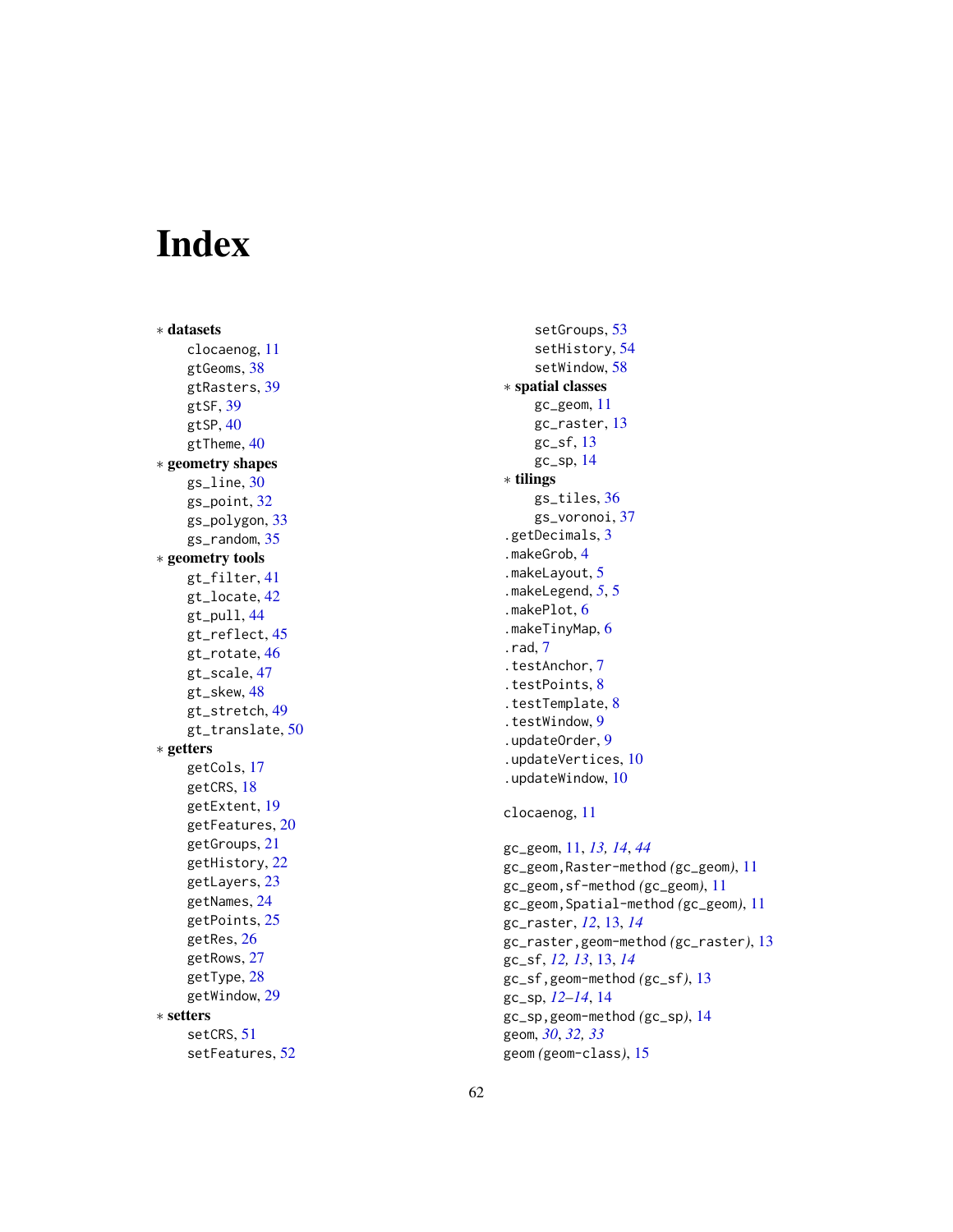#### $I<sub>N</sub>DEX$  63

geom-class, [15](#page-14-0) geometr, [16](#page-15-0) getCols, [17,](#page-16-0) *[18,](#page-17-0) [19](#page-18-0)*, *[21,](#page-20-0) [22](#page-21-0)*, *[24](#page-23-0)*, *[26–](#page-25-0)[30](#page-29-0)* getCols,ANY-method *(*getCols*)*, [17](#page-16-0) getCols,geom-method *(*getCols*)*, [17](#page-16-0) getCols,matrix-method *(*getCols*)*, [17](#page-16-0) getCols,Raster-method *(*getCols*)*, [17](#page-16-0) getCRS, *[17](#page-16-0)*, [18,](#page-17-0) *[19](#page-18-0)*, *[21,](#page-20-0) [22](#page-21-0)*, *[24](#page-23-0)*, *[26–](#page-25-0)[30](#page-29-0)* getCRS,ANY-method *(*getCRS*)*, [18](#page-17-0) getCRS,geom-method *(*getCRS*)*, [18](#page-17-0) getCRS,Raster-method *(*getCRS*)*, [18](#page-17-0) getCRS,sf-method *(*getCRS*)*, [18](#page-17-0) getCRS,Spatial-method *(*getCRS*)*, [18](#page-17-0) getExtent, *[17,](#page-16-0) [18](#page-17-0)*, [19,](#page-18-0) *[21,](#page-20-0) [22](#page-21-0)*, *[24](#page-23-0)*, *[26–](#page-25-0)[30](#page-29-0)* getExtent,ANY-method *(*getExtent*)*, [19](#page-18-0) getExtent,geom-method *(*getExtent*)*, [19](#page-18-0) getExtent,matrix-method *(*getExtent*)*, [19](#page-18-0) getExtent,Raster-method *(*getExtent*)*, [19](#page-18-0) getExtent,sf-method *(*getExtent*)*, [19](#page-18-0) getExtent,Spatial-method *(*getExtent*)*, [19](#page-18-0) getFeatures, *[17](#page-16-0)[–19](#page-18-0)*, [20,](#page-19-0) *[21,](#page-20-0) [22](#page-21-0)*, *[24](#page-23-0)*, *[26–](#page-25-0)[30](#page-29-0)* getFeatures,ANY-method *(*getFeatures*)*, [20](#page-19-0) getFeatures,geom-method *(*getFeatures*)*, [20](#page-19-0) getFeatures,matrix-method *(*getFeatures*)*, [20](#page-19-0) getFeatures,Raster-method *(*getFeatures*)*, [20](#page-19-0) getFeatures,sf-method *(*getFeatures*)*, [20](#page-19-0) getFeatures,Spatial-method *(*getFeatures*)*, [20](#page-19-0) getGroups, *[17](#page-16-0)[–19](#page-18-0)*, *[21](#page-20-0)*, [21,](#page-20-0) *[22](#page-21-0)*, *[24](#page-23-0)*, *[26–](#page-25-0)[30](#page-29-0)* getGroups,ANY-method *(*getGroups*)*, [21](#page-20-0) getGroups,geom-method *(*getGroups*)*, [21](#page-20-0) getGroups,Raster-method *(*getGroups*)*, [21](#page-20-0) getHistory, *[17](#page-16-0)[–19](#page-18-0)*, *[21,](#page-20-0) [22](#page-21-0)*, [22,](#page-21-0) *[24](#page-23-0)*, *[26–](#page-25-0)[30](#page-29-0)* getHistory,ANY-method *(*getHistory*)*, [22](#page-21-0) getHistory,geom-method *(*getHistory*)*, [22](#page-21-0) getHistory,Raster-method *(*getHistory*)*, [22](#page-21-0) getLayers, *[17](#page-16-0)[–19](#page-18-0)*, *[21,](#page-20-0) [22](#page-21-0)*, [23,](#page-22-0) *[24](#page-23-0)*, *[26–](#page-25-0)[30](#page-29-0)* getLayers,ANY-method *(*getLayers*)*, [23](#page-22-0) getLayers,geom-method *(*getLayers*)*, [23](#page-22-0) getLayers,matrix-method *(*getLayers*)*, [23](#page-22-0) getLayers,Raster-method *(*getLayers*)*, [23](#page-22-0)

getLayers,sf-method *(*getLayers*)*, [23](#page-22-0) getLayers,Spatial-method *(*getLayers*)*, [23](#page-22-0) getNames, *[17](#page-16-0)[–19](#page-18-0)*, *[21,](#page-20-0) [22](#page-21-0)*, *[24](#page-23-0)*, [24,](#page-23-0) *[26–](#page-25-0)[30](#page-29-0)*

getNames,ANY-method *(*getNames*)*, [24](#page-23-0) getNames,geom-method *(*getNames*)*, [24](#page-23-0) getNames,Raster-method *(*getNames*)*, [24](#page-23-0) getNames,sf-method *(*getNames*)*, [24](#page-23-0) getPoints, *[17](#page-16-0)[–19](#page-18-0)*, *[21,](#page-20-0) [22](#page-21-0)*, *[24](#page-23-0)*, [25,](#page-24-0) *[27](#page-26-0)[–30](#page-29-0)* getPoints,ANY-method *(*getPoints*)*, [25](#page-24-0) getPoints,geom-method *(*getPoints*)*, [25](#page-24-0) getPoints,matrix-method *(*getPoints*)*, [25](#page-24-0) getPoints,Raster-method *(*getPoints*)*, [25](#page-24-0) getPoints,sf-method *(*getPoints*)*, [25](#page-24-0) getPoints,Spatial-method *(*getPoints*)*, [25](#page-24-0) getRes, *[17](#page-16-0)[–19](#page-18-0)*, *[21,](#page-20-0) [22](#page-21-0)*, *[24](#page-23-0)*, *[26](#page-25-0)*, [26,](#page-25-0) *[28](#page-27-0)[–30](#page-29-0)* getRes,ANY-method *(*getRes*)*, [26](#page-25-0) getRes,geom-method *(*getRes*)*, [26](#page-25-0) getRes,matrix-method *(*getRes*)*, [26](#page-25-0) getRes,Raster-method *(*getRes*)*, [26](#page-25-0) getRows, *[17](#page-16-0)[–19](#page-18-0)*, *[21,](#page-20-0) [22](#page-21-0)*, *[24](#page-23-0)*, *[26,](#page-25-0) [27](#page-26-0)*, [27,](#page-26-0) *[29,](#page-28-0) [30](#page-29-0)* getRows,ANY-method *(*getRows*)*, [27](#page-26-0) getRows,geom-method *(*getRows*)*, [27](#page-26-0) getRows,matrix-method *(*getRows*)*, [27](#page-26-0) getRows,Raster-method *(*getRows*)*, [27](#page-26-0) getType, *[17](#page-16-0)[–19](#page-18-0)*, *[21,](#page-20-0) [22](#page-21-0)*, *[24](#page-23-0)*, *[26](#page-25-0)[–28](#page-27-0)*, [28,](#page-27-0) *[30](#page-29-0)* getType,ANY-method *(*getType*)*, [28](#page-27-0) getType,geom-method *(*getType*)*, [28](#page-27-0) getType,matrix-method *(*getType*)*, [28](#page-27-0) getType,Raster-method *(*getType*)*, [28](#page-27-0) getType,sf-method *(*getType*)*, [28](#page-27-0) getType,Spatial-method *(*getType*)*, [28](#page-27-0) getWindow, *[17](#page-16-0)[–19](#page-18-0)*, *[21,](#page-20-0) [22](#page-21-0)*, *[24](#page-23-0)*, *[26](#page-25-0)[–29](#page-28-0)*, [29](#page-28-0) getWindow,ANY-method *(*getWindow*)*, [29](#page-28-0) getWindow,geom-method *(*getWindow*)*, [29](#page-28-0) getWindow,matrix-method *(*getWindow*)*, [29](#page-28-0) getWindow,Raster-method *(*getWindow*)*, [29](#page-28-0) getWindow,sf-method *(*getWindow*)*, [29](#page-28-0) getWindow,Spatial-method *(*getWindow*)*, [29](#page-28-0) gpar, *[6](#page-5-0)*, *[31,](#page-30-0) [32](#page-31-0)*, *[34](#page-33-0)*, *[38](#page-37-0)* gs\_hexagon *(*gs\_polygon*)*, [33](#page-32-0) gs\_line, [30,](#page-29-0) *[32](#page-31-0)*, *[34](#page-33-0)*, *[36](#page-35-0)* gs\_point, *[31](#page-30-0)*, [32,](#page-31-0) *[34](#page-33-0)*, *[36](#page-35-0)* gs\_polygon, *[31,](#page-30-0) [32](#page-31-0)*, [33,](#page-32-0) *[36](#page-35-0)* gs\_random, *[31,](#page-30-0) [32](#page-31-0)*, *[34](#page-33-0)*, [35](#page-34-0) gs\_rectangle *(*gs\_polygon*)*, [33](#page-32-0) gs\_square *(*gs\_polygon*)*, [33](#page-32-0) gs\_tiles, [36,](#page-35-0) *[38](#page-37-0)* gs\_triangle *(*gs\_polygon*)*, [33](#page-32-0) gs\_voronoi, *[37](#page-36-0)*, [37](#page-36-0) gt\_filter, [41,](#page-40-0) *[43](#page-42-0)[–46](#page-45-0)*, *[48](#page-47-0)[–51](#page-50-0)* gt\_locate, *[31,](#page-30-0) [32](#page-31-0)*, *[34](#page-33-0)*, *[38](#page-37-0)*, *[42](#page-41-0)*, [42,](#page-41-0) *[44](#page-43-0)[–46](#page-45-0)*,